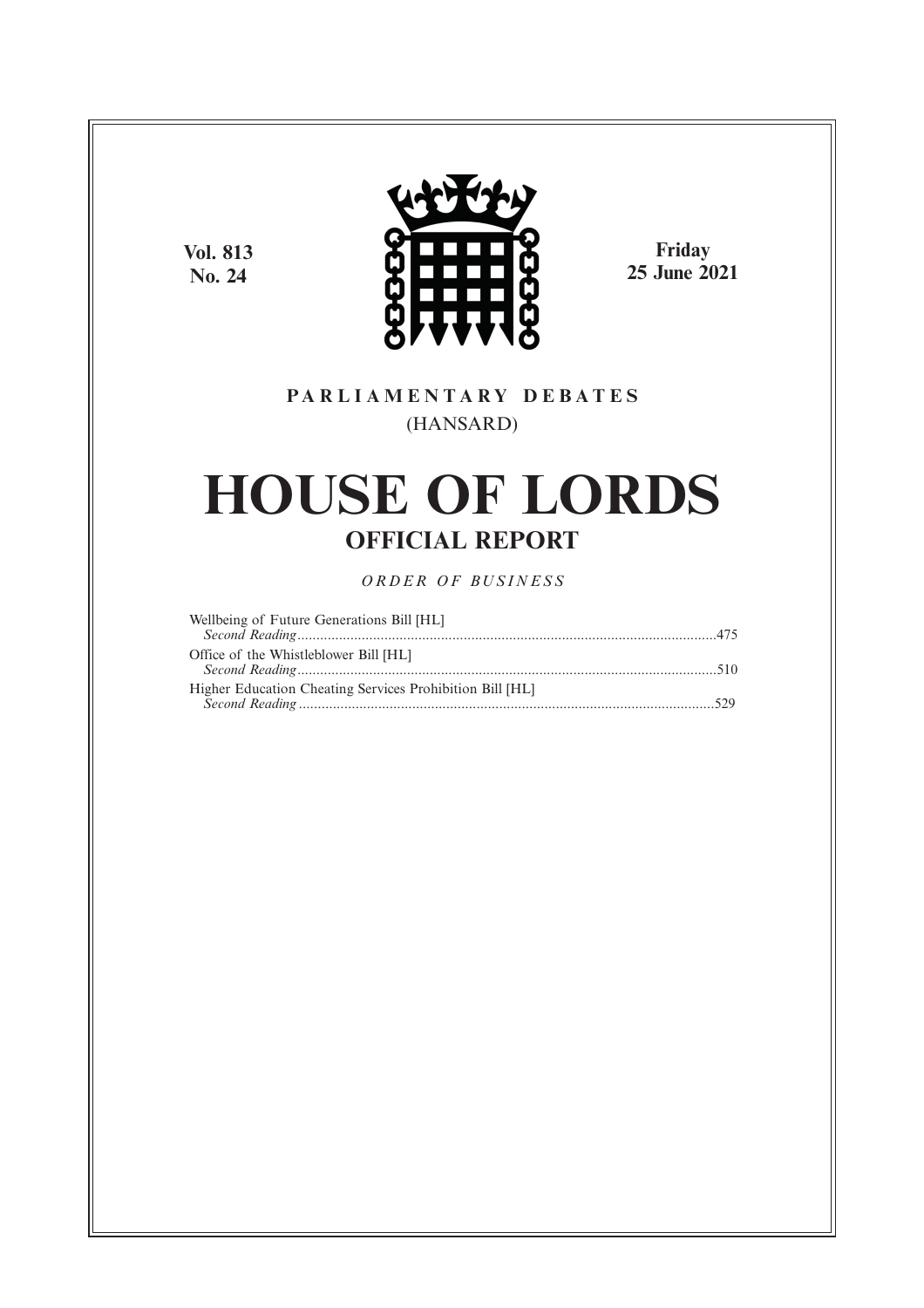Lords wishing to be supplied with these Daily Reports should give notice to this effect to the Printed Paper Office.

No proofs of Daily Reports are provided. Corrections for the bound volume which Lords wish to suggest to the report of their speeches should be clearly indicated in a copy of the Daily Report, which, with the column numbers concerned shown on the front cover, should be sent to the Editor of Debates, House of Lords, within 14 days of the date of the Daily Report.

> *This issue of the Official Report is also available on the Internet at* https://hansard.parliament.uk/lords/2021-06-25

In Hybrid sittings, [V] after a Member's name indicates that they contributed by video call.

The following abbreviations are used to show a Member's party affiliation:

| <b>Abbreviation</b> | <b>Party/Group</b>                 |
|---------------------|------------------------------------|
| CВ                  | Cross Bench                        |
| Con                 | Conservative                       |
| <b>DUP</b>          | Democratic Unionist Party          |
| GP                  | Green Party                        |
| Ind Lab             | Independent Labour                 |
| Ind SD              | <b>Independent Social Democrat</b> |
| Ind UU              | Independent Ulster Unionist        |
| Lab                 | Labour                             |
| Lab Co-op           | Labour and Co-operative Party      |
| LD                  | Liberal Democrat                   |
| LD Ind              | Liberal Democrat Independent       |
| Non-afl             | Non-affiliated                     |
| PC                  | Plaid Cymru                        |
| <b>UKIP</b>         | UK Independence Party              |
| UUP                 | <b>Ulster Unionist Party</b>       |

No party affiliation is given for Members serving the House in a formal capacity, the Lords spiritual, Members on leave of absence or Members who are otherwise disqualified from sitting in the House.

© Parliamentary Copyright House of Lords 2021,

*this publication may be reproduced under the terms of the Open Parliament licence, which is published at www.parliament.uk/site-information/copyright/.*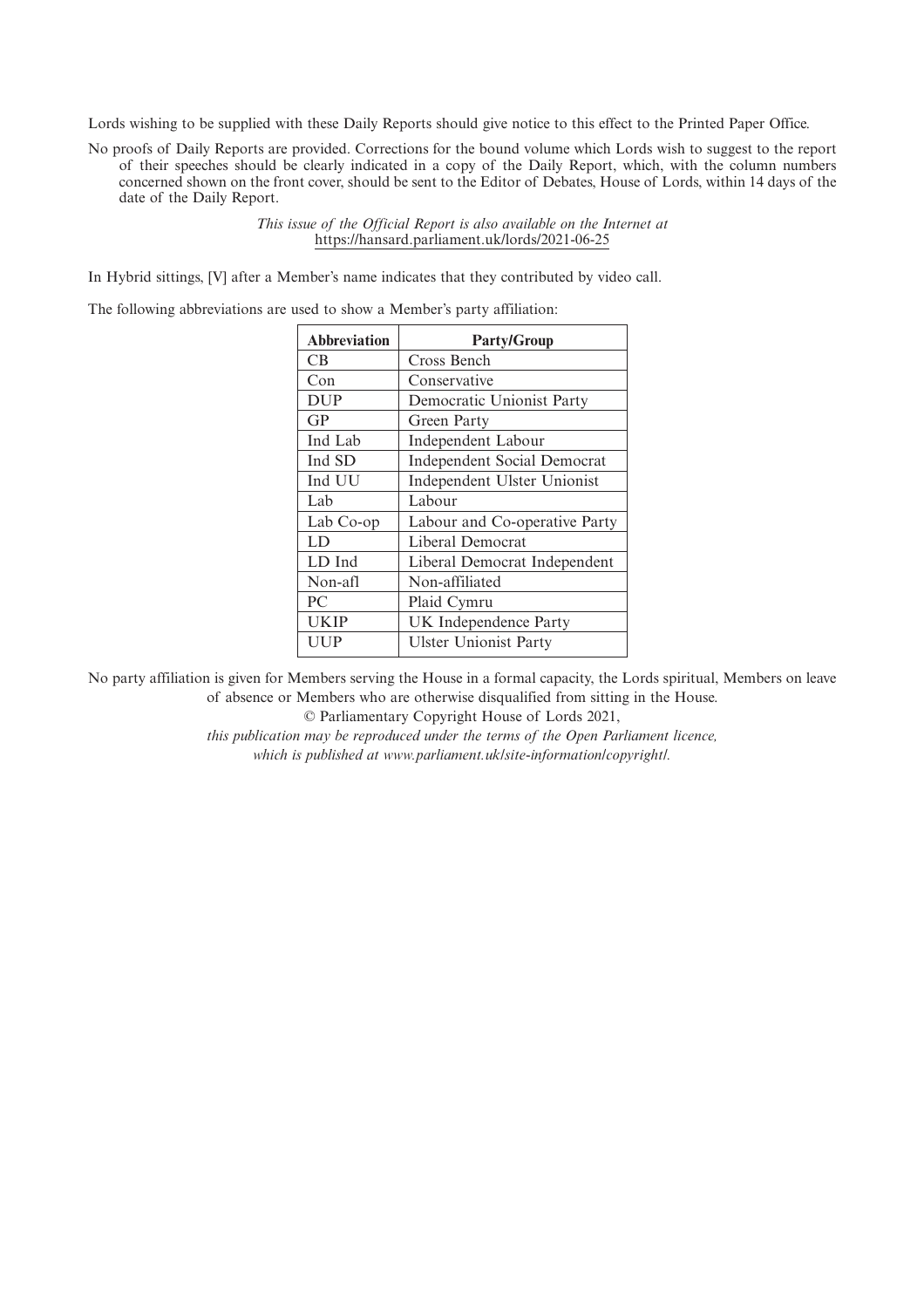# House of Lords

*Friday 25 June 2021*

*The House met in a hybrid proceeding.*

*11 am*

*Prayers—read by the Lord Bishop of Lincoln.*

# **Arrangement of Business**

*Announcement*

#### *11.06 am*

**The Deputy Speaker (Lord Russell of Liverpool) (CB):** My Lords, the Hybrid Sitting of the House will now begin. Some Members are here in the Chamber, others are participating remotely, but all Members will be treated equally. I ask all Members to respect social distancing and wear face coverings while in the Chamber, except when speaking. If the capacity of the Chamber is exceeded, I will immediately adjourn the House.

# **Wellbeing of Future Generations Bill [HL]** *Second Reading*

*11.06 am*

*Moved by Lord Bird*

That the Bill be now read a second time.

Lord Bird (CB): My Lords, I would like you to imagine how you would approach a Government, any Government, who always say, when you speak to them—they have to say it, God bless them—that they take the future into account. I spoke recently to quite a number of MPs and members of the Government. As always, they said, "Actually, what we are doing is probably enough". I come along with a Bill that is nicked—stolen from our Welsh colleagues and made slightly different—and I say, "Well, actually we have to do more with the future, because the future is always being postponed."

This is the problem that I have. How do I get the Conservative Government to look seriously at the future, in the way that the Welsh are seriously looking at the future, at the same time as trying to keep them onside, befriending them, being nice to them, being kind and thoughtful and never, ever telling them off? We know that as soon as you tell a politician off, they close their ears, in the same way that I close my ears when people tell me off—I am no different from anybody else. So, I have a problem. I want this Bill to go through and to be about the future today. I do not want the future to be continuously put off.

In my journeys around the United Kingdom, I talk to MPs, to charities and to local authorities—I talk to everybody. I am a bit like the Queen Mother; I go around shaking hands. I do not open supermarkets nobody has asked me to do that yet—but I am a busy little lad and I go around. On one occasion quite recently, I was with a new MP—someone who came in in 2019 somewhere in the north of England, with a strong political record and a complete commitment to the well-being of their constituents. This young lady said to me, "What is your Bill going to do for my constituent who comes up to me in absolute terror or with an absolute problem? What is your Bill going to do?" I said, "Nothing", and she said, "Well, why would I support your Bill, why would I vote for your Bill?" I said, "Ah! What would have happened if your predecessor, or your pre-pre-predecessor, had addressed the problems in the first instance that your constituent has to face now?"

Many of the problems that people face in their constituencies, and I face in my life, did not come from the future; they came from the past. In a way, had we had a future generations Bill 10, 20, 30, 40 or 50 years ago, we might have hesitated before we did certain things. In fact, we could rename my Bill. It does not have to be the Wellbeing of Future Generations Bill; we could just call it the "Hindsight Bill". Why do we not have a Minister for Hindsight? Very clever—somebody who can read the future or who can say, "Hang on, why are we always doing things that come back to bite us in the rear at some later stage?"

For instance, would we have charged our children to go to university? Would we have done that almost beautiful act of them and us-ism, increasing the divide between them and us? Many people I meet would love to go to university but are frightened because they do not have what the public school boys or grammar school boys have, or whoever it may be, whose mum and dad have got a bit of money put aside, maybe property and all that. Now, university is not everything, but the message was sent out, just after we rescued the banks, just after 2010, at the time of the coalition. Had there been a future generations Bill on the statute book then, maybe we would have said, "Hang on, what are you doing here? You are trying to solve an immediate problem, but you are being oppressed by the needs and demands of today and you are throwing tomorrow away."

Would we, for instance, have closed down our mental health institutions in the mid-1980s? People like me, even before the *Big Issue*, were saying "Hang on, do you know what is going to happen? If you close the mental health institutions and have care in the community"—it looked as thin on the ground then as it does now—"you will have an enormous increase in people on the streets; the streets will fill up and the prisons will fill up." If you go into a prison, you meet people who, 30 or 40 years ago, probably would have been in the mental institutions. That is a major problem. Being mentally ill now, you are worse off than in the days of the mid-19th century when the poet John Clare was locked up. He was first put in a private institution and then a public one.

You have people wandering around the streets. When the *Big Issue* started, we were inundated with Jesus Christs and Napoleons on the streets. We even had a few admirals as well, I assure you—I do not know whether they were admirals; they did not look like admirals, and they certainly did not look like Napoleon or Jesus Christ. I had people coming up to me and telling me that they were angels. That was probably about 50% of the people we were working with in 1991, because in 1987, I believe, the institutions were closed down.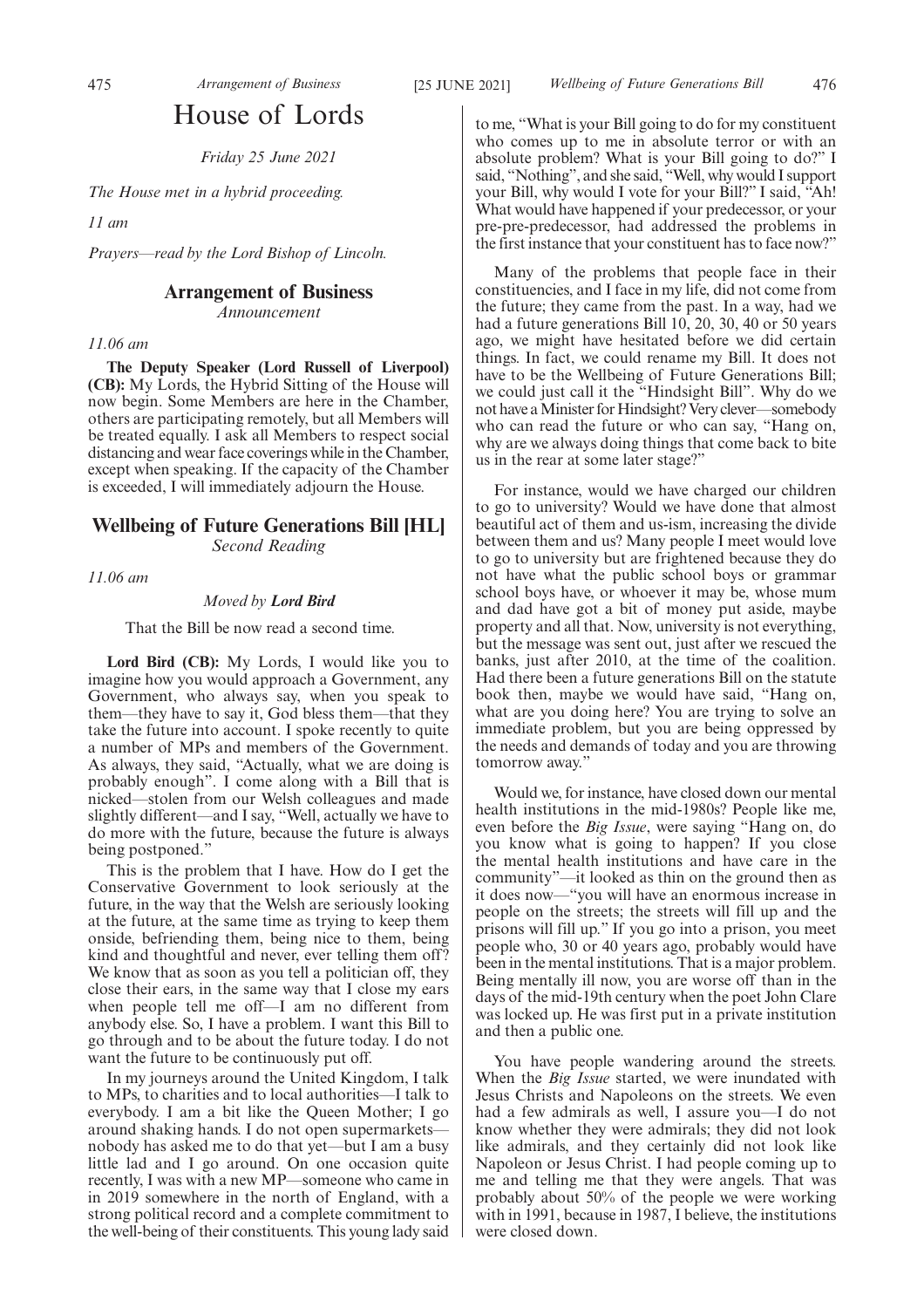#### [LORD BIRD]

With a future generations Bill, you would have something that I find missing in modern politics. When I came into the House of Lords—forgive me for saying this—I was chased hither and thither by Barons and Baronesses who said, "Look, there's this problem, and this problem, and this problem. What will you do about this? What will you do about the homeless sleeping in stations?" All the time I was being pushed and pushed. I said, "Look, there are millions of people in this world obsessed with the crisis of now. They will continue to be obsessed with it, because the crisis of now never gets solved, because we do not think about the future." I have come into the House of Lords to do nothing more than prevent poverty forming in the first instance, and not be controlled by worshipping again and again at the altar of the accomplished facts—that you have to do this. Of course, because we are always responding to emergencies, we think that that proves our humanity, but actually it does not. We cannot just keep responding to the emergencies; we must do much more.

I apologise, I realise that I have 10 minutes and I have only started. How are your Lordships? I hope that you had a nice Friday. I walked here. I walk everywhere; that is why I am so young and fit—and only 75. If you sit in the House and are not really a politician, you notice that we spend an enormous amount of time untangling legislation from former times. We are always undoing it. If you look at the facts, about 70% of the time of the House is spent unravelling the damage done by poverty—why have we never done this?—the damage done by lack of biodiversity and by industrialisation, and the damage done by closing down the mines, steelworks and heavy engineering jobs, largely up north, without putting anything in their place. Forty or 50 years later, we are still suffering the damage from the fact that we did not look at how the future would pan out when we did these things. The most graphic example was when I stood with many people who were mentally ill and brought them into the House of Commons 20 years ago. It was incredibly moving to be here and meet people who said, "I wish we had not done it."

**The Deputy Speaker (Lord Russell of Liverpool) (CB):** Before I call the next speaker, I remind all noble Lords that I clearly stated that all of us in this Chamber, when we are not speaking, should be wearing face masks. I ask noble Lords to respect the House and everybody else and to wear masks when not speaking. I call the noble and learned Lord, Lord Mackay of Clashfern.

#### *11.18 am*

**Lord Mackay of Clashfern (Con):** My Lords, I find it somewhat difficult to follow the noble Lord, but I support his Bill. I believe that it is necessary for us to consider the future when looking at the present, but one difficulty that I have is that the future is rather difficult to predict. We have to expect the unexpected. How you plan for the unexpected is something that I have not quite grasped from the Bill, although I believe that the Bill requires a mode of thought that is an improvement on the present situation. It puts a legal duty on government that resembles the duty that parents have for their offspring.

I am now at the great-grandchild generation. We all have a responsibility to do our best for them, but what the best is varies very much from time to time. That has certainly been my experience. I also want to say that, when someone tells me off, I try to take account of that, because I believe that it is a good lesson for the future. The difficulty is that this is a mode of thought that does not seem to me easy to formulate in detail. We must consider carefully in Committee the system put in place in the Bill.

What is well-being? It is a very difficult concept, and I want to mention one important aspect of it. Those of us who heard the national parliamentary prayer breakfast this morning will have heard statements of the spirit that enables people to have hope in the face of adversity, and I believe that this should form part of well-being. We must do our best to provide our offspring with a spirit that enables them to have hope, which is the best protection against despair and the consequences of despair.

#### *11.21 am*

**Lord Blunkett (Lab) [V]:** My Lords, I congratulate the noble Lord, Lord Bird, on his tenacity and his amusing and very important speech. Bringing this back for a second time and developing a report, to be launched next week, demonstrates his lifelong commitment to trying to ensure that we learn from the past rather than live in it, tackle causes rather than symptoms, and avoid the mistakes many of us have made. I congratulate the noble and learned Lord, Lord Mackay; I hope to goodness that I can be as thoughtful and look to the future in my mid-90s, should I be fortunate enough to reach that age.

I just want to say three things. First, we have economic impact statements and equality impact statements, but we do not have social policy impact statements. Avoiding the tragedy of mistakes of the past involves examining what we are doing in light of a mode of thought, as the noble and learned Lord, Lord Mackay, said. Sure Start, the development of the child trust fund and education maintenance allowances were, in their own way, endeavours to invest for the future rather than the moment. All sadly met the same fate during the austerity measures between 2010 and 2015. I am working with the right honourable Andrea Leadsom to try to reinstate the spirit of Sure Start, and to do so in a cross-party way, because that is clearly the only way to retain that programme and policy as Governments change, or even when there is change within Government. Sadly, the child trust fund, which was an endeavour to give all young people a real start in life and to overcome at least some of the great problems of asset divide, also had built in a mistake, which I have been trying to put right with the noble Lord, Lord Young of Cookham. Namely, we did not think about the issue of youngsters with learning disabilities, who would not be able to easily access their funds at the age of 18.

Thinking for the future, even with the best of intentions, is really important. Of course, our health, housing and mode of employment determine our well-being. But the well-being of the future and future generations will be obtained if we just pause for a moment every time we take a measure and think about what it will look like in 20 years' time.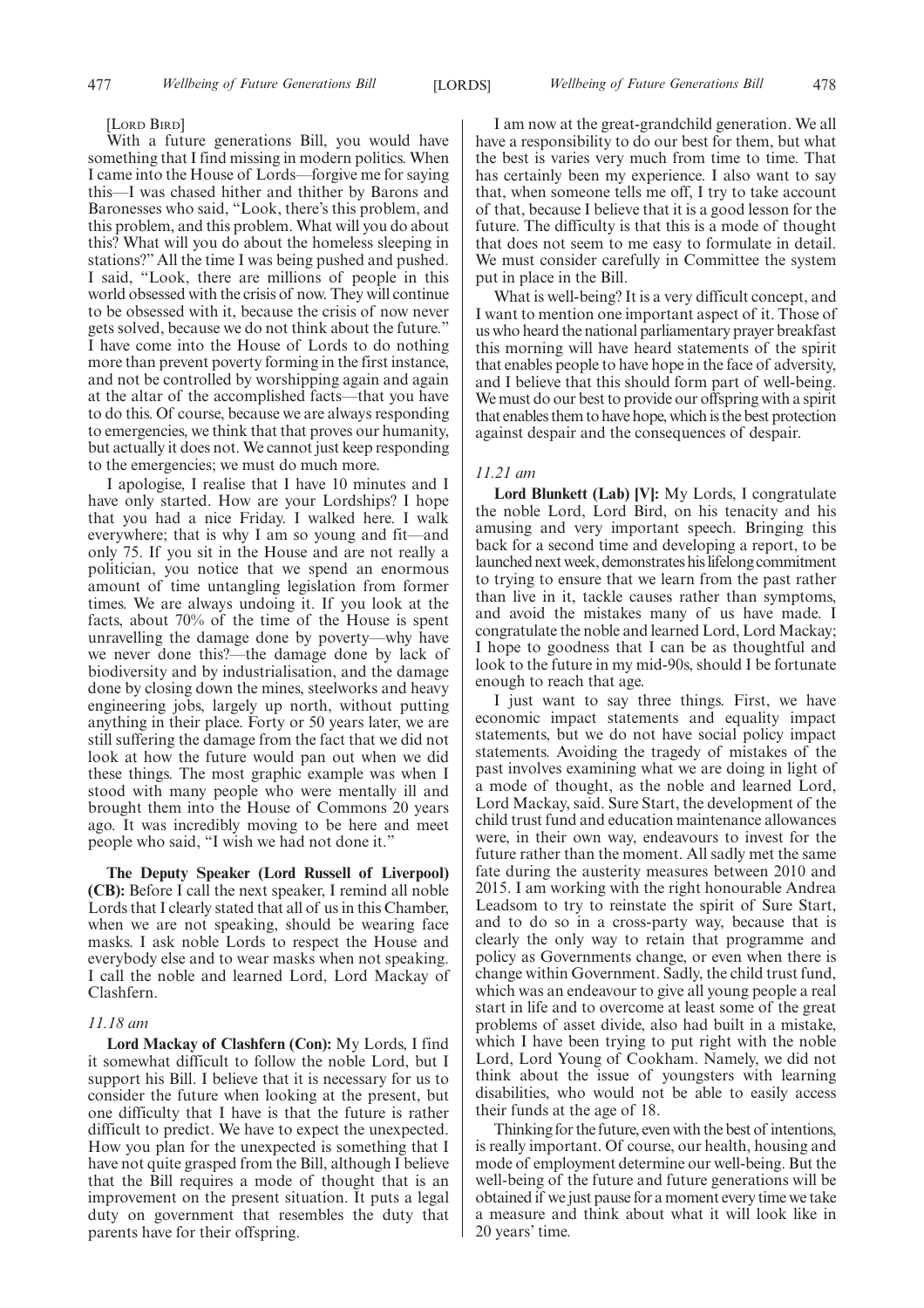#### *11.24 am*

**Lord Thomas of Cwmgiedd (CB):** I, too, warmly welcome the Bill and congratulate the noble Lord, Lord Bird, on bringing it forward. As has been said, Wales has similar legislation. In the short time available, I want to comment on two aspects of that legislation that may prove problematic.

The first problem with the Welsh Act is that the duties may not be clear and specific enough to be enforceable; secondly, there is no proper mechanism for legal enforcement. These issues were covered in the report of the Commission on Justice in Wales, which I chaired, and I tried to deal with them in much more detail in the David Renton lecture I gave to the Statute Law Society in November 2019. Suffice it to say today that if legislation is not to be aspirational, and is therefore to be effective, it must create specific legal duties and have a mechanism for enforcement. That is why I warmly welcome this Bill; it has legal duties that can be made specific enough, and there is an enforcement mechanism.

Clause 6 and various provisions of Part 5 address the issues that may be defective in the Welsh Act. The duties are either laid out in sufficiently specific terms or the recommendations made by the commission, which become enforceable, can be made specific enough, and there is an enforcement mechanism before the High Court. Therefore, when enacted, the Bill would be a powerful instrument with appropriate machinery for ensuring that politicians—I pick up, with respect, the point of the noble Lord, Lord Bird, about that—could not give way to short-term or electoral interests or to pressures from others.

Our country's future could be a real future with this Bill. We simply cannot go on ignoring the reality that without independently enforceable duties, the interests of the short term and the pressures of the electoral cycle will triumph. That is why the creation of legal and enforceable duties under this Bill will provide a real future for our children, our grandchildren and their children. I wish the Bill well.

#### *11.26 am*

**Lord Moynihan (Con):** My Lords, I also welcome the Bill and congratulate the inimitable noble Lord, Lord Bird, on securing time for the House to consider this measure.

I would like to concentrate my brief remarks on the importance of health, an active lifestyle and recreation in the context of the well-being of future generations. In so doing, I note that there is only implicit passing reference to these essential building blocks to be laid at the foundation of the Bill before the House today, which seeks to ensure that UK policy-making needs to take future generations into account. It is a civic society build and subsequent bolt-on measure, requiring collaborative thinking and action between civic society and lawmakers, which is why a call for public consultation in the first place is right.

While the Bill does not seek to define "wellbeing goals", I believe that, following public consultation on the issue, they should ideally be placed in the Bill. Alternatively—albeit sub-optimally—they should be brought before the House under secondary legislation for further annual debate. That is a nuanced approach to the principle that government should be required to set measurable national well-being objectives and publish an annual report on progress towards meeting them.

I draw the attention of the noble Lord, Lord Bird, to the proposal by the Department of Health to launch an office for health promotion this autumn. It wisely has set out the objective as leading national efforts to look to the future to improve and level up public health, setting action across government to improve the nation's health by tackling obesity, improving mental health and promoting physical activity. Since well-being policies cover educational opportunity, no well-being measures can avoid placing the interests of children at the epicentre of the Bill, for they are the future. Issues around poverty, levelling up, education and, above all, mental and physical health and well-being are critical for children—not least access, with responsibility, to the countryside, which we have been working on in Committee on the Environment Bill this week.

My noble friend Lord True, representing the Cabinet Office, is the right man to respond to this debate today because that is exactly where ministerial responsibility for well-being should lie. Once established, the well-being goals will require more co-ordinated action across government departments than ever seen before. We will need to move away from the silo approach which has characterised Whitehall departments for far too long and work toward a series of national well-being goals capable of being judged against definable outputs across government. I hope the Prime Minister will consider creating the office of a Secretary of State for well-being and children in the Cabinet Office.

# *11.29 am*

**Lord Whitty (Lab) [V]:** My Lords, I commend the persistence and drive of the noble Lord, Lord Bird, on getting this measure considered for the statute book.

The short-term thinking of generations of politicians, business leaders and financiers has left an appalling problem for our grandchildren and future generations. On one level, we have recognised this. For example, this week we have been debating the Environment Bill and we have had the report of the Climate Change Committee. But that just reveals that, although we set ambitious targets for greenhouse gases and sustainable development goals, we have not put in place the means of actually delivering the way to deal with problems inherited from our generation—and it is indeed our generation and, perhaps, the generation immediately before it that has created these problems.

Eighty per cent of greenhouse gases in the atmosphere have been generated in my lifetime, and  $60\%$  since global powers formally recognised the problem at the Rio conference. On the social side, also, problems of inequality—between and within countries—overpopulation and failure to tackle social ills, such as mental health and social care, have also been inherited from previous generations but have been aggravated by our failure to deal with them. The Bill aims to mitigate that, in an apparently modest bid—but, in mindset terms, a revolutionary change—to ensure that all decisions on projects and policies take into account the interests of future generations.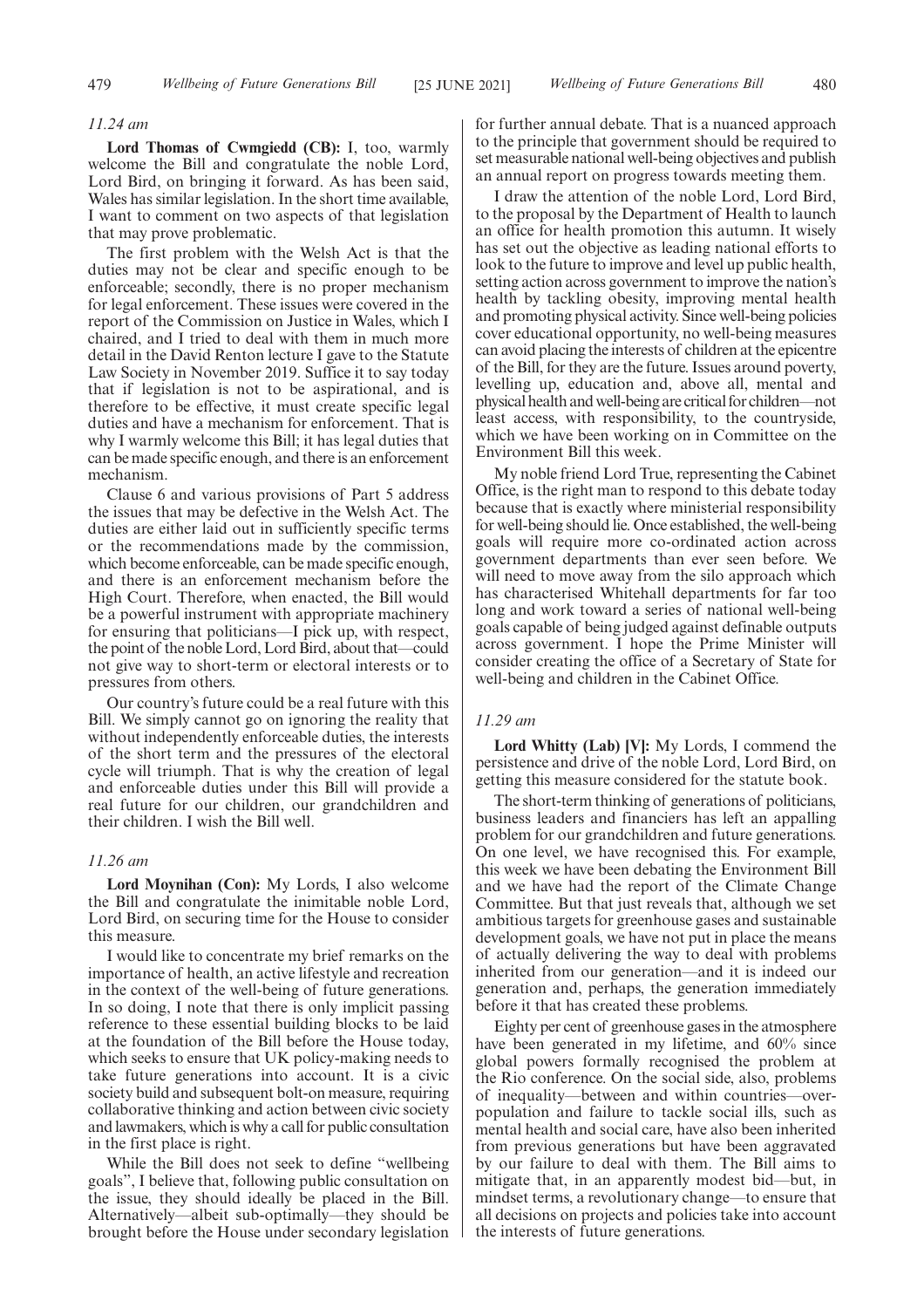#### [LORD WHITTY]

One apparently minor point concerns me. It sounds bureaucratic and technical, but it concerns discount rates, time preference presumptions and the Treasury's Green Book rules. It runs through not only the psychology of our decision-making process, focusing on the shortterm, but the technical process itself. For much of the key areas of decisions taken in recent decades whose inheritance we are now living with—from the 1970s to the 2010s, say—the official Treasury bill discount rate was never below 5%, usually at about 8% and sometimes as high as 15%. That mechanism was itself a major inhibitor of longer-term thinking, and we are living with the results.

We are now, since the financial crisis, in an era of low interest rates and low discount rates—below 1% at the moment—but that will almost certainly not persist beyond recovery from this pandemic. Can we, therefore, find a new mechanism that runs through our processes, so that we no longer discount future long-term benefits but begin to prioritise their interests and the interests of future generations?

When the noble Lord, Lord Bird, presented his earlier Bill, the Minister, the noble Lord, Lord True, objected that this just meant another quango, another parliamentary committee and another tick box, but this is so much more than a tick-box exercise; it is a whole new way of taking decisions. It will, regrettably, take time to bed in. The Welsh Government have made a commendable start, but they recognise that they have a long way to go. We have not even made that start; let us begin to do so today.

#### *11.32 am*

**Baroness Garden of Frognal (LD):** My Lords, this Bill has attracted a large number of speakers, partly out of the huge respect in which the House holds the noble Lord, but also because of the importance of the issue his Bill seeks to address.

Let us applaud the Welsh, and the noble Lord for his passionate introduction to the Bill. This is a wideranging Bill, it is ambitious and challenging, and I fear that some measures may prove too demanding for a Private Member's Bill. I have not seen any costings—that may be my mistake—but the proposals seem so overwhelmingly positive that it may be that the funds will be forthcoming.

The Bill advocates a Joint Committee on future generations and a commission to be appointed by the Prime Minister. Here I have problems. We in this House have seen how prime ministerial appointments can distort the membership, so perhaps commission members could be generated by another method. The commission would need to be and seen to be non-political, and if they are prime ministerial appointments, there is a huge danger that they will be overwhelmingly party political. The well-being of our young people can only benefit by co-operation between government and across all the parties and the public bodies. It would be good to think that such dialogue already takes place, but I suspect that it does not.

I also applaud the proposal for a citizens' panel of at least 50 people, a large and wide-ranging selection of people, which would need an exceptional leader or

convener, but which could prove invaluable in bringing expertise from all parts of our community to this subject. The bigger prize would be for the next generations to have better prospects for rewarding employment and fulfilling lives, if we all work together in the way suggested.

The Bill greatly deserves further consideration and scrutiny, and I look forward to Committee and trying to ensure the well-being of future generations by exploring in more detail how these proposals would work in practice. I very much support the intentions behind the Bill and congratulate the noble Lord on all his endeavours, especially all the work he does to improve the lives of the less fortunate and the young. He may not be able to solve all our problems—as he has so modestly admitted—but, my goodness, he does an amazing job in tackling many of them.

**The Deputy Speaker (Lord Russell of Liverpool) (CB):** The noble Baroness, Lady Bertin, has withdrawn from this debate, so I call the next speaker, the noble Lord, Lord Wigley.

# *11.35 am*

**Lord Wigley (PC) [V]:** My Lords, I strongly support the Bill. I thank the noble Lord, Lord Bird, for bringing it forward, welcome his heartfelt plea against shorttermism and urge colleagues to give it a Second Reading.

I speak against the background that a Well-being of Future Generations (Wales) Act was adopted by the then National Assembly for Wales in 2015, which the noble Lord, Lord Bird, in his own words, has partially nicked. In considering our experience in Wales, I can do no better than to draw to the attention of the House the comments of Senedd Member Delyth Jewell, who worked for five years at Westminster and received the award of best researcher across all parties and in both Houses in 2014.

Delyth highlights three significant examples of benefits arising from the Well-being of Future Generations (Wales) Act in Wales. First, the Welsh Government, in having to abide by the requirements of the future generations Act, were persuaded to declare a climate emergency in 2019 and, consequently, were obliged to find additional funding to help mitigate climate change and to actively consider steps to ameliorate its effects wherever possible.

Secondly, the existence of this legislation required the Welsh Government to think carefully before spending more on road programmes and to consider whether that money could be better spent on more integrated public transport systems and on active travel initiatives, generating environmental and health benefits.

Thirdly, the existence of this legislation has given the people of Wales a tool to challenge government action whenever there is a feeling that short-termism is detrimental to the interests of future generations. That includes the right to challenge public authorities and local government in Wales. This is seen as having ensured that such bodies work more closely with the Welsh Government to get a more coherent approach to such issues.

Finally, Delyth Jewell points out that, whereas that Act provides a platform to ensure that such considerations are not lost, in reality, a limit on powers and resources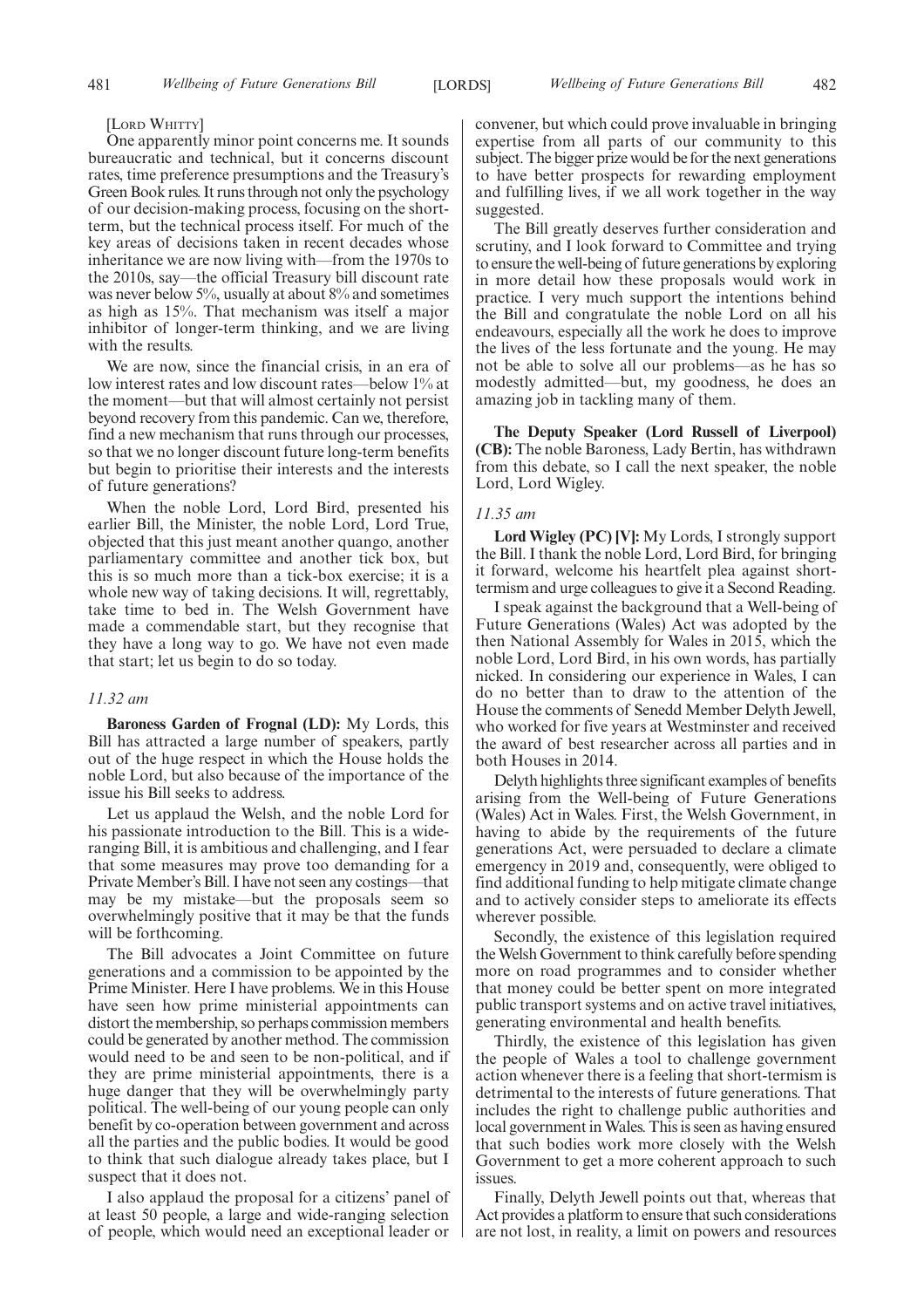can lead to frustration. More work must be done to ensure that the general public are aware of the potential benefits of using the Act as a lever to protect the interests of their children. Incidentally, I should point out that the arts and culture have a role in the holistic approach to Wales's well-being goals.

I would, finally, add, that in passing this Bill for England, Parliament should will the means to make its provisions fully known to the public and accept that future Governments will need to find the necessary resources to make it effective, not just a token gesture to future generations.

# *11.38 am*

**Lord McConnell of Glenscorrodale (Lab):** My Lords, I draw attention to my entry in the register of interests.

When Gro Harlem Brundtland, on behalf of the World Commission on Environment and Development, published her ground-breaking report in 1987, she set out the definition of "sustainable development" that has become standard in the decades since. That is, that we should be meeting

"the needs of the present without compromising the ability of future generations to meet their own needs."

I am delighted to see that definition used in the Bill placed in front of your Lordships' House today, even if I am disappointed that, in the 34 years since, that definition and purpose have not been standard practice for Governments across the world, not least here in the United Kingdom.

There have been hundreds of summits, photo calls and agreements across those 34 years. The most recent, of course, were the 2015 sustainable development goals, agreed by the United Nations and not only signed up to by the United Kingdom but, in many ways, created by the two committees that were, in one case, chaired by our Prime Minister, David Cameron, and in the other, led and in many ways directed by the then Secretary of State for International Development, Justine Greening.

Unfortunately, in the aftermath of that agreement in 2015, the Government made an almost conscious decision to deprioritise the goals here at home. They have never been located properly in the Cabinet Office as universal goals that can help shape, inform and direct government policy and help us measure progress. Although there has been some progress elsewhere in our international spending, despite the hard work of the noble Lord, Lord Bates, the noble Baroness, Lady Sugg, the noble Lord, Lord Ahmad, in his current position, and a number of other Ministers over the years, the Government have never put those sustainable development goals right at the heart of their policy.

So I welcome this Bill. I am not absolutely convinced of the need for legislation but I look forward to the debates on it. I want to see some clarification on the relationship with the devolved Governments and the devolved nations, and I want to explore more the definitions and the way in which they would be implemented. If we can debate this Bill in the same positive manner and with the passion shown by the noble Lord, Lord Bird—not just in his presentation today but in his lifetime of commitment to tackling poverty and disadvantage in this country—we will provide a good service as a second Chamber. I look forward to those debates. I hope that we will get a chance to look in detail at the provisions that are put forward and that, at the core of the debates, we will look to the future—particularly to children, who, I am pleased to see, are given priority in the Bill and in the deliberations that are going ahead now.

# *11.41 am*

**Lord Moylan (Con):** My Lords, another day, another independent commission roaming around telling us what to do. I am sorry to sound a dissentient note, and it is painful that I find myself in opposition to the noble Lord, Lord Bird, for whom I have much admiration, but this is a bad Bill and I think somebody should say so.

Of course we should think about the future; that is axiomatic. We do think about it: we think about the future socially and as families. That is not the problem with this Bill. The first problem is that the Bill is avowedly anti-democratic. There is a very helpful essay in the Explanatory Notes explaining why democracy cannot be trusted—an essay that will, I imagine, be read with wry amusement in Peking and various other places. The whole Bill is based on the notion that, in a country that voted to take back control, we should be setting up more and more mechanisms to ensure that people cannot effectively vote for what they want because they cannot be trusted. We have to learn to trust and encourage democracy in this country, not walk away from it.

The second problem with the Bill is that it is, frankly, contrary to the evidence. I do not know where this gloom has come from. The noble Lord, Lord Bird, is not inherently a gloomy figure, but why is it that he thinks we live in a world of utter misery? We do not. What were the generations of the past doing when they built our sewers, roads and bridges if they were not thinking of future generations? What were we doing in the 20th century when we improved air and water quality and started putting in place protections for the countryside if we were not thinking of future generations? Even now, as several noble Lords have said, most of the business of this House appears to be taken up at the moment with putting in place measures that are there to think about future generations. We do not need a Bill with this large apparatus to do that.

There is a third problem, and here I want to say something capitalism and free markets. Capitalism works by thinking about future generations. This might come as a shock to some Benches, but it does. When private entrepreneurs invested in building our railways in the 19th century, of course they were thinking about future generations, because they would never have made their money back—that was their hope—if those railways were not going to run for another 100 years or more. We have the benefits of those railways today. When Sir Jack Cohen started Tesco, he was doing exactly that: setting up something that was going to last a very long time, and could last a long time only if it was predicated on meeting the needs of future generations.

For shortage of time, I take just a couple of examples. What we actually need is more capitalism to make progress. I have so much admiration for the noble Lord, Lord Bird, who has done so much for the current generation,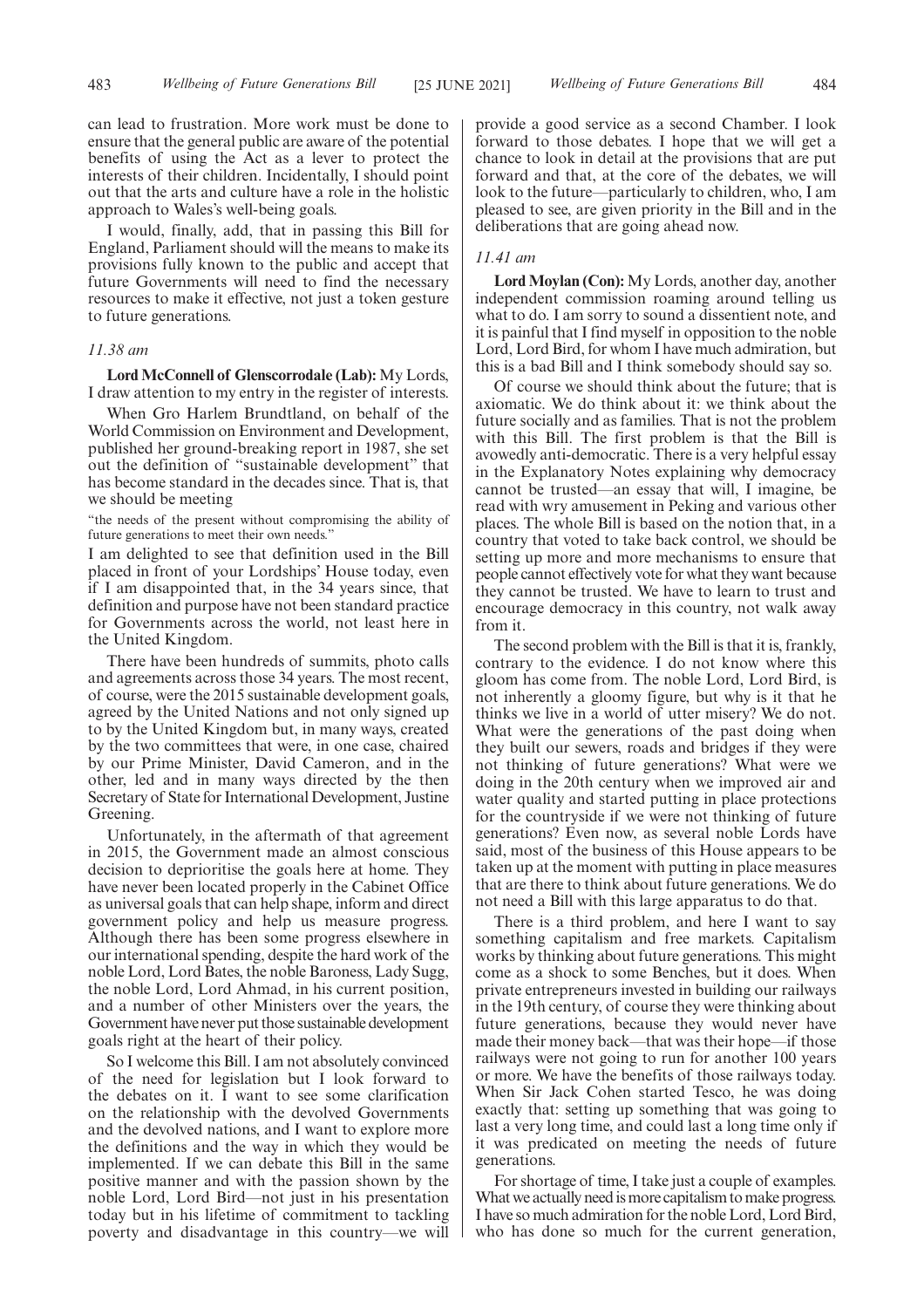[LORD MOYLAN]

but I deeply hope that he abandons this Bill because it does nothing for future generations while hobbling the democracy of the present one.

# *11.44 am*

**Baroness Bull (CB):** My Lords, I am grateful to my noble friend Lord Bird for providing this opportunity to think about the important question of how policies created by one generation can effectively ensure the well-being of those that follow.

A recent paper from the Health Foundation on better policy planning for the long term proposes six reasons why it is essential to look forward, even though, as we have heard, the future is of course largely unknowable: to ensure preparedness for shock events, such as pandemics; to respond to "slow burn" issues, such as the rise in obesity; to enable "long-term investments", typically in infrastructure; to meet "complex", "multifactorial" policy goals, of which levelling up would be a good example; and, of course, to "protect future generations".

The paper also sets out the considerable pressures and temptations that Governments face to act for the short term, including annual funding settlements, short electoral cycles and incomplete data on which to base decisions. Governments can also be overly influenced by temporary yet dominant narratives among the public or in the media, and there is the obvious need to appeal to the voters of today, not of tomorrow. Devising policies for the future involves making intertemporal choices, often with short-term costs for long-term gains—rarely an easy sell.

To me, this highlights the important role of those independent institutions that endure beyond the electoral term—something that, I suggest, is missing from the Bill as it stands. Our universities and charities often have long histories and a degree of permanence that can make them anchors of stability in a fast-changing world. They can bring evidence, rigour and analysis, as well as objectivity, to the debate, making them well placed to convene different stakeholders around complex questions, build shared understanding and sometimes even reach consensus.

This potential has been demonstrated recently in the coming together of a group of clinicians, academics, research funders, charities, service users, Public Health England and the NHS, with the aim to identify four overarching research goals to address the growing crisis in mental health. The process recognised that, as it can take up to 20 years for research findings to be fully implemented, long-term solutions can be achieved only through a shared agenda and collective scientific, social and political endeavour.

Finally, I would go further than this Bill in mandating the involvement of young people in conversations and decisions about what is of course their future. The UN reports that participation in political processes enhances young people's well-being, develops their skills and strengthens their commitment to democracy. If there is to be a commission for future generations, I would want to see it made up principally of young people they are the ones with skin in the game. Their active involvement would ensure that it reaches better decisions and would lead to better outcomes. There will inevitably be those who doubt this to be true, but the future will not be on their side.

# *11.48 am*

**Lord Flight (Con):** My Lords, I congratulate the noble Lord, Lord Bird, on his lively introduction, but I regret to say that I am in the camp of my noble friend Lord Moylan. The points that he made, particularly about capitalism, are absolutely right.

There are factors within our control and factors not within our control, and the big ones are invariably not within our control. What Covid has taught us is just that. It has been the biggest factor to affect the world probably since the Second World War, and there was no forecasting of it. A lot of the task of forecasting practical things that we can control already happens and can probably be improved. Think about the military, which is organised to reflect forecasting and an assessment of things that we can control.

Reference has been made to a hindsight Bill. In my experience, history rarely repeats itself. There is a danger of spending a huge amount of effort and money on something because it was important in the past but will not be important in the future. The sort of things that are forecastable include switching to electric cars and more money being spent on the NHS—lots of practical things that can be, and already are, controlled. But as I say, do not rely on government, which will always make decisions and change its views for political reasons.

As another speaker pointed out, the Bill has 44 clauses, two schedules and six parts. Goodness me—where is all this leading? It represents an attempt to control far too much and, to my mind, slightly reflects motherhood and apple pie. Of course valuable work can and should be done to assess likely future trends, but my crucial message is not to forget that the big issues will always come and take you by surprise and can rarely be planned for.

# *11.50 am*

**Baroness Blower (Lab):** My Lords, I am very pleased to speak on Second Reading and trust that the Bill will proceed to enactment. I congratulate the noble Lord, Lord Bird, on his captivating presentation and differ somewhat from the noble Lord, Lord Flight, whom I follow. Short-termism is the enemy of better policy-making, which is why the issues of sustainable development, the well-being goals and the future generations principle contained in the Bill are so important.

Many noble Lords have experience and expertise of the approach taken by the Labour Government in Wales, but Wales is not alone in being forward-looking. I will comment on the work being done in New Zealand, where the Government's commitment to the well-being of future generations is underpinned by a well-being budget. Although New Zealand is in general a nation that is healthy, well educated, socially connected and has a high material standard of living, it has some of the problems we see in the UK: poor mental health outcomes for some sections of the population, significant numbers of children living in poverty, and significant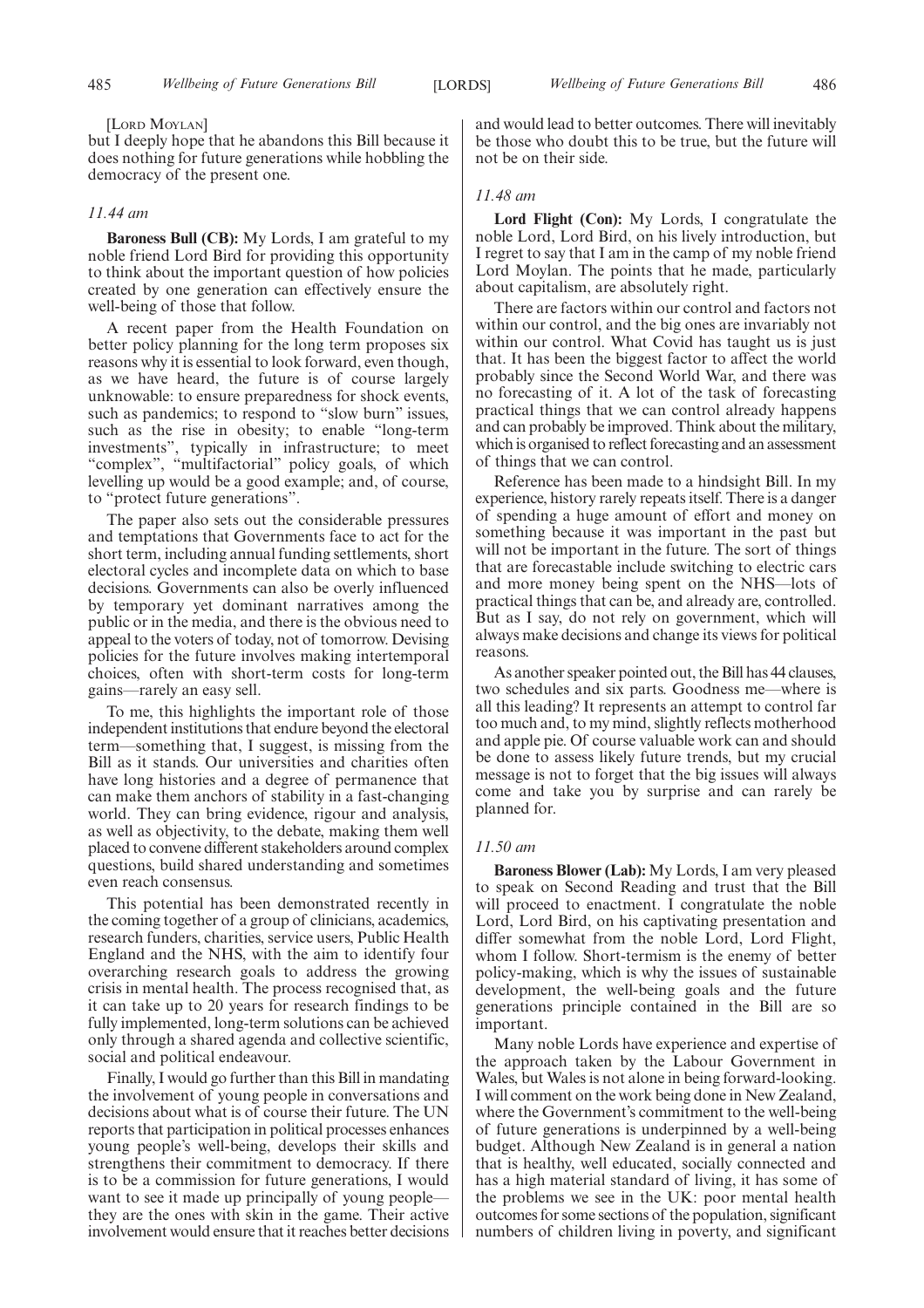disparities of well-being between different ethnic groups. In her introduction to the*Wellbeing Budget*, Jacinda Ardern, the New Zealand Prime Minister, observes that

"While economic growth is important—and something we will continue to pursue—it alone does not guarantee improvements to our living standards… Nor does it measure the quality of economic activity or take into account who benefits and who is left out or who is left behind."

If the pandemic has taught us anything, it is that we live in an incredibly unequal society in the UK. Some of us knew that before March 2020, but it is now abundantly clear to all. In household income, work and health outcomes, both mental and physical, and in education—to name but a few—there is a great deal to be done before we get anywhere near the Government's so-called levelling-up agenda.

The future generations principle is defined as

"acting in a manner which seeks to ensure that the needs of the present are met without compromising the ability of future generations to meet their own needs".

Many presently in your Lordships House are of the generation which has seen the introduction of enormous amounts of plastics, of one kind or another, into our lives. It could be argued that, 50 or 60 years ago, no one had any idea that plastics would be littering the land or killing our oceans. It is incumbent on us to ensure that any new materials brought into use for the convenience of those who live now will not have a deleterious effect on the people still alive and around when we are long dead. It could also be argued that this is difficult, because we cannot know what the future wants. But Professor Thompson, who is mentioned in the Explanatory Notes, says there are many things we can know—for instance, that future generations

"will not want to live with toxic chemicals, foul air, and chronic disease.'

There is a great deal we can do in this Bill. I hope it goes further and to enactment.

# *11.54 am*

**Baroness Uddin (Non-Afl):** My Lords, it is a great privilege to stand shoulder to shoulder with my noble friend Lord Bird, and I hope that we will see this Bill to its end. I believe that it is an addition to our responsibility on equality duties

We live in an unequal society between those who have and those who live in abject poverty and deprivation. The Bill desires an outcome in which our country is fit for the next generation. I am thankful for this opportunity to consider the challenges to improve its life chances.

The pandemic has forced us to examine long-standing divisions, in which millions of children experience food poverty, homelessness, a poor standard of education, digital inequalities, lack of equal opportunities for work and an endemic level of violence and abuse, with a third of violent crimes being committed against women and girls, including in our schools, colleges and universities. Eradication of violence, including knife crimes and brutalisation of our young black men within the criminal justice system, requires radical overhaul, such as through the urgent reconsideration of the Prevent strategy, which for so long has been seen to target specific communities and has done so much to demonise Islam and Muslims.

It is my fervent hope and prayer that, in looking towards the well-being of our future generations, we will champion and positively promote our multicultural and multifaith society to ensure that all sections of our communities have a voice and say in the way we shape our country. I welcome the well-being duty being placed on public bodies and the proposed Joint Committee, as well as the Minister for Future Well-being. These structures will have to be embedded across government, and the well-being agenda will have to be mainstreamed to work in partnership with the Ministers for children and women, and other senior government Ministers, to effect the changes suggested in the Bill. Such a constructive approach would integrate the levelling-up and build back better agendas, alongside the poverty eradication, education, housing equality and environmental commitments that have been so prominent within this Government, and among the many demands made by young people who have marched and protested throughout our country in recent months.

We have an informed generation of young people. Many have taken the decision to engage in political activism. I take this incredible opportunity to salute the many hundreds of thousands of children and young people who have marched for a better future and demonstrated that they are conscious of building a safer and more equal society and country; who have engaged in political acts and want their voices heard in dialogues and the process of decision-making; and whose consciousness, understanding and appreciation of protecting the environment, and of poverty, health, civil liberties, drugs, social justice, inequalities, racism and Islamophobia, as well as international conflicts, is most profound. They are an exemplar to each of us in this House and elsewhere. This debate is about safeguarding their future well-being. As we consider the merits of this Bill in its next phase, I look forward to elaborating these points further.

**The Deputy Speaker (Lord Russell of Liverpool) (CB):** The noble Baroness, Lady Stroud, is experiencing technical difficulties, so I will call her later, when she is able to reconnect. In the meantime, I call the next speaker, the noble Baroness, Lady Watkins of Tavistock.

# *11.57 am*

**Baroness Watkins of Tavistock (CB):** My Lords, I support the principles of the Bill in the name of my noble friend Lord Bird, while questioning the extent of detail which could constrain this and future Governments in policy development. Any Government have a responsibility to both current populations and future generations. Many of the Bills being considered in this parliamentary Session are associated with trying to ensure that future generations survive and thrive in the UK—for example, the Environment Bill, referred to by many noble Lords.

The pandemic has sent a shock of seismic proportions globally, without sufficient preparedness even in G7 countries. An aim of the Bill is to enshrine in law a "shift to a longer-term, preventative approach to policymaking", which would involve adopting new methods of risk analysis, planning and fiscal policy to ensure that future generations are respected and taken into account.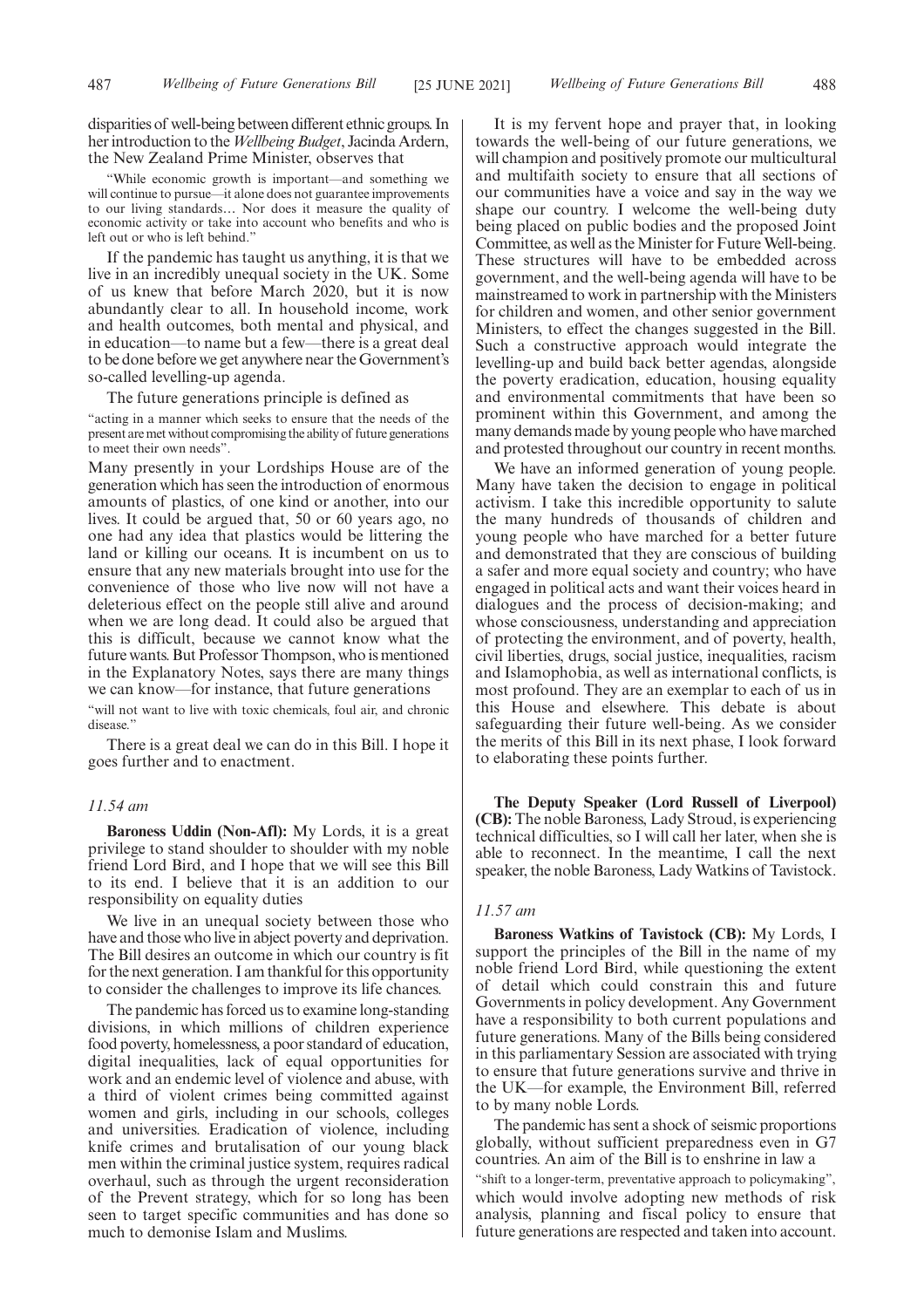[BARONESS WATKINS OF TAVISTOCK]

The need to improve the well-being of all our citizens remains a paramount responsibility of all Governments and is amply illustrated through the successful Covid vaccination programme. I fully support the concepts outlined in Part 2, but suggest that some elements are very prescriptive. Clause 4 in Part 2 contains such processes, which are the reverse of the intention of the Bill and could result in convoluted, time-consuming cycles of repetitive consultation, slowing down well-being policy-making.

While supporting the concept of establishing a future generations commission for the UK, Clause 4 makes no mention of England. Surely UK-level discussions need to involve all four countries and younger people, as was so ably mentioned by other noble Baronesses.

The vital issue that we face is that young people want and need to be able to access health promotion and ill-health services digitally, face-to-face and sometimes in hospital. However, I must disagree with the noble Lord, Lord Bird. We did the right thing in shutting the large mental hospitals but we did the wrong thing in not providing alternative suitable accommodation. They need high-quality education, safe and secure housing, and secure employment opportunities but, as the noble Lord said, long-term planning must involve listening and devising policies based on citizens' stated desires coupled with scientific data.

Young people today will be paying off the debt associated with the costs of the pandemic for 50 years, if not a century. Unlike former generations, those going into higher education have student loans to redeem. The requirement to undertake future generations impact assessments, as outlined in Part 2 Section 11, is paramount. In summary, I hope that we can work to revise and simplify the Bill to enable nimble policy development, while fully embracing the best evidence relating to the future well-being of our population.

**The Deputy Speaker (Lord Russell of Liverpool) (CB):** Her connection issues having been resolved, I call the noble Baroness, Lady Stroud.

# *12.01 pm*

**Baroness Stroud (Con) [V]:** My Lords, I thank the noble Lord, Lord Bird, for his tireless advocacy for the vulnerable, championing the potential of those whose voices are insufficiently heard. It is concerning that we should need this Bill at all. The well-being of future generations should be at the forefront of all our policy discussions, but sadly that is not always the case when we look at the deteriorating outcomes for our children. It certainly has not been the case during Covid. If we are to focus on the well-being of future generations, it is important to stop and think about what trajectory we are on. Are things already getting better, or are they deteriorating for the next generation?

We are currently witnessing an unprecedented decline in the well-being of our children, characterised by a rise in mental health problems. Despite being more connected than any previous generation through social media, more children are expressing feelings of loneliness and depression than ever before. Although the causes of these trends are not clear, we know that poor mental health in childhood can lead to poor performance at school, affecting academic outcomes. One in eight children has a diagnosable mental health disorder; that is roughly three children in every classroom. In 2017, suicide was the commonest cause of death in boys and girls aged between five and 19. Nearly half of 17 to 19 year-olds with a diagnosable mental health disorder have self-harmed or attempted suicide at some point, rising to 52.7% for young women.

Given these worrying trends, it is crucial that we start an honest conversation about whether our actions are impacting on the next generation. We must ask ourselves what has changed for children during this period of declining outcomes. One development that has occurred at the same time as this increase in mental health problems is the arrival of the internet and social media in young people's lives. Young people are increasingly attached, often alone at home, to their smartphones or computers. We must look at the impact that social media has on a young person's self-esteem, the damaging material that many young people may be exposed to, and the impact that increased discussion and awareness of mental health issues may have on normalising mental health issues in a young person's mind.

We must also explore the changing nature of the family and its effect on young people. The current generation of children and adolescents experiences higher levels of family breakdown or lack of family formation than any previous generation. It is also, arguably, showing signs of the least resilience, needing safe spaces at university and unable to cope with disagreement. The OECD average divorce rate increased by more than 50% between 1970 and 2012. These are issues that we really must look at. We must examine whether there is a causal link between these metrics and the mental health statistics that we see in the UK.

Add to that the changing work practices and use of early years childcare, and more of this generation have experienced both parents working and being placed in formal childcare at an early age, the effects of which are still relatively unknown and unresearched. Parents and doctors, being so busy, are thought to be increasingly reaching for medical solutions to challenging childhood behaviour. We need to explore whether this supposition stands up and, if so, what impact this early medicalisation has in the long run on children's mental health. Could these early behavioural problems be the early warning signs of future mental health problems that require time, care, play and communication—

**Baroness Scott of Bybrook (Con):** May I remind my noble friend of the three-minute advisory speaking time.

**The Deputy Speaker (Lord Russell of Liverpool) (CB):** I call the noble Lord, Lord Browne of Ladyton.

**Baroness Stroud (Con) [V]:** We must ensure that these issues are well examined. We cannot be content with the thousands of children who go neglected and abandoned in our cities and streets every year.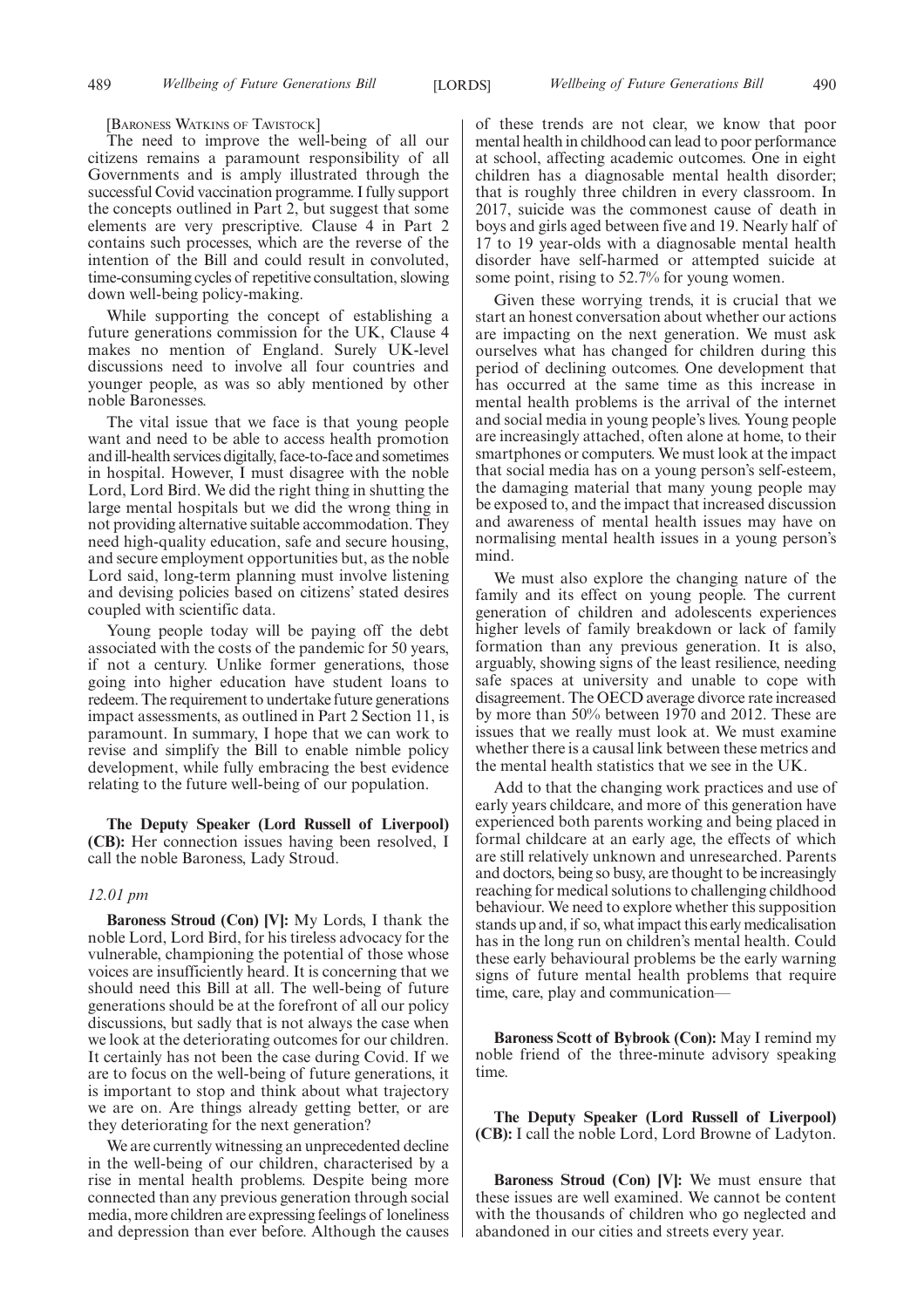**The Deputy Speaker (Lord Russell of Liverpool) (CB):** Again, I call the noble Lord, Lord Browne of Ladyton.

#### *12.06 pm*

**Lord Browne of Ladyton (Lab):** My Lords, I pay tribute to the noble Lord, Lord Bird, and I welcome this Bill. In his Second Reading speech on the first version of this Bill, the noble Lord shared that, after 25 years of helping the homeless, he realised that instead he should have been preventing people becoming homeless in the first place.

When I was the MP for Kilmarnock and Loudoun, I met DCS John Carnochan of Strathclyde Police. Then the head of the Strathclyde murder unit, which had a phenomenally high clear-up rate for homicides, John often lectured worldwide on how that was achieved. One day, at a crime symposium, the thought struck him that instead of taking pride in the clear-up rate, he would rather have shared pride in prevention. From that thought came the violence reduction unit, which adopted a health approach to offending and significantly reduced violence and gang-related behaviour in Strathclyde and then in Scotland—a well-being model now adopted by the Mayor of London and promoted extensively elsewhere by this Government.

There are many examples of policies that have avoided the challenge of long-term change for self-inflicted chronic problems because their implications will make parts of our electorate uncomfortable, if not downright antagonistic. On that theme, I had intended to devote my limited time to the self-inflicted problem of gambling harm, but instead I will highlight why this Bill is particularly welcome at this time and is an opportunity that we should embrace.

Over the past 16 months, the fragility of our society and our economy has been laid bare. The scale of inequality has been exposed; we have been brought to an acute, overdue point of inflection in how we reflect on racism; the health crisis has spawned further inequalities, and undoubtedly the relaxation of restrictions may create even more inequalities. The extent of abusive power in our society, particularly the exposure of the vulnerable, mostly women and children, to it, has become more apparent. It is no coincidence that this has happened when so many of us have been locked down together—in too many cases women with their abusers, and children online, in what can be the most abusive environment you could imagine. We need a focus on well-being as a starting point for building back better and there is no question but that the future must be driven by it.

If we are not going to find new radical ways of thinking that will transform our country and give it resilience now then perhaps we never will. Surely we need to embrace the ambition of becoming a robust well-being society, a country that generates strong economic sustainability with the creation of quality jobs, and with a focus on biodiversity and climate change, fair work, diversity, and a long-term commitment to equality. The noble Lord offers us a helpful template, and we have, in Wales and New Zealand, an ongoing study from which to learn. On the previous Bill, the Minister predictably recognised the implicit value of what the legislation offers but graciously, on behalf of the Government, declined to take advantage of it. In anticipating that he will do the same today, I respectfully ask him to please point us to the alternative that is on offer.

## *12.09 pm*

**Baroness Ritchie of Downpatrick (Non-Afl) [V]:** My Lords, it is a pleasure to follow the noble Lord, Lord Browne of Ladyton. I commend the noble Lord, Lord Bird, on introducing and sponsoring this allembracing Bill, which will, if implemented, have farreaching consequences for the well-being of future generations. I agree with the noble Lord that we do not want the future to be put off. We want an emphasis on the well-being of future generations, and to look at the causes, not the symptoms.

I believe that this comprehensive piece of legislation, which is worthy of our support, encourages a more joined-up approach between government departments. How much the enactment of this legislation, with all its many functions, is required now as we emerge from the Covid-19 pandemic. My noble friend Lord Browne referred to the fragility of our society politically, economically and socially. In fact, even before the pandemic we required this type of legislation which looks at the well-being of future generations. I urge the Government not to set their face against it and to respond to its contents positively through support and rugged determination to show that they are willing to act now to deal with all the challenges facing our society and communities as central and local government and devolved Administrations face the ongoing consequences from Covid. Those include the capacity of the NHS, the ability and capacity of the economy to recover from the downturn brought about by business closures and furlough, the opening up of different types of businesses, people forced to work from home, and the climate emergency, food hunger and food insecurity. In considering those various facets, is it not time that our policy-making took on a different approach, a different way of thinking and a different methodology of implementation? Therefore, we should be looking at the well-being of future generations. I note that the noble Lord, Lord Bird, said on an earlier Private Member's Bill with a similar aim:

"There is a growing consensus that it is time to shift to a longer-term, preventative approach to policymaking. This involves adopting new ways of thinking, planning, and budgeting to ensure that the needs of future generations are respected and taken into account at all levels of government."

In his submission today, the noble Lord, Lord Bird, encapsulated that viewpoint. I fully support the Bill and hope that the Government see fit to support it too.

# *12.12 pm*

**Lord McColl of Dulwich (Con) [V]:** My Lords, I, too, thank the noble Lord, Lord Bird, for his inspiring opening speech. One of the most important requirements for future well-being in the secular world is good health. Without good health, the chances of well-being are remote, so I was very pleased to hear my noble friend Lord Moynihan bringing up the subject of good health because the main cause of ill health in the so-called civilised world is obesity caused by putting too many calories into the mouth. The countries with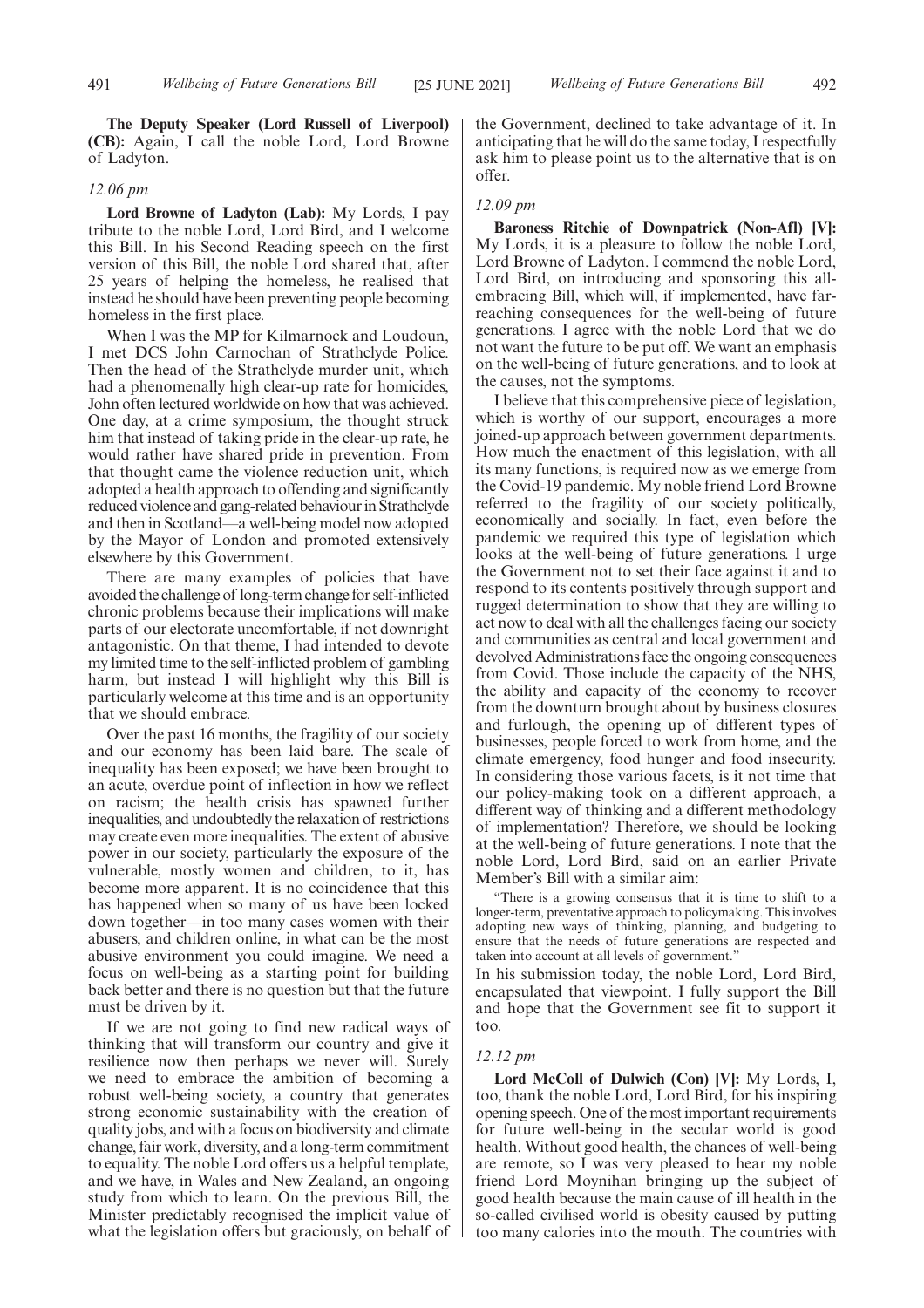#### [LORD MCCOLL OF DULWICH]

the highest Covid mortalities are the countries with the highest prevalence of obesity, notably the United States, the United Kingdom, Italy and other countries. For 15 years there have been repeated warnings in your Lordships'House of the dangers of the obesity epidemic, and one of the few leaders to take notice was the Prime Minister himself, who urged the nation to deal with obesity and led the way by reducing his weight by 3 stone. If only others had joined his worthwhile campaign.

I am afraid that two-thirds of British people are obese. What is even worse is that half our children are obese. There is little well-being lying in store for them. We urgently need an all-out, nationwide campaign not to tell people what to do, but to make sure that they know the truth if they wish for a well-being future. Obese people have trillions of excessive fat cells and the fat leaks out of them and impairs their immune system. This leaves them susceptible to all kinds of diseases, such as type 2 diabetes, hypertension, strokes, heart attacks and infections of all kinds, especially Covid. As we are bound to suffer more epidemics, we desperately need to slim down now. That is, if we really want a well-being future.

# *12.15 pm*

**Lord Hendy (Lab):** My Lords, I, too, congratulate the noble Lord, Lord Bird, on his Bill which largely follows the Welsh model. Should the Bill reach Committee stage—the noble Lord has not had much luck so far— I hope he, or indeed the Government, will accept some amendments in the footsteps of the Welsh Government, who have a draft social partnership and public procurement (Wales) Bill which is intended to put more meat on the bones of the Well-being of Future Generations (Wales) Act.

I draw to the attention of the noble Lord, Lord Bird, two particular features. One is the harnessing of the huge power of public procurement to impose the objects of the Act and the Bill. The other is the emphasis on social dialogue. In particular, the Welsh Bill proposes a tripartite social partnership council composed of government, trade unions and employers. It would be a huge step forward in the United Kingdom for the future, as the TUC has proposed.

I would go further and recommend to the noble Lord, Lord Bird, an amendment making one of the well-being goals in his Bill the restoration of collective bargaining. As my noble friend Lady Blower mentioned, this is part of the scheme in New Zealand. The restoration of collective bargaining is a step essential to the well-being of future generations. In the United Kingdom, from the end of the Second World War to the end of the 1970s, collective bargaining coverage extended to 85% of the British workforce. Now it is less than one-quarter. That means that three-quarters of our 32 million workers have no say over the terms and conditions of their work. The well-being of future generations cannot be secured without them having an industrial democratic input into the conditions of their working lives. This is a step required by international treaties ratified by the United Kingdom and has been urged repeatedly in recent years by the International Labour Organization

and the OECD. The Government accepted a commitment in the trade and co-operation agreement with the EU signed last December which states:

'each Party commits to respecting, promoting and effectively implementing the internationally recognised core labour standards, as defined in the fundamental ILO Conventions, which are … freedom of association and the effective recognition of the right to collective bargaining"

and other things. Last week, this was emphasised in the Carbis Bay declaration by the G7. For the moment, the Bird Bill is a great step forward.

# *12.19 pm*

**Baroness Greengross (CB) [V]:** My Lords, for many years, especially since Beveridge and the advent of the welfare state, we have had an implied social contract between the generations. At some stages in life, you pay into the system through taxes and national insurance contributions, and at other stages in life, society supports you. In recent years, as the idea that the baby boomer generation has benefited disproportionately from public policy through their lifetime has become widespread, this social contract has been increasingly questioned. Many people feel that the present generations of younger people are not receiving the same degree of support from the state or enjoying equivalent living standards as their parents and grandparents at a similar age.

As we consider the increasingly urgent need to develop and implement a sustainable system for funding social care, we must bear the issue of intergenerational fairness clearly in mind if we are to arrive at a system that commands enduring support from the whole of society. To achieve this, it must impact on all generations in a way that the majority of people considers to be fair, and it must give young people confidence that it will be there to support them in future. We need more than a short-term fix to deal with the population bulge represented by the baby-boomer generation.

Sir Andrew Dilnot told the Intergenerational Fairness Forum, which I am delighted to chair, that to date each generation has taken more out of the welfare state than it has contributed. This has been sustainable only because of the growth of GDP over the period since World War II. It raises the question of how much each generation can spend above its lifetime contribution —in truth, probably not more than the trend rate of economic growth, if we are to avoid passing on to future generations an ever-increasing public debt and the interest burden associated with it.

To achieve sustainable and fair funding for social care, the Intergenerational Fairness Forum recommended that a hypothecated, mandatory system of social care insurance should be established. We felt that this would be more equitable and more effective than funding social care through general taxation as we have to date —inadequately, I am afraid. Such a system would protect social care funding during periods of public expenditure constraint and against competing priorities for public expenditure. As contributions would be set at a percentage of income, it would also be a progressive system.

I believe that a social care funding system based on these principles would also adhere to the principles underlying this Bill, which I am pleased to support. I commend it to the House.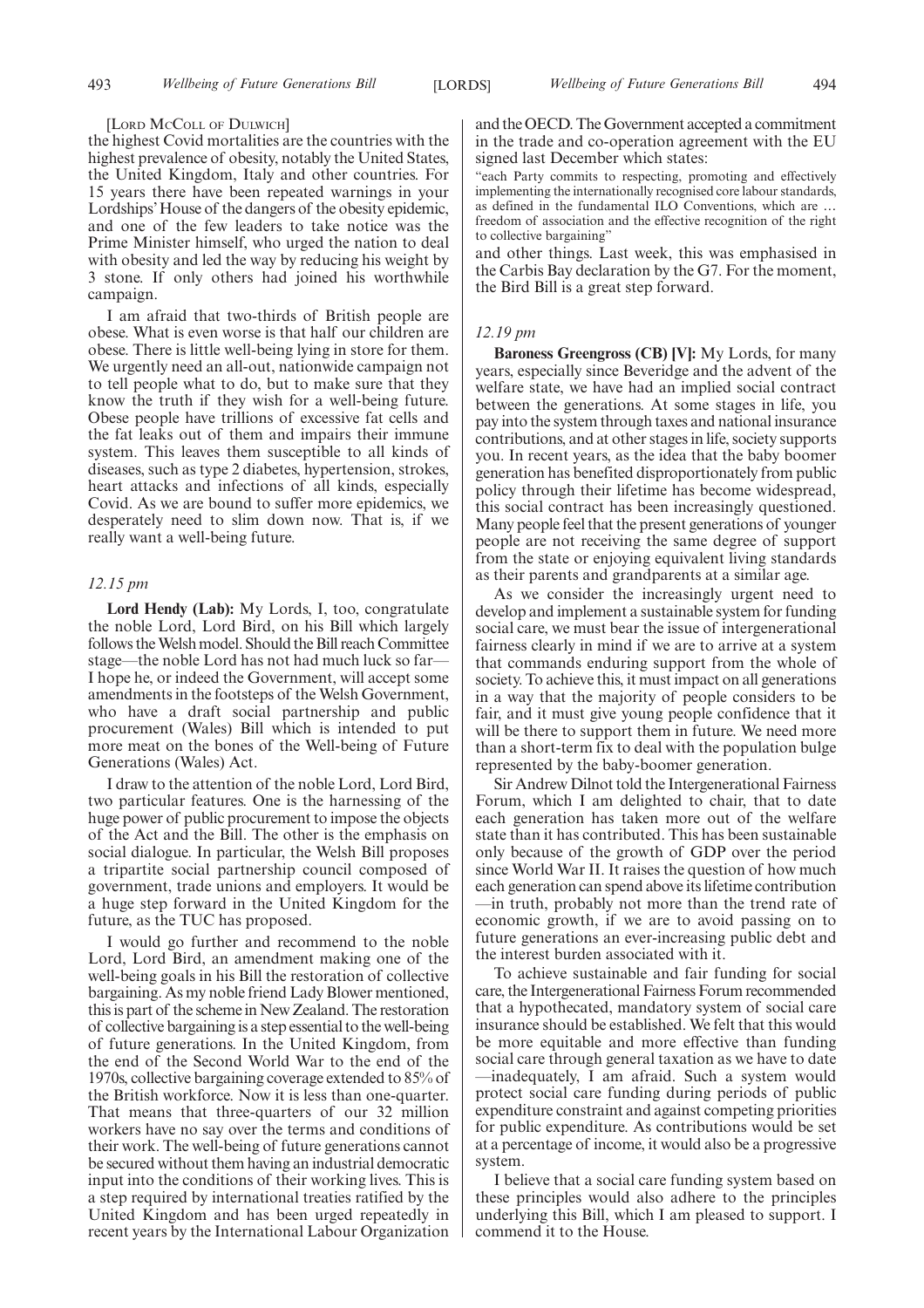#### *12.22 pm*

**Lord Bourne of Aberystwyth (Con) [V]:** My Lords, it is a great pleasure to follow the noble Baroness, Lady Greengross, who is always committed and who I know has done massive work in the intergenerational policy area. I thank the noble Lord, Lord Bird, who as always showed himself to be passionate, committed and dedicated. It takes no small effort to bring a measure such as this to your Lordships' House. There has been a lot of work behind it, so I congratulate him on that.

I believe that this Bill is important and very timely. As the noble Lord, Lord Bird, said, it owes much to the Welsh example. It places improving well-being and intergenerational concerns centre stage. That is not to say that there are not laws now that do just that, or that we would have difficulty with this new principle being brought in, but it is certainly not true of all measures and policies.

This week the Public Services Select Committee, on which I sit, met two very senior civil servants—high flyers, the brightest and the best, well intentioned, sincere and hard-working. They told the committee that this Government, and indeed successive Governments, have always been committed to preventive measures, early intervention and long-term planning. One has to ask, then: why are we in the situation we are in? There is no doubting the good intentions of successive Governments, but they are far from the reality, alas, in fields as diverse as health, social care, social policy, home policy, justice policy and so on.

We need to take account of the long term—a problem that has beset UK Governments for a long time. I believe that this legislation will certainly help. Two very current crises highlight the importance of this Bill—first, the pandemic. In October 2016 the UK Government held a national pandemic flu exercise. So far, so good. One consequence was that the exercise found there were not enough ventilators. No action was taken; short-termism triumphed. As we emerge from the shadow of the pandemic, we will need careful, clear forward planning.

Secondly, the climate crisis and the drive to net zero demand imaginative global thinking to deal with this very serious issue. I recall meeting the Prime Minister of Tuvalu before the Paris conference. He told me his nation would cease to exist because it would be overwhelmed by the oceans. Oblivion beckoned. The climate crisis clearly demands action too.

The current generation of youngsters, teenagers and twentysomethings will carry forward the mistakes and inactions of our generation and earlier generations. Let us take the action that helps to alleviate that burden and help plan for the future with this legislation.

# *12.26 pm*

**Lord Brooke of Alverthorpe (Lab) [V]:** My Lords, I am grateful to the noble Lord, Lord Bird, for presenting the Bill. He is a great, doughty fighter, and I very much support what is in the Bill.

I have listened carefully to the arguments advanced about what we can and cannot expect and how we can and cannot plan for the unexpected. We need to be very honest about politics, and we are not honest enough in politics. While I subscribe to much in this Bill, the reality is that when the Minister stands up, I expect he will use all the lovely words of comfort but will reject the Bill. The Government will reject this Bill at every stage. If it manages to get through the Lords, time will not be found for it in the Commons. That is my expectation, and that is very much the life that we encounter.

Right at the beginning, the noble and learned Lord, Lord Mackay, talked about difficulties in meeting the unexpected. We can recognise that in certain areas there are expectations that will not change, yet we ignore those expectations and often work against them. I am thinking here of the very important part of the Bill, to which I subscribe, on the environment. We are now going through Covid, an experience we have never had before. In the past five years since 2016, with Brexit, we have seen massive changes and government struggling day by day to cope with what is thrown at it—Covid being the ultimate. It was totally unexpected.

If we look at what we have been doing to the planet, is it unexpected that the planet itself, nature and the spirit behind nature will hit back against the human population to try to defend themselves? We have grown from 1.8 billion 100 years ago to 7.4 billion now, and we are projected to go to 10 billion. This is quite unsustainable. COP 26 is coming, but we are not talking about population. Faiths and science will not address the fundamental problem we have of too many people trying to inhabit this planet and damaging it. We will find that the planet in turn will care for itself, as it has always done, and come back at us. For the sake of our children, the one issue we must spend time focusing on, looking to the future and trying to work together, is what needs to be done about the environment and especially world population growth, where changes are needed. The faiths need to address that. If they want to protect God's planet, they have to do the things that God needs on the planet.

# *12.29 pm*

**Baroness Finlay of Llandaff (CB):** My Lords, I am delighted to be able to speak to this Bill, and I am delighted that the noble Lord, Lord Bird, has adopted the Well-being of Future Generations (Wales) Act 2015. I shall reflect on the six years that that has been in place, because I live and work in Wales. It has acted as a checklist for public bodies about the way that they behave. It has created an undercurrent of different thinking. As the noble Baroness, Lady Blower, said, it has built on the model from New Zealand.

The Act set seven goals. The first is to have a resilient country. Many things of course are completely out of our control, and it is to plan for the unexpected, as the noble and learned Lord, Lord Mackay, pointed out, that we need to create the skillset and thinking in the next generation.

The second goal was better health, as the noble Baroness, Lady Bull, has said, which is completely compatible with the Health Foundation paper. The third is greater equality, which fits the Government's levelling-up agenda. The fourth is to have cohesive communities, supporting each other and improving our relationships all together. The fifth is having a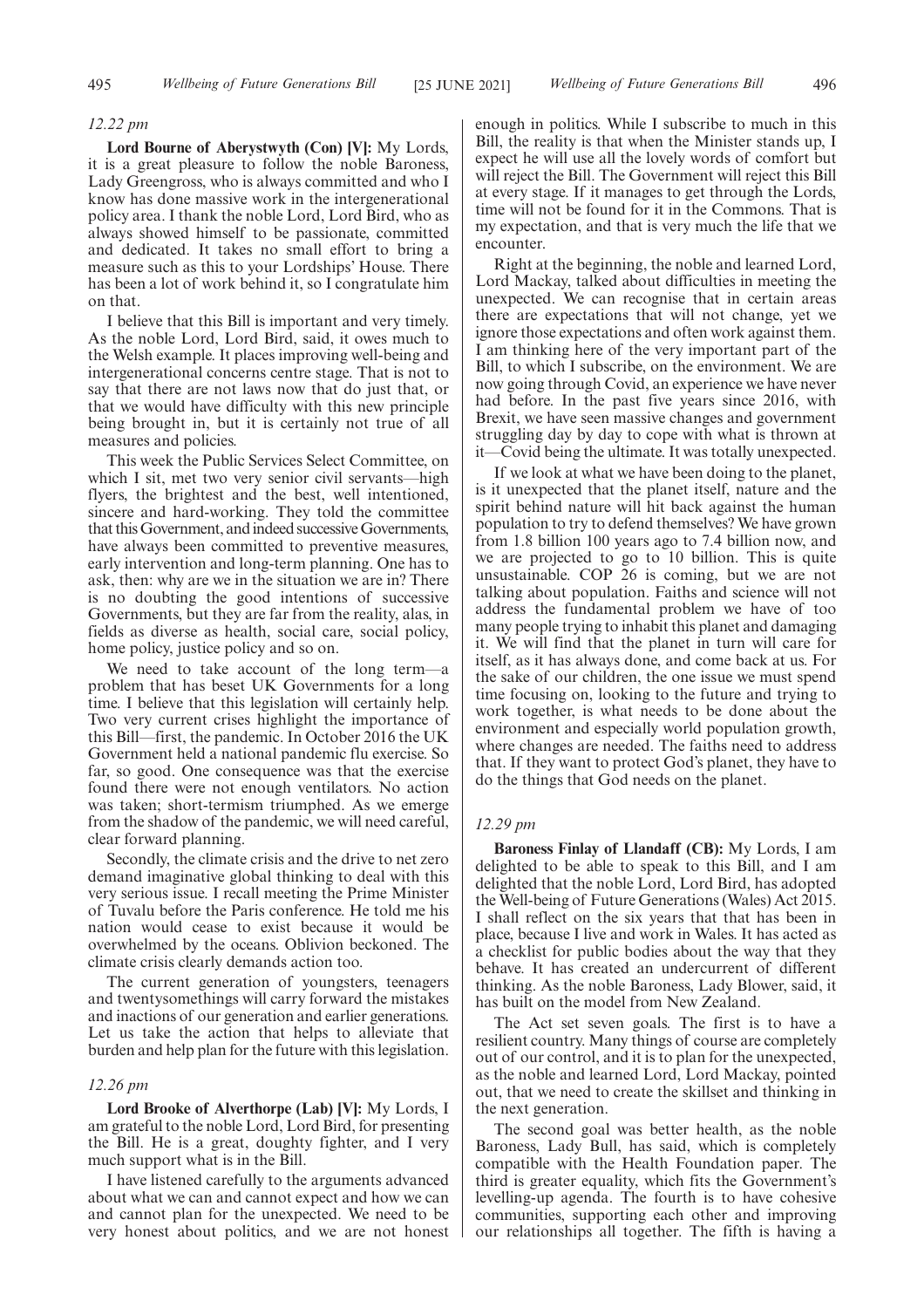[BARONESS FINLAY OF LLANDAFF]

thriving culture, recognising the creativity and identity—in Wales, of course, this includes the language—that creates a community that can be self-supporting.

The sixth goal is to be globally responsible. Has that not just come home? We have an Environment Bill at the moment, and I suggest that that must be completely compatible with this aim. As the noble Lords, Lord Wigley and Lord Bourne of Aberystwyth, said, climate change is upon us and staring us in the face.

The seventh goal is prosperity. That goes far wider than money; it is about the value of relationships, of work, of safe housing and of better mental and emotional health, and so on, in our society. My noble and learned friend Lord Thomas of Cwmgiedd pointed out that the Welsh legislation does not contain duties and enforcements, but that has not stopped the legislation changing thinking.

I hope that this Bill will give us an opportunity to protect children from violence. I would like to see an amendment to provide greater protection to children because, if we repeal the legal defence of "reasonable punishment", we will do a great deal. The battery of a child cannot be justified on the grounds that it constitutes reasonable punishment. There is strong and consistent evidence from good-quality research that physical punishment is associated with increased childhood aggression and anti-social behaviour.

I hope the Bill has a fair passage through Committee. The future is about today. It cannot be put off into the future, because today does indeed come from the past.

# *12.32 pm*

**Lord Lilley (Con):** My Lords, I congratulate the noble Lord, Lord Bird, on securing this debate, even though I am not keen on Bills that attempt to bind future Parliaments to adopt currently fashionable approaches. They are futile because, mercifully, we cannot bind future Parliaments—and nor should we, because future Parliaments should make policy in the light of the experience, evidence and values of the future, not of the past.

However, I warmed to the Bill's definition of what it calls the "future generations principle", which the noble Lord defines as

"acting in a manner which seeks to ensure that the needs of the present are met without compromising the ability of future generations to meet their own needs."

I agree that that is a principle which we should adopt, even though we do not need to enshrine it in law. Sadly, however, we have been doing exactly the opposite. As my noble friend Lady Stroud said, our pandemic policies have sacrificed young people, the next generation, to the benefit of their elders and not-so-betters. Even though children almost never suffer badly from Covid, schools and universities have been closed for much of the time and young people's education curtailed, at the behest of teachers and parents, and to save granny.

Our climate policy sacrifices the poor of the world today for the benefit of their descendants, who will be far richer, in future. It is true that poor countries are more vulnerable to climate change than rich ones, but they are vulnerable because they are poor. The cure for poverty, and therefore for vulnerability, is economic growth, which requires energy. I do not often quote Lenin with approval, but he did say that the future well-being and prosperity of the workers'paradise would come about as a result of communism and electricity —and he was half right. It is electricity that you need for growth and economic prosperity, and to make a country more resilient.

To require poor countries to replace cheap fossil fuels with far more expensive and less reliable intermittent renewables, which are several times more costly when you take account of dealing with their intermittency, means that poor countries will be able to invest far less in growth and development and will therefore remain poor for longer. Yet Stern shows that, even on his most pessimistic assumptions that we do nothing to mitigate climate change, people in developing countries will, by such economic growth as is then permitted, be six times richer a century hence than they are now. Why should we prolong the poverty of poor people now in order to make richer people in future generations better off?

# *12.36 pm*

**Lord Young of Norwood Green (Lab) [V]:** My Lords, I too congratulate the noble Lord, Lord Bird, who is a man of action. I still buy the *Big Issue*, and a year ago a seller told me how it had turned his life around. I will support the Bill, even though I have doubts about its practicality. Dickens gave us a warning in *Little Dorrit* about the Circumlocution Office and its ability to obstruct progress.

I make a plea to the noble Lord to choose his examples more carefully. The old mental asylums were appalling places where people were incarcerated for years in appalling conditions. Community healthcare, first introduced by the Italians, was a major step forward. Of course, we need more of it and probably different varieties, but it was a major step forward.

Student fees, contrary to the noble Lord's assertion, were first introduced by a Labour Government and saw a massive increase in working-class children deciding to go to university—often the first in their family to do so. When the previous Government decided to raise the fees to nearer £9,000, I was a bit concerned, but in fact the statistics showed us that working-class children continued to go to university. Of course we need to review the policy—apprenticeships now also need to be taken into consideration—but we should not ignore the fact that it was an important increase in social mobility.

I also have to take issue with my noble friend Lord Brooke, who referred to population control. The last person who gave that issue major impact was Malthus, who predicted that the world could never survive if the population increased from the then current number. It has of course increased phenomenally. Even the Chinese Government, with their dreadful means of trying to achieve population control, have realised that that is not the right way forward. However, as the noble Baroness, Lady Greengross, reminded us, there really is a need to remedy the intergenerational compact. Is maintaining the triple lock really fair when we need to be spending more on the younger generation?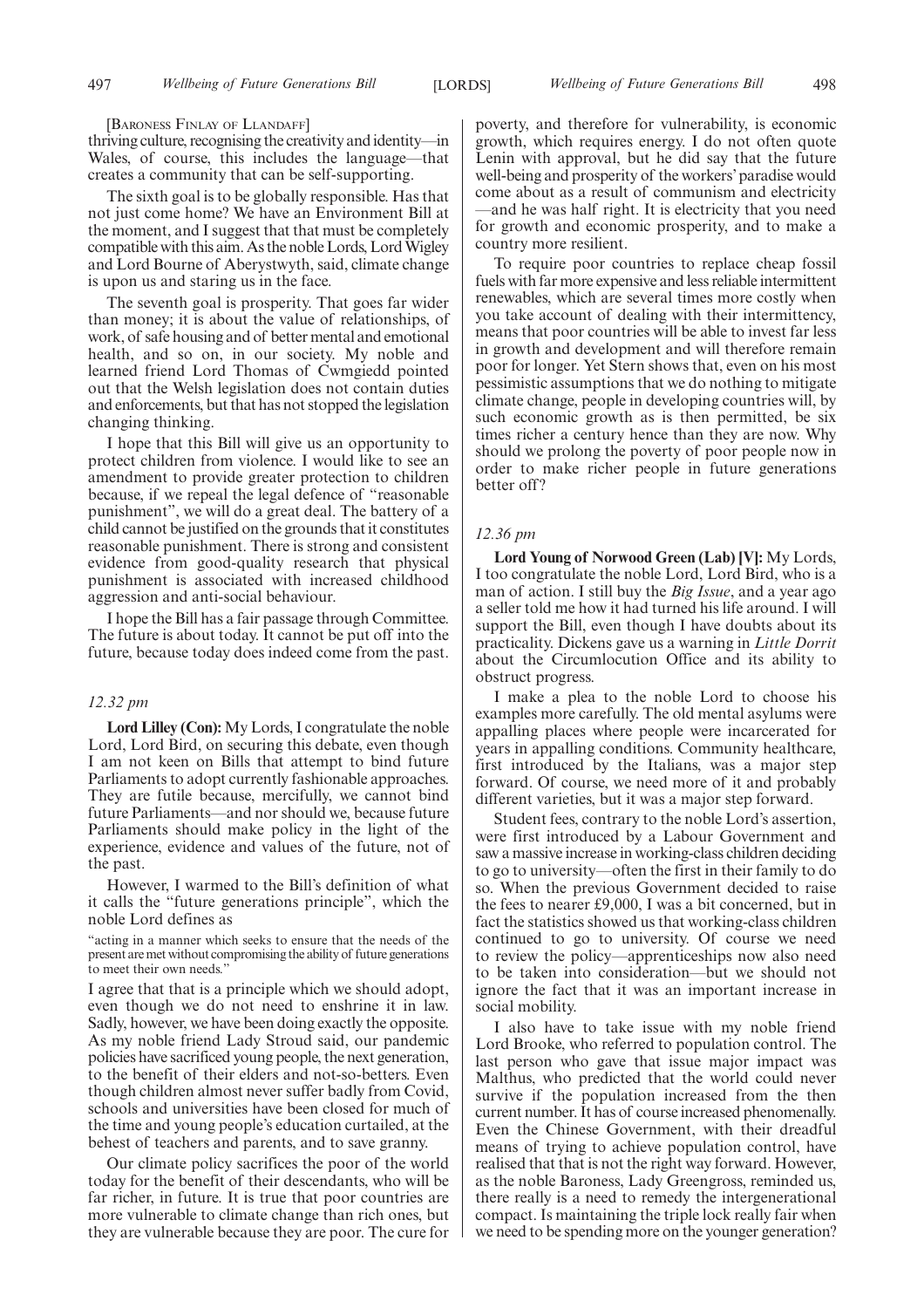I might not go as far as the noble Lord, Lord Moynihan, because I think there are aspects of the Bill that are worth looking at. I remind people that the Environment Bill, even though the noble Lord, Lord Lilley, is very sceptical, is an attempt to look forward, provided that we do not set ridiculous targets some were unfortunately posed in the recent debate on the Environment Bill—and provided that we base our approach on evidence, reckoning that this generation also has to be able to afford advances in the environment.

So we should give further time to the Bill from the noble Lord, Lord Bird. Whether or not it proves to be practical, it is worth the effort, for the reasons that a number of noble Lords have given. In these circumstances, I will be supporting it.

#### *12.39 pm*

**Lord Walney (Non-Afl) [V]:** My Lords, I refer the House to my entry in the register relating to my role in the levelling-up goals created by Justine Greening. I have three brief points.

First, I add my praise, not only to the inspiring noble Lord, Lord Bird, but to my successor representing Barrow and Furness in the other place, Simon Fell, who introduced the legislation there this week. I used to be dismissive of suggestions about widening the focus of various bodies from a relatively narrow interpretation of economic growth to one of wider well-being. Bluntly, people like me were wrong and we should be grateful to those who have made the running on this issue.

My second point is about how to make that meaningful. I have a note of question and caution on an aspect of the Bill that would introduce the requirement for a fresh set of impact assessments on public bodies. I hope that the likely effectiveness of this measure will be carefully considered in Committee. Impact assessments are a blunt tool, even when applied to well-defined datasets and outcomes. It may well be true that recent Administrations have been sceptical about equality impact assessments because they were less committed than they should have been to equality outcomes. Nevertheless, there is a genuine concern that impact assessments often do not drive better outcomes; they can simply load more bureaucracy on already overburdened and underresourced public bodies. That risk is surely manifold in the area of future well-being, a concept which of course can be contested and is certainly less easy to define.

Finally, have the Bill's sponsors considered, or might they consider, a role for the National Infrastructure Commission in this endeavour? The noble Lord, Lord Bird, and others have rightly identified the need to tackle the short-termism that blights decision-making here and in democratic nations across the world. The commission was established specifically to counter the way that this short-termism damages major spending projects. It is making some impact but its influence on the political landscape—where, bluntly, the damage is often done—could and should be greater. It strikes me that a formal link between the infrastructure commission and the proposed future generations commissioner could significantly increase the influence of both, to the great benefit of those future generations about whom so many have spoken powerfully today.

#### *12.42 pm*

**Lord Holmes of Richmond (Con):** My Lords, it is a pleasure to take part in this Second Reading. In doing so, I declare my technology interests as set out in the register. I congratulate the noble Lord, Lord Bird, on bringing the Bill and on the manner in which he introduced it.

How fortunate the House is also to have the perfect Minister to respond at the Dispatch Box to the debate, not only through his role at the Cabinet Office but through his previous chairmanship of the Intergenerational Fairness and Provision Committee, on which I was so privileged to serve. To that end, does my noble friend the Minister agree that the six conclusions that we set out when we published our report in April 2019 still ring true? Further, the future is now and that future is digital. Does he agree that we need to do everything to understand how to have an inclusive digital future—a digital economy and society—in which everybody, now and for future generations, is able to fully participate?

Property is a huge issue to consider. Quantitative easing and other measures have had such a deleterious effect. Does my noble friend agree that for many young people, the property ladder is largely out of rungs? Similarly, pensions as a cast-iron guarantee for retirement have been massively misunderstood in recent years. They have now been raided in terms of the top-end provision and largely wrung out.

I turn to life itself. How can it be that future generations may suffer a lower life expectancy than we will enjoy? To that end, I largely agree with the comments of my noble friends Lord Moynihan and Lord McColl.

Is it time for us to reconsider and reinvigorate the stellar strength of our stewardship of this brilliant, bright blue world, spinning in infinite space? Covid has shown us so much: grandparents and parents taken well before their time, and young people's futures so severely scarred and in need of desperate repair. We should not take from that the differential impacts; we should look at how we address them but the lesson is surely that we are all in this together. If we can grasp that sense of inclusion for today, perhaps

"To-morrow, and to-morrow, and to-morrow"

does not need to creep in at "petty pace" but can come confidently, collectively and connectively into that digitally enabled, inclusive dawn.

As other noble Lords have said, there is much we cannot know about the future but there is much that we can. The most important thing that we can know is this: the future is in our hands. It is in all of our hands.

#### *12.45 pm*

**Baroness Bennett of Manor Castle (GP):** My Lords, it is a great pleasure to rise in this Second Reading to commend the noble Lord, Lord Bird, on this Bill and to offer the Green group's support with anything we can do take it further forward. While walking down this morning to the House, I was listening to a podcast called "Big Biology", in which Professor Kevin Gaston from the University of Exeter talked about the ecological impacts of lighting. This relates to a debate on the Environment Bill earlier this week. He was talking about the interactions and how the way we have lit up this planet is causing trees in many places to leaf out a couple of weeks earlier. We also know that the climate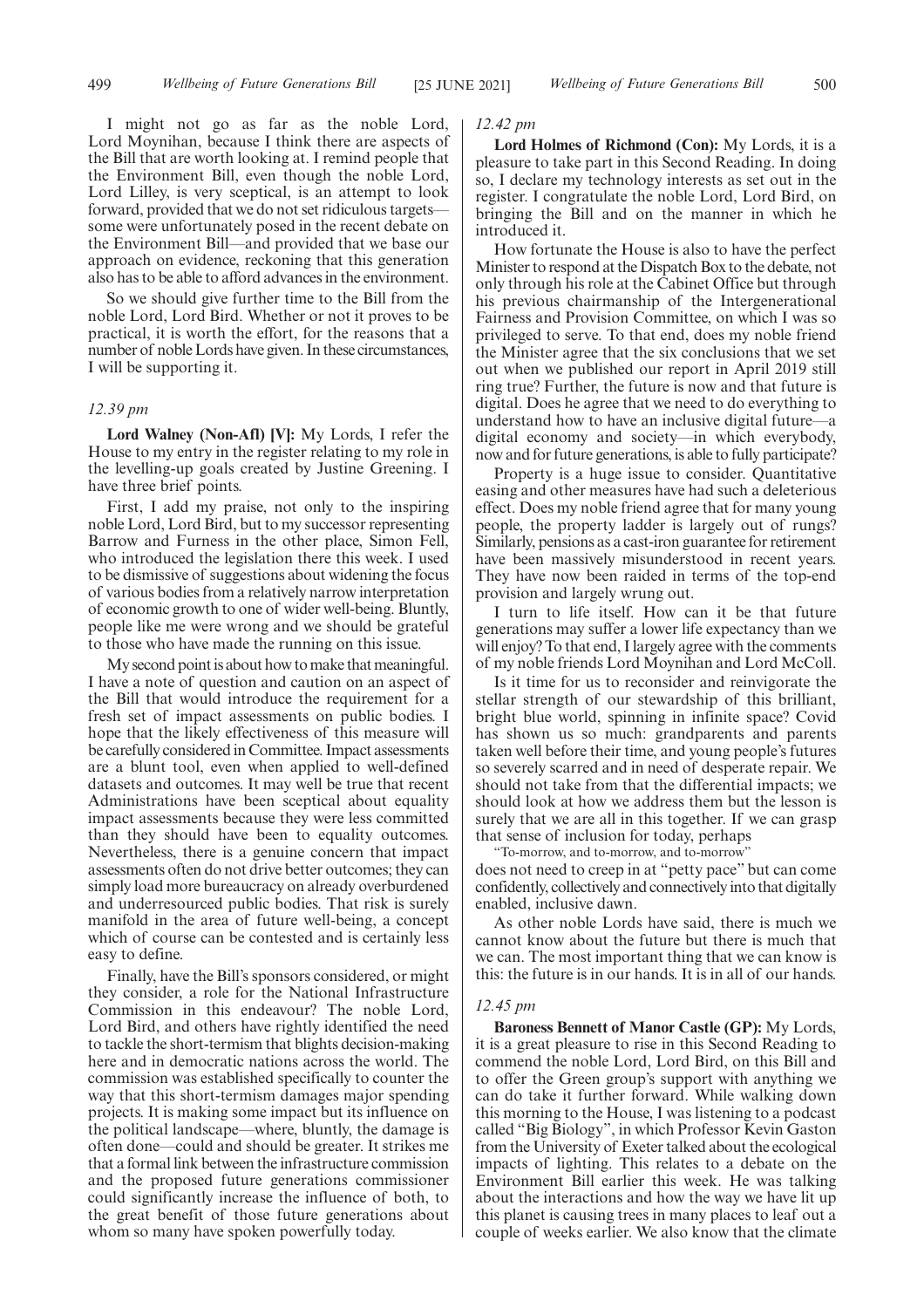[BARONESS BENNETT OF MANOR CASTLE]

emergency is having similar effects. But when he was asked how those two things interact, he said "I just don't know".

The noble and learned Lord, Lord Mackay of Clashfern, said that the future is difficult to predict. However, we now have knowledge, which we may not have had in the past, that human actions on this planet are having systematic and extremely deleterious effects, and that they are interacting with each other. We need to take a systems approach to thinking about the impact of all our actions: what impacts they have today but, crucially in the context of this Bill, what impact they will have in future. The Bill is giving us a way of doing that.

We might wonder why we made so many mistakes in the past. The noble Baroness, Lady Blower, referred to plastics. How did we come to put microbeads into large amounts of cosmetics, designed to be washed down the plughole, and not think about where they would go? This is the kind of issue that the Bill addresses.

That is all big, conceptual thinking, but can we deal with this practically? Again, the noble Baroness, Lady Blower, referred to New Zealand, which has a living standards framework that guides everything the New Zealand Treasury does. We have a Committee on Climate Change which, just this week, pointed out that the Government are not being guided by their own legislation in terms of all their policies matching net zero. Again, the Bill is another way of getting at these issues and making sure that they are law.

A number of people referred to the limitations of the Welsh Act and said that this legislation can and should be stronger. I believe that it is. However, a couple of weeks ago I was outside Norwich, standing beside a magnificent oak tree that had been a sapling when Elizabeth I was on the throne. According to the local plans, that oak will soon be in the middle of a motorway—demolished and taken away for it. Just a couple of weeks later, the Welsh Government announced that they were planning to put a moratorium on all new roadbuilding. That is a practical demonstration of what a well-being of future generations Act can achieve. As another noble Lord said, it is about a change in thinking and that is what we so desperately need.

#### *12.48 pm*

**Baroness Massey of Darwen (Lab):** My Lords, I congratulate the noble Lord, Lord Bird, on again securing a debate on the importance of enhancing the chances of future generations. Before I came into this debate, I was in a virtual seminar with children and young people from the UK, Ireland, Belgium and France. They were from primary and secondary schools, and youth organisations, discussing what they would like to know and could do about climate change. They fear for their generation and for generations to come. They were exciting and articulate; they have learned to be confident while expressing their views in reasoned argument. This is what the future generations, with encouragement and support, are eager to do.

I would like this debate and the Bill to persuade the Government to develop a practical but inspirational strategy for children and young people; they are the future generations. By children, I mean those who are 18 and under, and by young people I mean those around 18 to around 25. I ask the Government to take another look at the UN Convention on the Rights of the Child, ratified by the UK in 1991: a strategy for children could build on that. Wales will incorporate the convention into its legislation, and Scotland intends to do so. Any strategy for children must incorporate the rights, as stated in the UN convention, to education, health, the arts, culture, good parenting, a social life and sport. Education should include learning about resilience skills and what makes good relationships. Children need play, protection from harm—including online harm—and the skills to reject what might be harmful.

Strategies that remain relevant to people's lives must seek out the views of people, including children. We have some good bases for doing this. The voluntary sector for children, the royal colleges, local government and academics are producing reports, seminars and briefings on what is best for children and on child participation. We have had the inspiring Leadsom report on the early years and other government initiatives, but where do they go? How are they monitored?

A strategy for children would stretch across many government departments, with their own plans but with the single focus of child well-being. It would need co-ordination and co-operation in all structures. Inspiring and exciting things could happen, as they sometimes do now, although we often do not know about them. For example, I learned last week that the DCMS is fostering youth involvement in democracy with "young inspectors" and school councils—how many people know about that? I did not. Strategy needs structure, with aims, targets and monitoring of the results, whatever its subject. It needs someone in charge, who can drive things forward, while consulting others. This is why so many of us here, and beyond Parliament, are asking for a Minister for children at Cabinet level. Well-planned and co-ordinated practical measures are needed to respond to the possibilities of the future and to help our children.

#### *12.52 pm*

**Lord Bates (Con):** My Lords, when you are the 33rd speaker and the final Back-Bench speaker, it is always a bit of a challenge to make a contribution that does not trespass on the Whips' motto that everything needs to be said but not everyone needs to say it, so with my three minutes, I will focus on three brief points about why I very much support and welcome the Bill. I will also try to squeeze in two or three ways in which I believe that it could be strengthened.

The first reason why the Bill is necessary is that we have an outstanding generation of children and young people, as the noble Baroness, Lady Massey, has talked about. I speak as a parent and grandparent, but, beyond that, I think that this generation is one that we can rightly be proud of. We often bemoan the future—or the young—generations, but, when tested during this pandemic, their adherence to and observance of the rules has been inspirational, even though they have sacrificed and surrendered most. It is worthy of our admiration and thanks, particularly because, statistically, they were going to suffer least from the pandemic's effect. They were acting out of a desire to protect older generations, who were going to suffer more. It is worth embarking on efforts to build back better for them.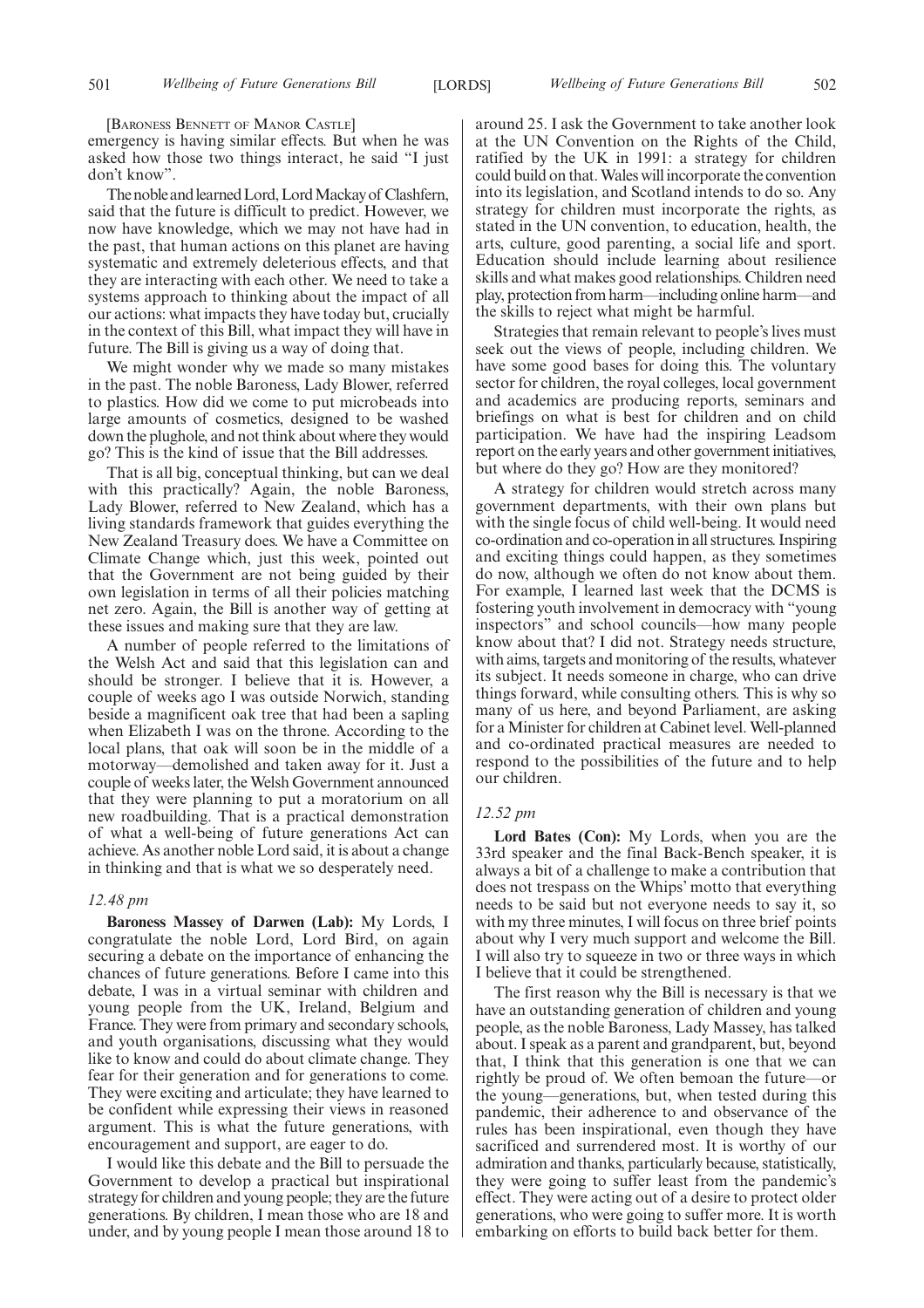The second reason is a sense of responsibility. I am part of a generation that has been blessed with many good things. We have been able to build our way to prosperity without having to worry about pollution, though we are now waking up to the cost of that. We have been damaging our planet and environment, and we will leave it to future generations to respond to that. We have had the benefit of affordable homes and building up equity in them, of final-salary pension schemes and of having our higher education costs paid for, so we have a responsibility.

My final point is that foresight is a good practice in government. It is worth pausing for one moment to be thankful for Beveridge and his 1942 cross-party report, and to be thankful for the vision of Aneurin Bevan in leading the creation of the NHS. To bring this a little bit up to date, it is also worth being thankful to Theresa May for announcing the biggest ever injection into the NHS in 2018, risking the ire of many in her own party—how thankful we are that she did that. Those are three reasons why we should go ahead with the Bill.

The reasons I would call for restraint are these: some of the costs set out, the complexity of the consulting mechanisms and the financial implications. Otherwise, I welcome the Bill and wish it a safe passage.

# *12.55 pm*

**Lord Shipley (LD) [V]:** My Lords, it is a pleasure to follow the noble Lord, Lord Bates. I agree entirely with what he has just said. I thank the noble Lord, Lord Bird, for the opportunity afforded by his Private Member's Bill, which I warmly welcome for both its proposals and its timeliness. It offers a resetting of how we construct public policy, and, for that reason, it is to be strongly welcomed. I hope that the Minister will speed the Bill and give the principles behind it government support.

On the timeliness of the Bill, the Covid pandemic has brought a number of policy issues to the fore, meaning that the concept of well-being must now become more central to public policy-making. I am pleased that the Today for Tomorrow report is being launched next week, with the ambition of putting long-term planning in place for public policy decisions today. I venture to suggest that, had we been doing that, we would not have had the rise in poverty, particularly child poverty, now being experienced. We would not have the crisis over unaffordable housing for so many people on low incomes. We might not have had such a serious pensions crisis, which is now facing so many younger people, or the wide gap in access to broadband or catch-up funding for young people who have missed substantial parts of their education in recent months.

Well-being requires clear goals in relation to an individual: having good educational opportunities and the security of a decent home and job. But it also needs to reflect places, such as rural areas, where house prices are very high, where there is substantial fuel poverty and where the cost of transport is high for those who live there to reach further education or work. That is one example of the importance of place, and I hope that we explore it further in Committee.

We know that future forecasting can be difficult, but we should have known that a pandemic would be likely to reduce employment for those in temporary employment or the gig economy. We should note that three-quarters of job losses in the last year are among the under-35s—yet we seem to have been unprepared for that.

I see the Bill not as anti-democratic but as enabling us to understand better the impact of today's policy decisions on the future and future generations. We would benefit from the Bill, perhaps after it is strengthened in Committee. We do equality and environmental impact assessments, which make a difference. Surely we should now be undertaking well-being assessments to inform our understanding of our policy decisions today and their impact on tomorrow.

# *12.59 pm*

**Lord Watson of Invergowrie (Lab) [V]:** My Lords, I congratulate the noble Lord, Lord Bird, on reintroducing this Bill on hardwiring into policy-making the future interests of generations. As he said, we cannot have the future continuously put off. Of course, the fundamental question is how to overcome the short-termism in policy development that is inherent in democracies. Perhaps it is simply human nature for Ministers to give limited consideration to making decisions in the now that may not come to fruition until long after they have left office. If that is indeed a natural human trait, for the sake of the well-being of future generations it is one that absolutely must change.

The Bill would place a duty on public bodies to produce future generations impact assessments and would give the Office for Budget Responsibility a wider remit to publish a future generations risk assessment, effectively placing a cost on not taking the necessary action. The Intergenerational Foundation, a non-party political charity that works to protect the interests of younger and future generations, recently reported on how government spending is skewed against the young. It found that the gap in the amount of money that Governments spend on an older person compared to that spent on a child has doubled in this century; almost £20,000 is now spent annually on each pensioner, but less than £15,000 on each child. Compounding this disparity is the wealth of evidence that investments made in a child's first five years improve their health, well-being and economic future throughout their lives. The noble Lord, Lord McColl, said that the main cause of ill health was obesity. I hesitate to contradict an eminent physician, but the main cause of ill health is poverty; obesity is largely a symptom of poverty. Without high-quality early years care and education available to all three and four year-olds, the Government risk the future of the youngest children, creating issues for them that will be costly to put right in later life. That does not make good economic sense.

In March, the Government commissioned the Leadsom report, to which my noble friend Lord Blunkett, referred, highlighting six action areas which it said were key to improving the health outcomes of babies and young children. Crucially, however, it made no mention of the additional resources required to achieve those outcomes. If a preventive approach to policy-making was taken by government, children up to five would be well-supported, with their future well-being and economic success greatly enhanced. If they supported early years adequately, the futures of two generations could be secured. The Government know what is needed to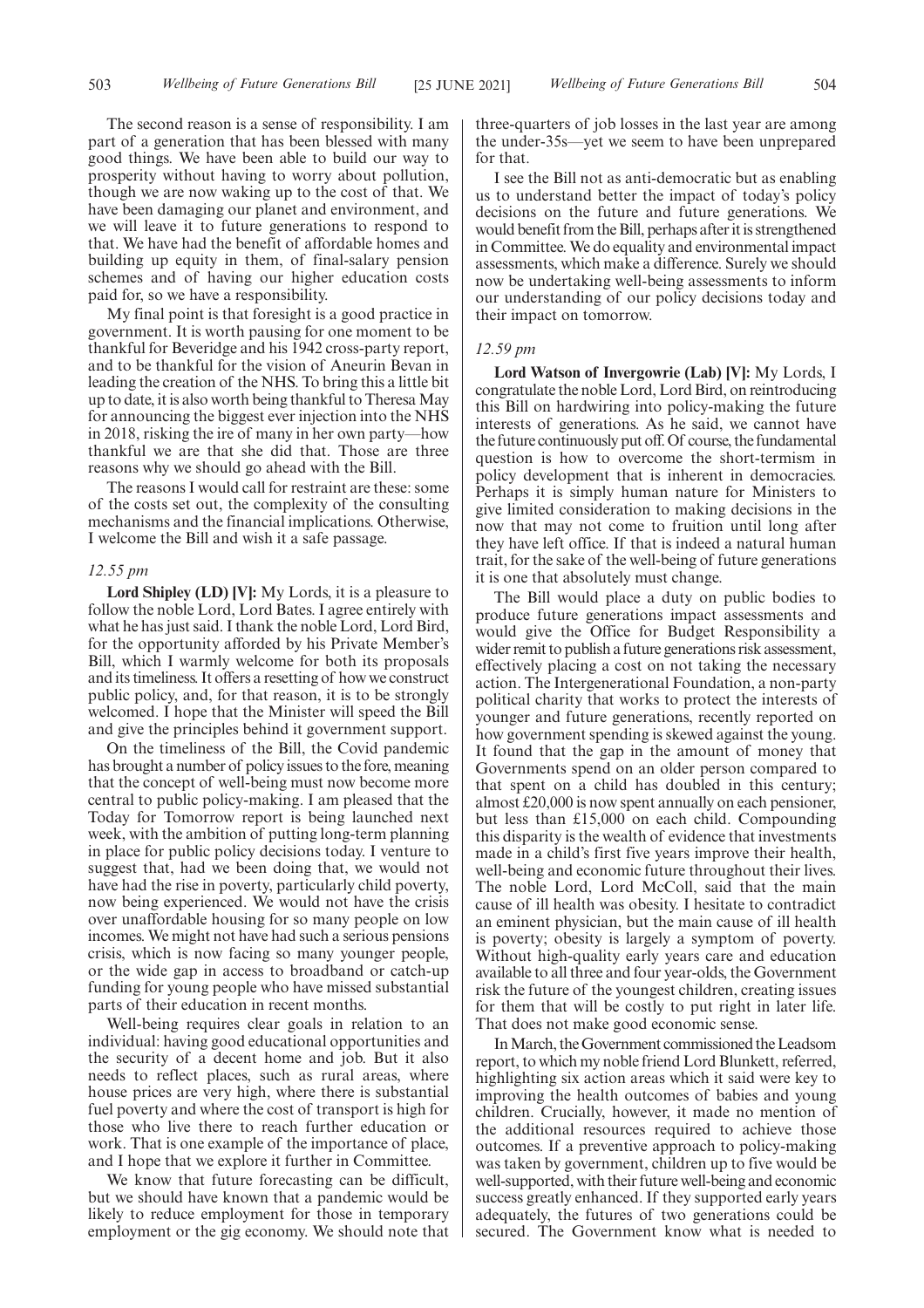#### [LORD WATSON OF INVERGOWRIE]

solve this problem and are simply choosing not to do so. Perhaps if the growing calls, including by my noble friend Lady Massey and the noble Lord, Lord Moynihan, today, for a Minister for Children with the right to attend Cabinet were answered, that message might be not simply heard but understood.

I doubt that the call from my noble friend Lord Hendy for an increase in workplace collective bargaining will find favour with the noble Lord, Lord Moylan, who remarkably claimed that capitalism is the answer to the issues identified in the Bill. Were that the case, there would be no need for the Bill. I endorse my noble friend's words: dignity at work and fair pay are vital aspects of helping people to help themselves, which is why collective bargaining is one of President Biden's priorities.

Some 1.5 million people in England had less than £100 in savings prior to the pandemic, so it is critical that we support the next generation to develop positive savings habits and money mindsets by investing in and prioritising financial education in primary school. Money habits and financial attitudes are generally formed around age seven, but financial education is still not a compulsory part of England's primary school curriculum. The KickStart Money financial education programme has reached over 20,000 primary age children, with independent evaluation showing that two out of three have now begun working towards a savings goal after the lessons. There is surely a lesson there for the Department for Education.

There is also the critical issue of children's mental health, with the pandemic having taken a heavy toll among school-age children. In January this year, the Government published a White Paper called *Reforming the Mental Health Act*, containing a summary of proposals that could constitute the first changes to that Act in four decades—but none of the proposals aims to provide support for children and young people before they reach a point of crisis.

The voice of children should be heard in debates such as this; they are not slow in letting us know their views on the issue overarching literally everything else when considering the future well-being of generations and that is, of course, climate change. Many noble Lords have made the case for action and have done so powerfully and convincingly. I want to signify my own support for their urgings and to highlight the fact that I am not alone in being extremely concerned at the lack of urgency shown by the Government. That was emphasised as recently as yesterday, when their own independent advisers, the Climate Change Committee, chaired by the noble Lord, Lord Deben, scored the Government nine out of 10 on their targets but somewhere below four out of 10 on their efforts to meet them.

A new net-zero strategy was expected earlier this year but has been delayed until the autumn, leaving little time before the COP 26 conference. A new heat and building strategy is also promised but has also been delayed. I believe that the Government also need to demonstrate how their environment and planning Bills will help to cut emissions. Every new government policy should be subject to a net-zero test to prove that it is compatible with the overarching climate target. No doubt the Minister will rebuff such calls on the grounds of cost, but my response to that would be to ask whether he has examined the cost of not taking effective action.

The Welsh Government became the first part of the UK to enshrine the rights of future generations into law, which led to Labour's 2019 manifesto containing a commitment to introduce a future generations well-being Bill. When answering a debate proposed by the noble Lord, Lord Bird, in your Lordships' House in March 2020, the Minister said that the Government must examine the Welsh model. Have the Government done that?

**Baroness Scott of Bybrook (Con):** My Lords, I remind the noble Lord that there is an advisory speaking time of three minutes—he has done double that.

**Lord Watson of Invergowrie (Lab) [V]:**I was informed by the Whips' Office that I had seven minutes. I shall finish in one sentence. The Bill proposed by the noble Lord, Lord Bird, offers England the opportunity to build on those experiences. It is heartening that, with very few exceptions, noble Lords in today's debate all heartily support its ends. I wish the Bill well.

# *1.05 pm*

**The Minister of State, Cabinet Office (Lord True) (Con):** My Lords, as always I welcome the contribution from Her Majesty's Opposition. The only demur I would have is that at the end we got back into referring to political parties. One of the interesting things about this very distinguished debate is that the names of political parties, except for one reference in the speech of the noble Lord, Lord Bird, have scarcely been mentioned at all. That exemplifies the point that we all have a common interest here: I do not believe that anybody comes into this House or the other place, or the humblest parish council in the land, who does not have the aspiration of doing his or her best not only for this generation but for future generations. That is the motivation that has created the great political parties of this land and kept their hearts beating over generations.

Therefore, I very much welcome the tone of the debate. As some noble Lords anticipated, I shall not be able on behalf of the Government to support the mechanism, and I shall come to that shortly. I declare a past interest, which was referred to by my noble friend Lord Holmes of Richmond, and the noble Baroness, Lady Greengross, who both served with me on your Lordships'Select Committee on Intergenerational Fairness and Provision. Of course, I avow that committee and give assent to its collective deliberations, and I give assent to the collective deliberations of Her Majesty's Government, for whom I speak.

In doing so, I begin by congratulating the noble Lord, Lord Bird, on his work on the Bill, his success in introducing it and getting first place once more this time and, of course, his distinguished career as a passionate advocate and campaigner for reducing poverty, which we all admire. I think that the noble Lord was misheard when he spoke about mental health institutions—those terrible places, where once my father was incarcerated. He was not defending those; he was talking about their potential replacement, and I agree with him on that.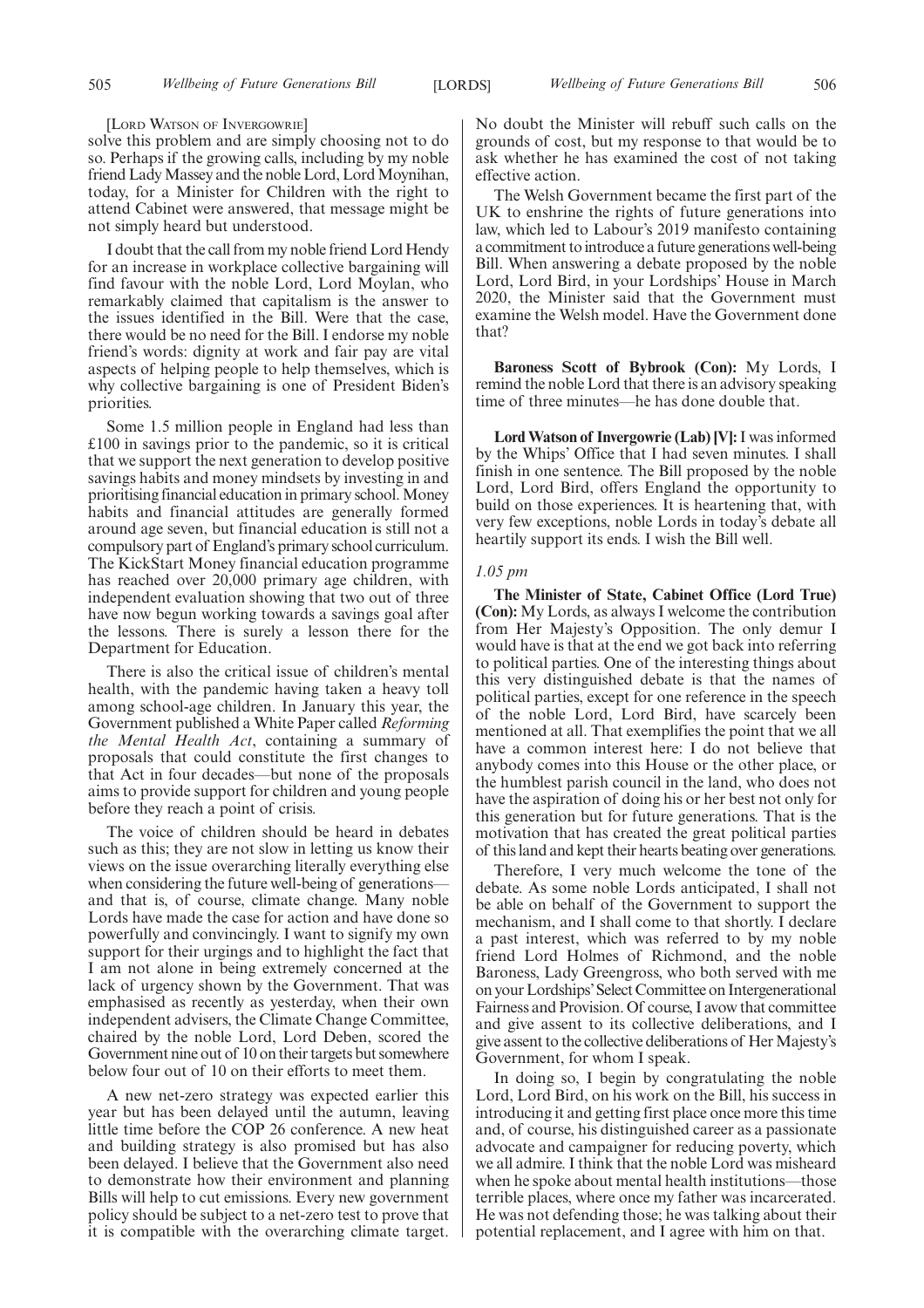There is always a balance between the long term and short term in policy-making, and this is considered by the Government and by all Governments, and will continue to be considered. My noble friend Lord Bates referred to the NHS, in which we all take pride and which we all salute. Of course, the NHS and the welfare state was envisaged by Beveridge as an insurance-based institution that would build up over time. The great Labour Government after the Second World War took the view that this was something that must be introduced now, for the present generation. That was an example of trying to weigh the long term against the short term.

Other noble Lords—it may have been the noble Lord, Lord Bird—mentioned mines. I grew up in the great mining county of Nottinghamshire. When I was young, my mother bleached the whites over coal and we heated the house with coal; I warmed my clothes, before I went off to school on a frosty morning, in front of a coal gas fire. That was our way of life. Along came the Clean Air Acts, in the interests of future generations, and air quality swept away that way of life. That was an interest made in the interests of future generations which had an impact on the present. Those kinds of tensions and challenges go on all the time in policy making.

The question is over the mechanisms in the Bill proposed by the noble Lord, Lord Bird, which are quite far-reaching and specific. As was pointed out by the noble Lord, Lord McConnell, my noble friends Lord Moylan and Lord Flight, and the noble Lord, Lord Young of Norwood Green, and others, there is a balance to be found on the question of legislation and on the question of ensuring how we think about future generations. I think that the noble Baroness, Lady Watkins of Tavistock, had a particularly interesting and balanced speech on that.

There is no single view, and one of the problems of creating a commission with the statutory enforcement powers that are proposed and which is made up of people who would serve for seven years is that it may embed a particular view of the future. Is not the purpose of politics, of Parliament and of this House for distinct views to come together here to debate and consider the future? We and the public bodies that are responsible to Parliament must have that place in reconciling differences of opinion. The Government share the scepticism around imposing a statutory framework, so I express our reservations about the Bill, although, having heard the fascinating debate today, I look forward to further discussion in Committee.

The Bill is very broad in its scope and nature, and we do not see that as the best way forward. The Government are committed to, and are already, delivering sustainable long-term action in the environmental, economic and social well-being spheres both now and for generations to come. We have heard discussion of Covid, and the Government have of course set out their aspirations and plans in terms of levelling up, using—as the noble Lord, Lord Browne of Ladyton, referred to —the opportunities as well as the challenges and problems presented by the Covid crisis to build back better for all citizens. We will publish a landmark levelling-up White Paper later this year, which I hope will set out bold new policy interventions to improve livelihoods and opportunity in all parts of the United Kingdom.

I ask noble Lords to cast their minds back just a couple of weeks to the G7 summit, hosted here in the UK, and the shared commitment from global leaders, led by the UK, to building back better for a more equal, environmentally friendly world for future generations. That is something to which this Government are committed and give their full support.

There is already in place a requirement for public servants to take account of the Government's wider goals when designing and implementing policy. That is fully expressed in Her Majesty's Treasury's Green Book guidance to policy officials about how to maximise the social value of public spending and therefore improve outcomes for the public. The Green Book sets out government guidance on the design, appraisal and approval of new public spending in terms of optimising social—that is, public—welfare. Many aspects of social policy have been referred to in this debate, including the importance of concern for children, which so many noble Lord stressed.

The debate is not so much about ends, on which most noble Lords have spoken and where the Government are on the same page, but about mechanisms; it is here that the Government have reservations about whether the legislation as set out by the noble Lord, Lord Bird, would be practicable and effective. For example, the Bill provides for the creation of a number of public bodies including, as I have already referred to, a very powerful future generations commission. The Government's policy is that new arm's-length bodies should be created only if there is a clear and pressing requirement—a clear need for the state to provide the function or service through such a new body, with no viable alternative. We are not convinced that the aims of this Bill meet the criteria, given the concern for the future that is embedded in the mechanisms of government policymaking. The creation of such a body could in fact leave departments off the hook, by outsourcing the thinking on this subject.

The noble and learned Lord, Lord Thomas of Cwmgiedd, referred to enforceability and extolled the potential role of the courts—as well he might. However, from our point of view, it is hard to see how legal enforceability would work in practice in relation to duties in this Bill.

The noble and learned Lord, Lord Thomas, the noble Lord, Lord Wigley, my noble friend Lord Bourne, the noble Baroness, Lady Finlay of Llandaff, and others all referred to the Welsh example. We will no doubt examine this closely in Committee. Supporters of the legislation consider it ground-breaking in the United Kingdom context to require public bodies to take a long-term view that might not come naturally; detractors see it as bureaucratic and unnecessary, a blunt tool that shoehorns longer-term thinking into a prescribed process. I am sure that we will explore whether it is a drag on policy in terms of bureaucracy or whether it has an advantage.

Regarding the longer term, many noble Lords referred to climate change. We are committed to the COP 26 conference later this year, which I hope will satisfy people ofthe concern and long-term intentions of the Government regarding sustainable goals and a sustainable world.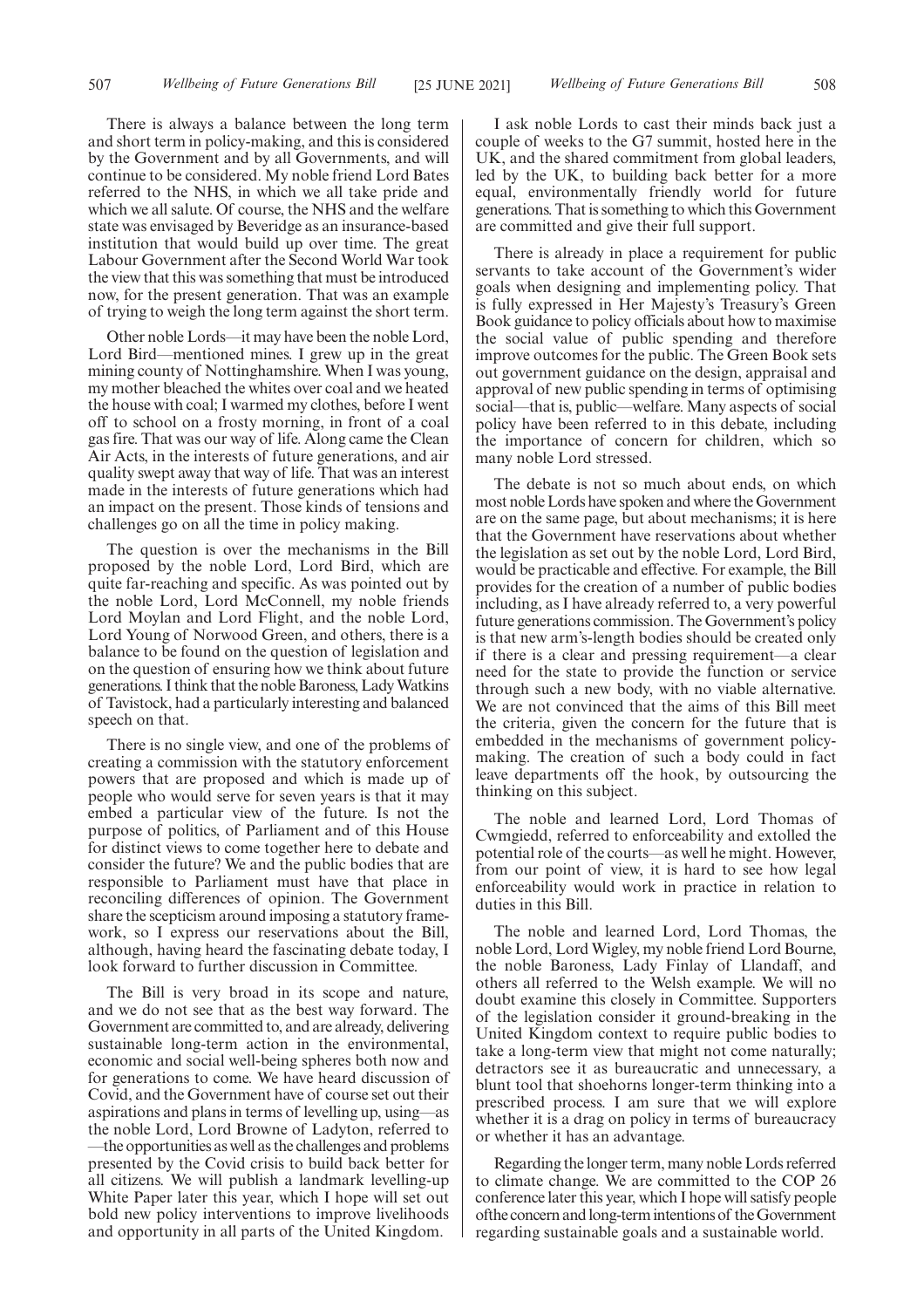#### [LORD TRUE]

I hope that, if not today then in Committee, I can assure noble Lords of the Government's commitment to long-term thinking. Despite the reservations that I have expressed about the statutory nature of what is proposed, I take the opportunity to repeat my personal admiration for the noble Lord, Lord Bird, his outstanding work and the very thoughtful debate that he provoked and which his Bill will no doubt continue to provoke in the months ahead.

#### *1.15 pm*

**Lord Bird (CB):** I thank noble Lords for getting behind this debate. It has been very interesting; I have learned an awful lot. I learned that I am anti-democratic in nature from my good friend, the noble Lord, Lord Moylan. I remind him that those railways that were built ran into the sand in 1936, when Stanley Baldwin had to rescue them and nationalise the railways, the first big industry that was nationalised. I am also really glad that the noble Lord, Lord Lilley, brought in Lenin, because I can now remind the House that Lenin said—appositely, in my opinion:

"The capitalists will sell us the rope with which to hang them".

There is an element—is there not?—that if we rely on the market in the way that things go, we will move inexorably towards a much worse world, in which we fail 37% of our children at school and fail when it comes to biodiversity. Our consciousness of the environment over the past 50 years has increased enormously, yet 50% of all the damage ever done has been done in the past 50 years. It took us thousands of years, up to 1970, to do half the damage. In spite of our having committed Governments, reports and thousands of organisations created to look at saving the world for our children, we still have a situation where things are getting worse for our children and the quality of life they lead. A lot of them, including my own children, are led by the domination of their digital separation from each other. There are all sorts of problems like that, and I do not think we can leave it simply to a Government—any Government—to put on a kind of patina, a surface of future.

I have spoken to Ministers and I can tell noble Lords that they nearly always say, "We take the future into account", and I say, "I'm sorry, I don't believe you're really embracing the needs of today". What is happening with the people I work with, the homeless? I am sorry to return again to something I keep bringing up in this House, but we are facing one of the biggest crises of homelessness we have ever seen. Some 800,000 people are facing eviction because they are behind on their rent and 200,000 children are sofa surfing. That was not the case 30 years ago, when I started the *Big Issue*. Things got better, and then they got worse. Maybe we are going to leave it to cycles.

I just want to say that I think there is an urgency. I wanted this brought forward with urgency. What my organisation will be doing, and what I will be doing as an individual, is going around the country and stirring the people up, so that we have extra-parliamentary arguments as well as parliamentary arguments, because it is not working. When I go up north, I see the damage that was done because we did not replace the industries we destroyed. Then I look at the mental health situation. I am no defender of mental asylums—I have been to many of them, with members of my family and people I have worked with, and I would never defend them—but it is indefensible to close something and provide nothing to replace it. We did that in the north, we did that in the Midlands, we did that with the coal mines and we did it to our mentally ill. I am sorry to say that we have done it to our children. If a child today presents with mental problems at school, they may wait three, six or nine months to be handled, because there is no real provision for children with mental health problems.

I am also a very badly beaten child; that subject was returned to. I have spent the whole of my life struggling with the problems of what happened to me as a child. I meet ever more children who are going through that now, and that is what I want to avoid. I beg to move.

*Bill read a second time and committed to a Committee of the Whole House.*

*1.22 pm*

*Sitting suspended.*

# **Arrangement of Business**

*Announcement*

*1.26 pm*

**The Deputy Speaker (Baroness Finlay of Llandaff) (CB):** My Lords, the Hybrid Sitting of the House will now resume. I ask Members to respect social distancing and to please remember to wear a mask in the Chamber when not speaking.

# **Office of the Whistleblower Bill [HL]**

*Second Reading*

*1.26 pm*

# *Moved by Baroness Kramer*

That the Bill be now read a second time.

**Baroness Kramer (LD):** My Lords, perhaps it would help to start this debate by explaining why I regard whistleblowers as crucial to a healthy society. To quote Stephen Kerr, the former Conservative MP and first chair of the APPG for Whistleblowing:

"Whistleblowers are the first line of defence against crime, corruption and cover ups."

Indeed, the APPG's first meeting coincided with breaking news of the Gosport War Memorial Hospital scandal, including stories describing how whistleblowers were ignored and silenced.

The scandals exposed by whistleblowers range from care homes, the NHS, policing, the Prison Service and transport projects to financial institutions—many of those, unfortunately—and many private companies. Research by the chartered institute of fraud has found that 42% of all internal fraud is identified by whistleblowers. But before anyone thinks all is well, the sad history of many scandals is that early warnings are ignored when they should be regarded as the canary in the mine and many whistleblowers pay such a personal price that others who want to speak out are deterred. That has to change. I see whistleblowers as a citizens' army, not just exposing wrongdoing but significantly deterring it.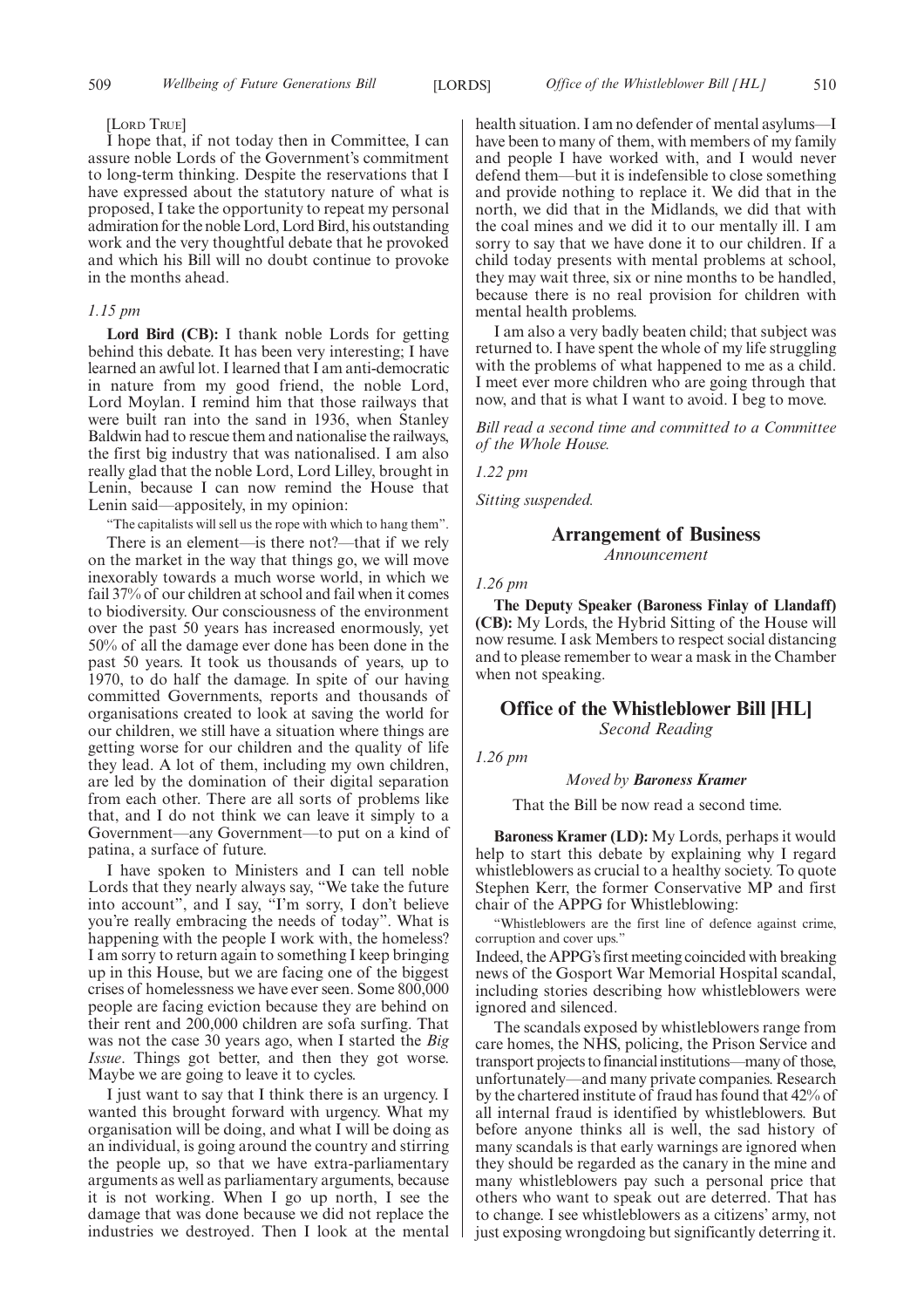The first phase of the work of the APPG for Whistleblowing focused on providing a platform for whistleblowers to describe their experiences and recommend reforms. The lived experience of so many whistleblowers, shared in their testimonies, was a legacy of inaction and retaliation when they spoke out. This came with devastating professional and human consequences, with many seeing their lives turned upside down. Despite moves to increase the role of regulators and enforcement authorities, it remains the reality for so many whistleblowers. The APPG's 2019 report outlined a 10-point plan to improve this situation, from a legal definition that includes all whistleblowers to proposing new ways to support individuals and protect them from retaliation. Crucially, it recommended the creation of an independent office of the whistleblower with real power to act.

In its second phase, the APPG has been talking to regulators. My assessment—the APPG has not yet concluded its work—is that most regulators regard their role in dealing with whistleblowers as very limited by law. Anyone who trawls through the various regulators' websites will quickly find that the rules for each regulator not only differ but rarely meet the obvious expectations of whom they can hear and what they can do. This situation is confusing and chaotic, and must be improved. Every regulator will tell you how important whistleblowers are. I am sure the Minister will take the same view. I am here today because of the gap between these assertions and the reality facing those who become whistleblowers. Behind every new scandal is a legacy of vital early warnings being ignored and the whistleblowers who bravely put their heads over the parapet being left out to dry and overlooked.

I think we all agree that regulators work hard to try to ensure that the confidentiality of whistleblowers is protected, but we know that such protection often fails because the individual has already spoken internally or is one of a few privy to the necessary information. Regulators regard what most of us would call retaliation against a whistleblower as outside their jurisdiction; indeed, I have never heard of a regulator intervening in an employment tribunal case even though this is where most employees who speak out end up. Most regulators engage with whistleblowers through a call centre staffed by people trained to handle and pacify complaints, not experts capable of spotting wrongdoing. Some regulators act with alacrity. Others pay little attention to what they regard as complaints by troubled people. Interestingly, many of them greeted with sheer relief the idea of the office of the whistleblower to sort through this complex and difficult area, provide them with clarity, help whistleblowers with tailored support and help them as regulators to get on with their jobs. That is why it is important that we ensure that the office has sufficient powers to carry out this role effectively. I am particularly keen that it has the scope to examine, consult and act on knotty and difficult problems.

Who is a whistleblower? Surely it is not just a worker, as you would assume from current law. It could be a client, a supplier, a relative or a contractor, all of whom may need support and protection.

How do you deal with retaliation when it involves a real inequality of arms? It pits little people against well-funded organisations with access to the finest legal expertise and the patience to drag out a case for years. This week in the London central tribunal, as I drafted this speech, there were three whistleblowers that I know of in hearings whose current phase of litigation was costing from £24,000 for a preliminary hearing to £145,000 for a liability hearing—just a fraction of what their final legal costs will be. Dr Raj Mattu, a whistleblower who has permitted me to use his name, was a leading cardiologist fired after he exposed tragic levels of excess deaths at Coventry hospital. He spent £1.48 million clearing his name. When he was totally cleared, he was awarded £1.22 million; he still ended up facing huge bills. If the Minister says, "Well, this is the old world. It does not happen now", I refer him to the case of Dr Beatt, which was resolved just a year ago. He was awarded £870,000; I do not yet have permission to tell people his costs but let me just say that the pattern is consistent. These costs are prohibitive and skew the system in favour of employers and organisations. We must level this playing field to enable more people to come forward.

How do we compensate whistleblowers whose professional life is effectively ruined by the informal blacklist that follows them for life? I got a lovely email from a whistleblower who has found his career reduced from senior professional jobs—on a par with, or even senior to, many of the people in this Chamber today—and who can now only find work driving a delivery van. How do we deal with confidentiality agreements, the UK equivalent of American non-disclosure agreements, which are part of nearly every settlement agreement and mean that both politicians and the public are in the dark about both the number of whistleblowers fighting to save their careers and what, if anything, has happened to counter the wrongdoing they have exposed? Is the Public Interest Disclosure Act 1998—the key piece of legislation—capable of revision, or does its place as a narrow subset of employment law mean that more overarching legislation is needed? The answer can be found through the work of an office of the whistleblower.

One objection always raised in opposition to creating an office of the whistleblower is the cost it would take to set up and run. To that I say this: the money lost through scandals and corruption far outweighs the cost it would take to run this office. But in pounds, shillings and pence, the financial penalties from one successful prosecution of financial abuse would pay for the office for years—a good example is the £45 million fine from the Lloyds Reading fraud case.

The current chair of the APPG on Whistleblowing, Mary Robinson MP, is very supportive of the Bill, and I thank WhistleblowersUK and Protect for their support. Many MPs are now exercised by the issue and, as we come out of the pandemic, whistleblowers will be crucial in addressing waste and fraud that has occurred in the Government's Covid programmes. That is not an attack on the Government; it is making sure that people who took advantage of those programmes are identified and dealt with.

We need quick progress to ensure a proper and effective framework for whistleblowing so that corruption and fraud can be stopped in their tracks, while ensuring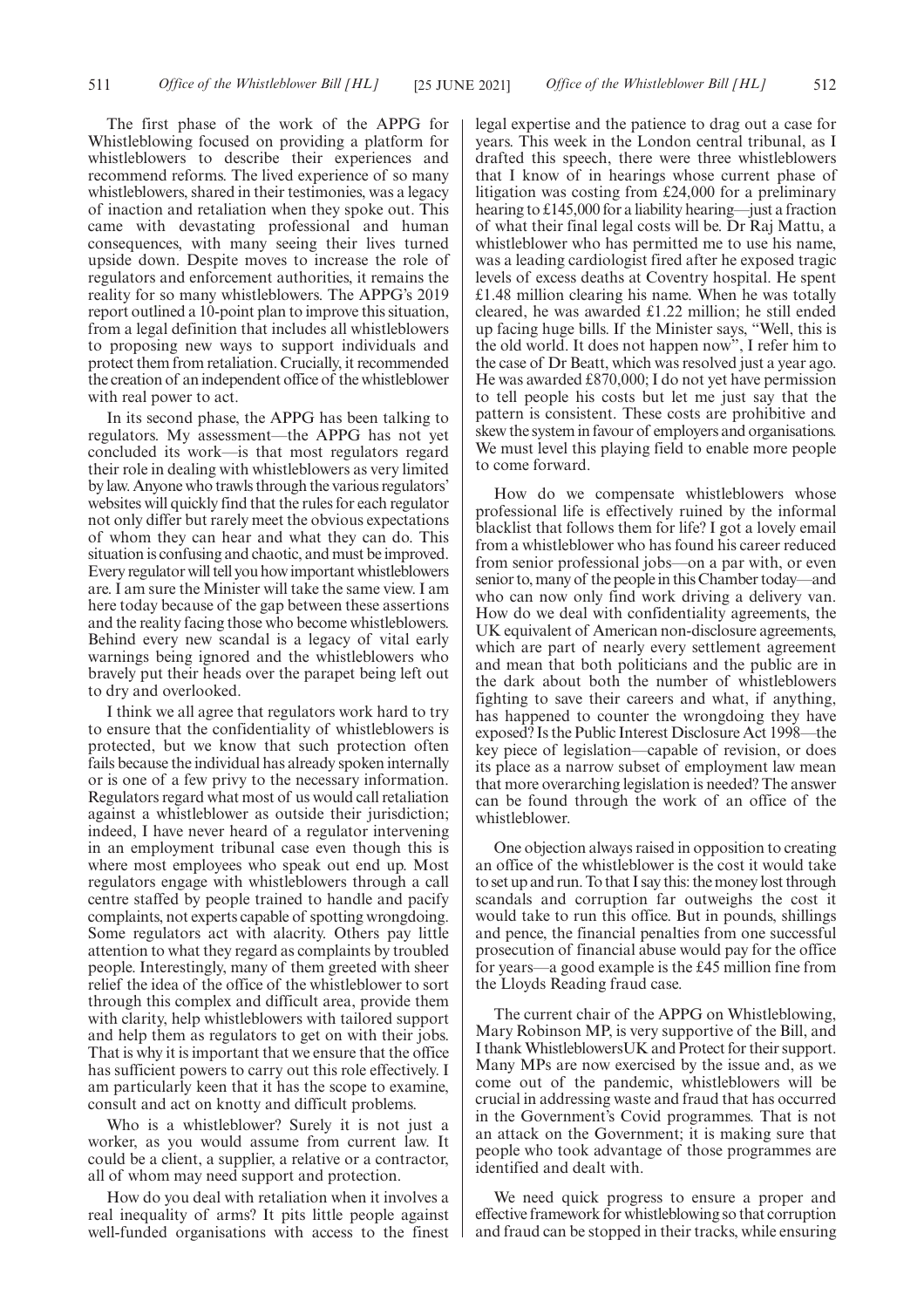[BARONESS KRAMER]

that those who speak out are protected and supported. I note that just two weeks ago Paul Scully MP, a Minister for BEIS, said:

"It is right and proper that we review the whistleblowing framework".—[*Official Report*, Commons, 8/6/21; col. 846.] An independent office of the whistleblower can drive and support the change we need and ensure that we build a better, fairer society for all. I beg to move.

# *1.36 pm*

**The Earl of Erroll (CB):** My Lords, this is an important Bill which addresses an area that needs thoughtful sorting out. I agree with the points the noble Baroness, Lady Kramer, made. There is no point in me repeating any of them, but one I think is particularly important is the whole area of financial redress to whistleblowers. They cannot be left out of pocket and many of them without work. Their whistleblowing has harmed their employment and their future, and that is very serious.

I have two caveats about whether there should or should not be total anonymity. The French experience during the Second World War resulted in France not allowing anonymity for whistleblowers nowadays, because the quickest way of getting your neighbour's property was to make an anonymous report to the Gestapo that they were members of the resistance, at which point they disappeared. We must always be careful of people using this mechanism incorrectly for their own business ends and that it does not become a weapon, but this is not to say that everything the noble Baroness, Lady Kramer, said about protecting whistleblowers was not right.

I also remember back to the 1980s, when I was in software development. If you lost a software developer to the opposition, the best thing was to get an Anton Piller order, at which point you walked in and seized all their files and records because you said there had been copyright infringement. That closed them down for at least a week and put them at a serious disadvantage. It was even better if you could actually follow up with a Mareva injunction—which we never did—because, with a bit of luck, they would go bankrupt. You have to be very careful about some of these things being used in that way.

One of my sons commented on the disturbing tendency that there is no longer the principle of innocent until proven guilty. You can now force people to resign, often from high-profile public positions, by an accusation that many years ago they behaved inappropriately by today's exacting standards—and this resignation must happen immediately, before any examination of context, veracity or circumstances. Two consequential thoughts came to me from this. The first is that there must not automatically be an unquestioning belief that any blown whistle is true. You will get ones that are not, but it must be handled terribly carefully. The second is a bit broader than the Bill, but I thought I would slot it in here, and it is relevant to stuff that has happened recently in the news. Carelessly worded and overhasty tweets made by someone who is young should not be held against them for ever, especially once they have entered a more reflective and responsible area in their lives. We have a Rehabilitation of Offenders Act, which allows people to put their past behind them after a certain period and gives them a fresh start. We should do the same for all these people who have poorly presented pronouncements in the past which are perceived painfully.

#### *1.40 pm*

**Lord Sharkey (LD):**It is a pleasure to follow the noble Earl, and I congratulate my noble friend on securing this debate and on the compelling way she has presented her Bill. As she has demonstrated, there is a clear need to reform the way we deal with whistleblowing and I strongly support the reasonable and reasoned approach to reform proposed in this Bill.

As my noble friend Lady Kramer noted, two weeks ago, the Minister for BEIS, Paul Scully, acknowledged the need for review of the whistleblowing framework, but he qualified that by saying:

"we will do that once we have sufficient time to build the necessary evidence of the impact of the most recent reforms".—[*Official Report*, Commons, 8/6/21; col. 846.]

The reforms he refers to took place in 2017 and were essentially confined to establishing the publication of annual incident reporting. That was four years ago—plenty of time to assess the impact of these relatively minor new requirements. I hope the Minister will not argue the need for more time or evidence. I hope he recognises both the need for rapid action and the merits of the approach proposed by the Bill.

Whistleblowers make a vital contribution to our national life, but they face enormous difficulties. Two of the most egregious cases are the attempt by Jes Staley, CEO of Barclays, to discover the identity of a whistleblower who made serious allegations against the bank; and the truly appalling treatment of Sally Masterton by Lloyds in connection with her exposure of criminal practices. The details of these cases make for grim reading about the shocking behaviour of very senior people in our banking sector. These and many other cases demonstrate the huge inequality of arms between the blowers and the blown upon. They demonstrate the fact of life-changing retaliation against whistleblowers, the feeble punishments meted out to transgressors or the ability of those responsible to avoid punishment altogether, and the moral and cultural failings of some of our largest institutions.

Abuse of whistleblowers is not confined to the financial sector. There are well-documented cases from within the NHS and the educational sector, for example. We all owe a debt to whistleblowers. They are crucial to uncovering malpractice and even sometimes saving people's lives, as in the case of the NHS, and always help maintain the ethical standards, transparency, honesty and fair play that we require in all organisations, large and small.

But, as things stand, whistleblowers are horribly exposed. The legal protections available to them are wholly inadequate. There is no single source of help or advice. The Bill would remedy that by creating the office of the whistleblower as that source, with powers to review the whole framework. I hope the Minister will give a sympathetic and constructive response, as he usually does.

#### *1.43 pm*

**Baroness Altmann (Con):**My Lords, I too congratulate the noble Baroness, Lady Kramer, for her persistence in pursuing this important issue and for introducing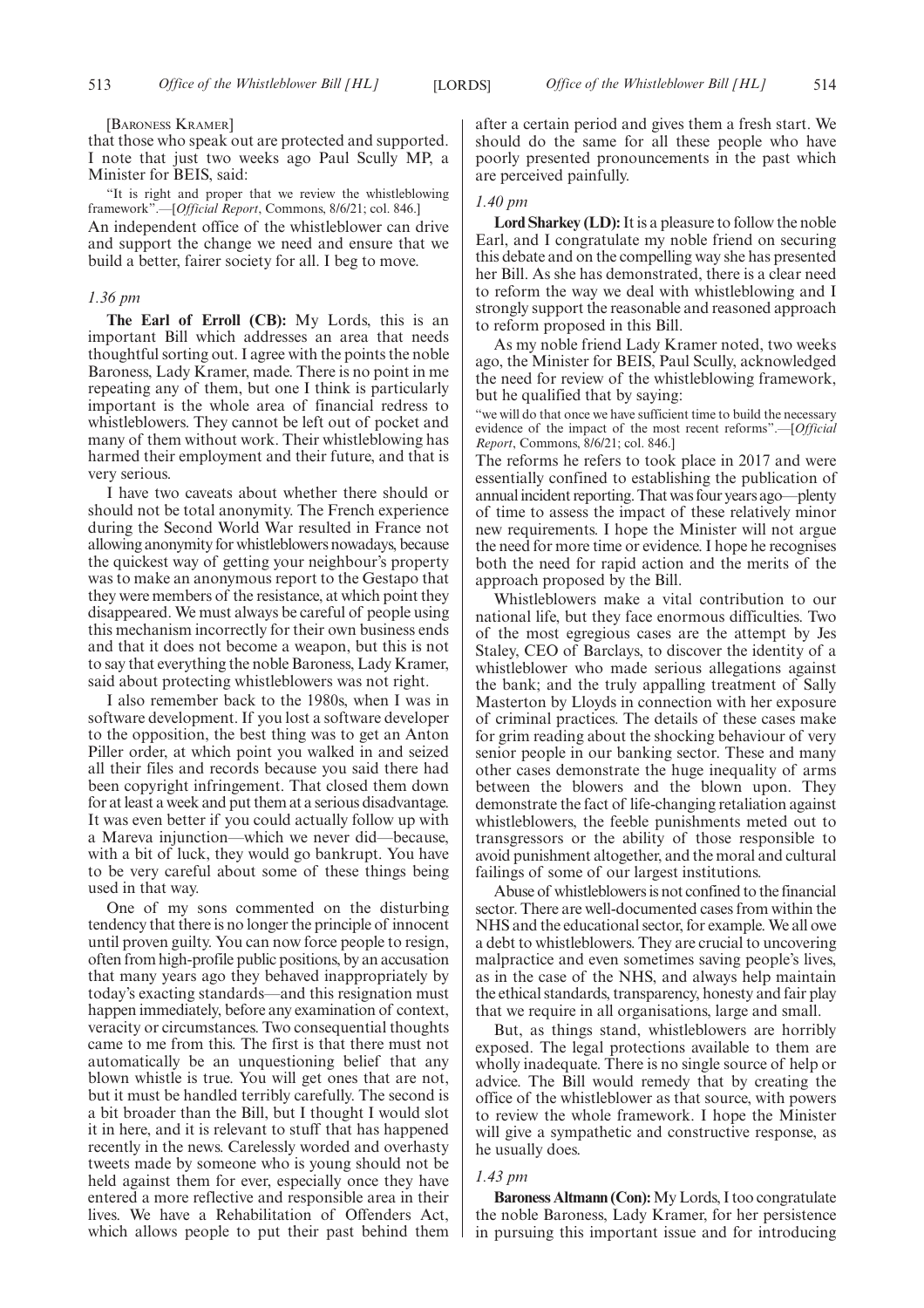this Bill. Offering guidance, protection and support for whistleblowers, with a central body that can co-ordinate across sectors—from care homes, to hospitals, to furlough fraud, to financial firms—is clearly an important aim.

The Employment Rights Act 1996 and the amendments in the Public Interest Disclosure Act 1998 are way out of date and leave significant lacunae. For example, they do not even cover entire groups, such as trustees, non-executive directors or the self-employed. There is no joined-up approach to protecting whistleblowers, and the Bill proposes establishing an umbrella body to co-ordinate across sectors, which clearly seems to be needed. Working internally, the whistleblowers are best placed to uncover wrongdoing, yet face monumental hurdles when they try to report issues that are clearly in the public interest.

The noble Baroness's Bill proposes this new body to, for example, create a panel of accredited legal firms or advisers and a fund to support whistleblowers, as well as to ensure proper financial redress for those who are victimised for trying to do the right thing.

Whistleblowing is too often viewed negatively—some kind of betrayal of your employer, who is a potential wrongdoer—unlike compliance functions, which are accepted as necessary to protect the public. Unfortunately, as the noble Lord, Lord Sharkey, explained, the reforms in 2017 require bodies such as the Bank of England or the General Medical Council merely to produce a report on whistleblowers. That is clearly not sufficient to protect the whistleblowers themselves, who are battling through the courts to try to protect their own employment position, as the noble Baroness, Lady Kramer, described.

The USA has much stronger protections, and we are falling behind internationally. It recognises that whistleblowers are often important parts of stopping wrongdoing, but our regulators do not seem to be equipped, or take too long, to react to whistleblowing. They end up being years behind the wrongdoing. Meanwhile, the offences continue and the whistleblower is still fighting through the courts for redress.

Who might fund this office? That is an important issue, but I would be grateful if my noble friend could indicate any support for the Bill.

#### *1.46 pm*

**Lord Hendy (Lab):** My Lords, I too congratulate the noble Baroness, Lady Kramer, on introducing this Bill. She and the noble Baroness, Lady Altmann, who it is a pleasure to follow, are right to highlight that fundamental change to the legal framework for whistleblowing is necessary.

Having represented whistleblowers—indeed, the noble Baroness, Lady Kramer, mentioned one of my cases in her opening speech—and had the benefit of discussions with leading experts in the Institute of Employment Rights and with my friend Professor David Lewis of Middlesex University, I suggest the following eight points for consideration in the consultation that the Bill proposes.

First, there should be a statutory right to speak out and no civil or criminal liability for doing so within the legal confines of what whistleblowing is.

Secondly, all workers, including the police, armed services and security services, should have the protection of whistleblowing. Of course, it is understood that publication on matters of state security must be protected.

Thirdly, "reasonable belief" as a qualifier for public interest disclosure should be replaced by "reasonable suspicion" on the part of the worker, as proposed by Dame Janet Smith in the *Shipman Inquiry*.

Fourthly, trade unions have a role to play. A full-time trade union officer should be able to certify a protected disclosure and should be a legitimate recipient of a whistleblowing disclosure. Trade unions should have the right to bring proceedings on behalf of whistleblowers in the name of the trade union.

Fifthly, the list of wrongdoing already in the legislation should also include gross mismanagement or maladministration.

Sixthly, we should remove the public interest test and substitute for it a protected disclosure of a specified type of wrongdoing, as listed in the legislation, made to an appropriate recipient, including the office of the whistleblower.

Seventhly, measures to preserve the confidentiality of the disclosure and the whistleblower are needed. Measures are of course required to protect against reprisals against whistleblowers. The burden of proof should be on the employer.

Eighthly, there should be a statutory code of practice for workers and employers, which should extend to the procedure for whistleblowing, communication of a whistleblowing claim, confidentiality and anonymity, protection against reprisal, investigation and its timescale, feedback, hotlines, training and so on. The Bill from the noble Baroness, Lady Kramer, is a great start.

# *1.49 pm*

**Lord Mackenzie of Framwellgate (Non-Afl) [V]:** My Lords, I, too, welcome the Bill and congratulate the noble Baroness, Lady Kramer. I shall be brief.

Whistleblowing has a very important place in workplace safety and the well-being of business and its employees. Because of that, it needs to be encouraged and nurtured. When I joined your Lordships' House 23 years ago, I was invited to join a company called Safecall, based in the north-east, which provided an independent means of reporting wrongdoing in or by organisations.

Having been a detective in Durham for a number of years, I had come to value the importance of citizens whistleblowing, or informing, to the police. This also provides a service for the public good in protecting citizens and detecting crime. A good informant needs protecting, and we now have witness protection programmes for this purpose, whereby anonymity is sometimes guaranteed.

Your Lordships will recall the TV drama "Line of Duty", where one of the strange acronyms was the term CHIS—a covert human resource, also known as an informant. These sources of information are essential in policing, are often rewarded and need to be regulated and protected. So whistleblowing is not a new phenomenon: it occurs in all areas of society and needs regulating and protecting where it is in the public interest. The Bill of the noble Baroness, Lady Kramer, does just that and establishes the office of the whistleblower, which would provide directions and administration of arrangements to facilitate whistleblowing.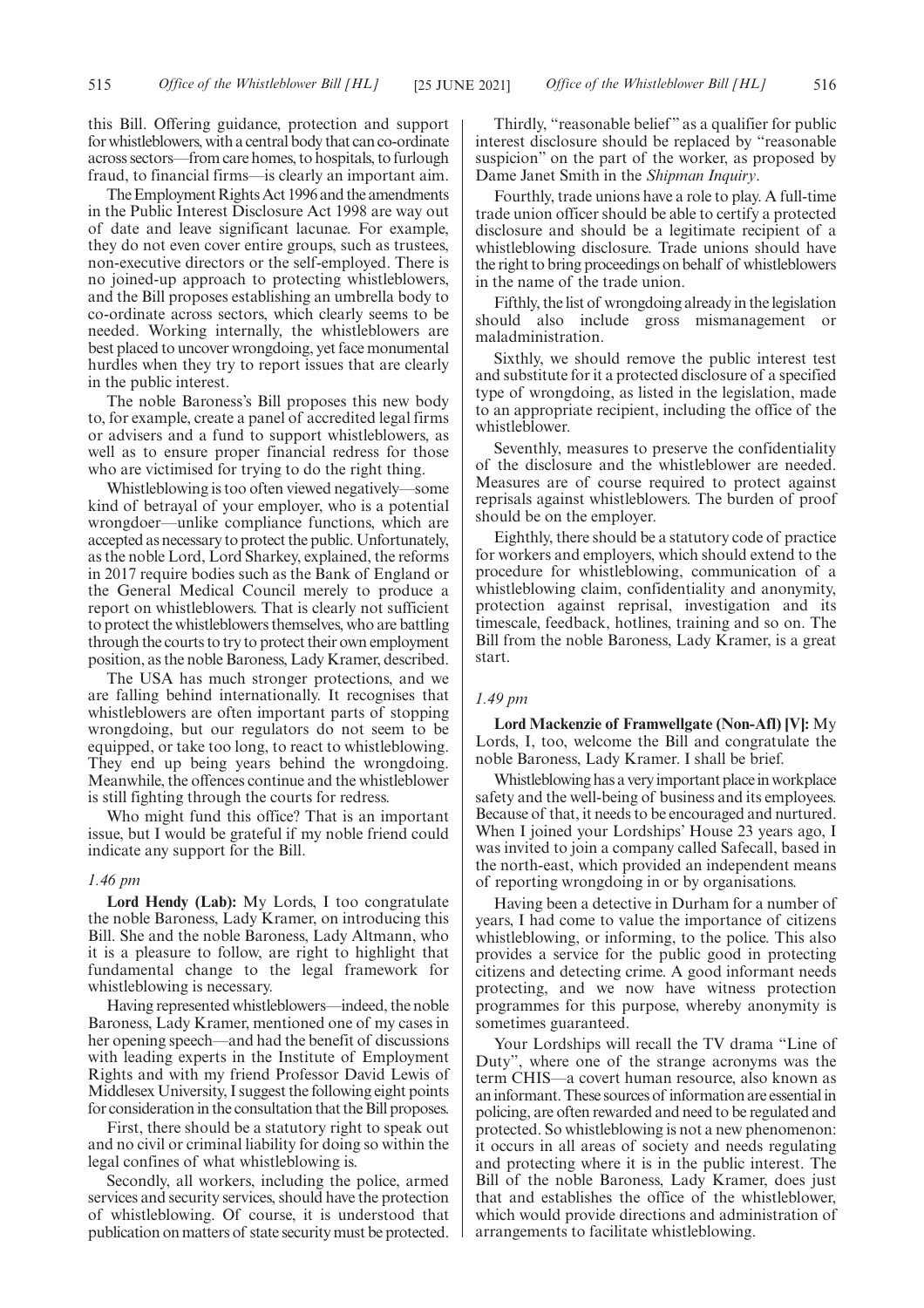#### [LORD MACKENZIE OF FRAMWELLGATE]

The present position is piecemeal, and this is a long overdue measure which, had it been in place, might well have prevented the debacle at the BBC, where the very person who blew the whistle on the activities of Martin Bashir in forging bank statements to obtain an interview with Princess Diana was himself dismissed and his career as a graphic artist ruined. Whistleblowing is a public good which can prevent mischief at source. It can protect reputations, livelihoods and lives. It is our duty to give it our support, and I commend the Bill to the House.

# *1.52 pm*

**Baroness Featherstone (LD) [V]:** My Lords, congratulations to my noble friend Lady Kramer on bringing this super-important, much needed Bill to the House.

Whistleblowers have for so long paid a price for their bravery in bringing to attention that which organisations, institutions or Governments want kept secret. Take your pick—the Catholic Church, the NHS, the Government, the banks, the BBC and more, all of whose reputations the powers that be judged far more important than those put in jeopardy by their refusal to hear and act on what they were being told. More often than not, those institutions shoot the messenger, those who warn of peril, rather than expose their own weaknesses or wrongdoing. It is immoral.

One brave whistleblower, Kim Holt, at that time under a gagging order and on two-years' so-called gardening leave, came to me as her MP. She was one of four senior consultant paediatricians in the Haringey child protection team. Many of your Lordships will have heard of the Baby P case, in which baby Peter Connelly tragically died. Of course, it was his family who actually killed him, but it was the cover-up by the institutions that failed to listen to all the warnings given about what was happening in the departments charged with his care that failed him.

Great Ormond Street Hospital was the worst, and it was in charge of the clinic. The four senior consultant paediatricians there, including Dr Holt, jointly signed a letter to Great Ormond Street Hospital management, saying that they were extremely worried about the terrible processes in the department that meant children were being put in danger. I worked with Tim Donovan of BBC London, and we discovered that Great Ormond Street Hospital commissioned an independent report on the role of the paediatric health team run by Great Ormond Street. It was called the Sibert/Hodes report, and its findings were damning, exposing the danger and the responsibility thereof. Despite the report pinning the failures accurately, it never saw the light of day. Great Ormond Street suppressed the original version that contained the truth and published a summary omitting all the points detrimental to Great Ormond Street.

After I had fought for justice for my constituent Kim Holt for over three years, Great Ormond Street finally apologised—too little, far too late. Kim Holt was persecuted by Great Ormond Street for speaking up for the safety of children. Richard Horton, in a signed editorial in the *Lancet*, wrote:

"When the highly critical Sibert/Hodes Report landed on the desks of GOSH's managers, they clearly faced a difficult dilemma. If they made the findings public, the inevitable media scrutiny might have damaged their reputation and slowed the progress of their Foundation Trust application. If they edited out GOSH's failings, they might leave themselves open to the claim of 'cover up'". They did edit out Great Ormond Street's failings and they did cover it up. Kim Holt was just another victim of "too big to fail" but the real victim was patient safety. The need for the independent office of the whistleblower is clear. I ask your Lordships to please support this excellent Bill.

#### *1.55 pm*

**Lord Sikka (Lab) [V]:** My Lords, I congratulate the noble Baroness, Lady Kramer, on this much needed Bill, which I fully support. Whistleblowers take enormous personal risks to protect society from harmful practices, but they receive little support from within the organisation or from industry regulators, which are all too often inclined to silence individuals. Whistleblowers and their families pay a heavy price for exposing wrongdoings and their reward is often insecurity and early death.

The issues become evident whenever anyone looks at the life histories of whistleblowers. One such person was Paul Moore, head of group regulatory risk at HBOS. His revelations foreshadowed the follies exposed by the 2007-08 banking crash. In 2004, he reported reckless risk-taking through unsustainable lending and the sale of dubious financial products, such as payment protection insurance, to the HBOS chief executive. Paul was fired for reporting this. His complaint was put to HBOS's auditor, KPMG, which is hired and paid by directors, and which inevitably sided with the board. As Paul's role was senior, his sacking was investigated by the Financial Services Authority, which also sided with the HBOS board. Then came the 2007-08 crash and HBOS became the subject of a £21 billion bailout.

Despite being proved right, Paul paid a heavy price for his principled position. Headhunters ignored him and he never worked in banking again. He had to cope with bouts of depression and ill health. He died last October at the age of 61. Had the board and regulators heeded his warnings, HBOS would potentially not have failed so spectacularly. In fact, HBOS was so aggressive about its lending that it created a race to the bottom for the lending market and increased the risk in the system. The true cost of its recklessness will never be known. Paul's case shows that employers and current regulatory bodies are conflicted and cannot support or protect whistleblowers. The current legal framework also failed to support and protect Paul. We need an independent office of the whistleblower, as the Bill proposes. I very much hope that the Government will support the Bill.

#### *1.58 pm*

**Lord Berkeley of Knighton (CB) [V]:** My Lords, I welcome the setting up of a body to encourage and protect people brave enough to point out things that we all need to know, but until today I was not entirely sure whether the proposed office was the right way, hence I listened and learned.

I was very swayed by the noble Baroness, Lady Kramer. Whistleblowers save lives, often at their own peril. Unfortunately, the very word "whistleblower" has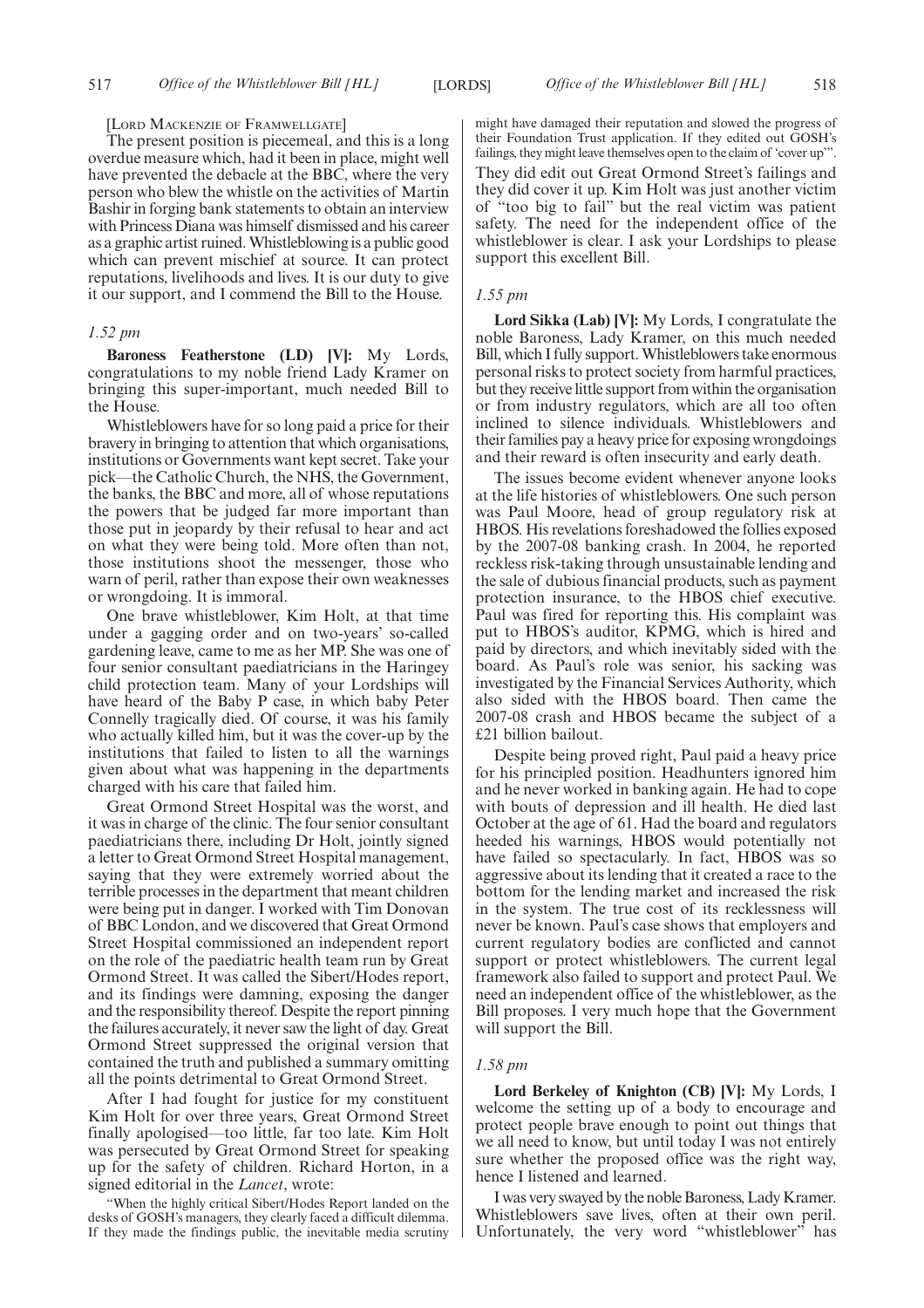connotations of betrayal, which we must try to diminish. Yet, as the noble Baroness said in her powerful and convincing opening speech, it is not only in companies and private organisations that the blame game exists. With the police, the BBC and the NHS, we see examples of whistleblowers being pilloried and, in the Princess Diana interview scandal mentioned by the noble Lord, Lord Mackenzie, the wrong man being dismissed while the real villain was later given a new job.

I do not expect the Minister to agree with everything I am about to say, but surely an important example needs to be set by those holding the highest offices in the land, instead of which there seems to be a more determined effort than ever to ride out scandals, simply ignore wide calls for resignations and tough it out. This is relevant because it undermines the principle of accountability. It is not all about resignation, because so often a timely apology and an acknowledgement of error leads to a close of criticism. If you say, "I'm sorry, I got it wrong", there is often not much more to say. The failure to recognise and admit error crosses political allegiance, but I currently see an extension of what is, after all, with the greatest respect, arrogance in attempts to bypass parliamentary scrutiny by using secondary legislation. We are all made up of our qualities and our failings, and if this new office can lead to a greater recognition of this and encouragement to those who bravely put their head above the parapet, it will be doing us all a great service.

#### *2.01 pm*

**Baroness Chakrabarti (Lab) [V]:** My Lords, I have no current relevant interest, but I speak as a former government lawyer and a long-serving director of Liberty. I have advised Ministers on breaches of, for example, official secrets and represented whistleblowers who have exposed serious wrongdoing in their workplaces at great personal cost and even greater risk.

I join the chorus of congratulations to the noble Baroness, Lady Kramer, on her important and timely Bill. In the press just this morning Zelda Perkins, a former assistant to Harvey Weinstein, calls on Her Majesty's Government to ratify ILO convention 190 on violence and harassment at work. I hope the Minister will take the opportunity while summing up to respond directly to her request.

However, there are many other forms of very bad practice which would justify public interest disclosure. Like other employment legislation, our whistleblowing laws lack sufficient accessibility and effective enforcement mechanisms, not least now that our civil legal aid system has been completely obliterated. On the one hand, organisations are entitled to expect a reasonable relationship of trust and confidence with their workforce and many others, as we have heard—even more so in the most sensitive areas—but on the other there is considerable public interest in serious bad practice up to and including illegality being exposed from within. How on earth can we expect vulnerable individuals to walk this ethical and legal minefield and face the dangers of discipline, dismissal, blacklisting and, in some cases, even prosecution without the kind of help that a body such as that proposed by the noble Baroness, Lady Kramer, would offer? Every day we see new evidence that institutions—whether commercial, media or banking empires, government departments and even, tragically, as the noble Baroness, Lady O'Loan, recently uncovered, the Metropolitan Police—simply cannot be trusted to police themselves. Their internal mechanisms for advising whistleblowers are, perhaps inevitably, wholly inadequate. The noble Baroness, Lady Kramer, proposes a way through. I hope that the Government are listening.

# *2.04 pm*

**Baroness Ludford (LD):** My Lords, I warmly welcome my noble friend's Bill and her excellent introduction of it. This Second Reading is well timed for two reasons: first, because it comes just after World Whistleblowers Day on 23 June, which was initiated by Transparency International, which it says is

"an occasion for us to celebrate the courageous individuals who come forward to report corruption";

and, secondly, because it comes in the week following the publication of the report on the failings in the case of the murdered Daniel Morgan.

Apparently, but sadly ironically, the notion of drawing attention to wrongdoing by blowing the whistle originates from the Metropolitan Police force, which in February 1884 issued 21,000 whistles—the mobile phone of the 19th century. I learned this and many other things from the All-Party Parliamentary Group on Whistleblowing, which I warmly thank for its work and especially for its reports, on which I am able to draw.

The statement by the panel of the Daniel Morgan report issued by the noble Baroness, Lady O'Loan, said memorably:

"We received evidence from serving and retired officers that in some circumstances, police officers who have sought to report wrongdoing by other police officers have been ostracised, transferred to a different unit, encouraged to resign, or have faced disciplinary proceedings. This is not conducive to a culture of integrity … We believe that concealing or denying failings for the sake of an organisation's public image is dishonesty on the part of the organisation for reputational benefit and constitutes a form of institutional corruption."

My first point is therefore about the huge value to society of whistleblowers and the harm caused by the failure to listen to them. Whistleblowers are the single most cost-effective and important means of identifying and addressing wrongdoing that affects the life and security of our citizens. My second point is that you would not know of that value from the way that whistleblowers are treated. They are often treated in an appalling and unlawful way despite the fact that by doing the right thing they risk everything to protect others, and my noble friend has enumerated these problems. In fact the whistleblower should be the best friend of the CEO—an essential mechanism for promoting a culture of openness, integrity and accountability and hence for winning the trust of the public, which is vital to effectiveness. That is what was so disappointing in the behaviour of the Met Commissioner.

We need a change not only in the culture and perception of whistleblowers but in the law. One of the most pernicious features of the present situation is, as two of my noble friends have mentioned, the gross inequality of arms between whistleblowers and employers. It is time for a radical overhaul to provide legislation that supports our citizens in the 21st century. The Bill is a valuable step in that direction and I fully support it.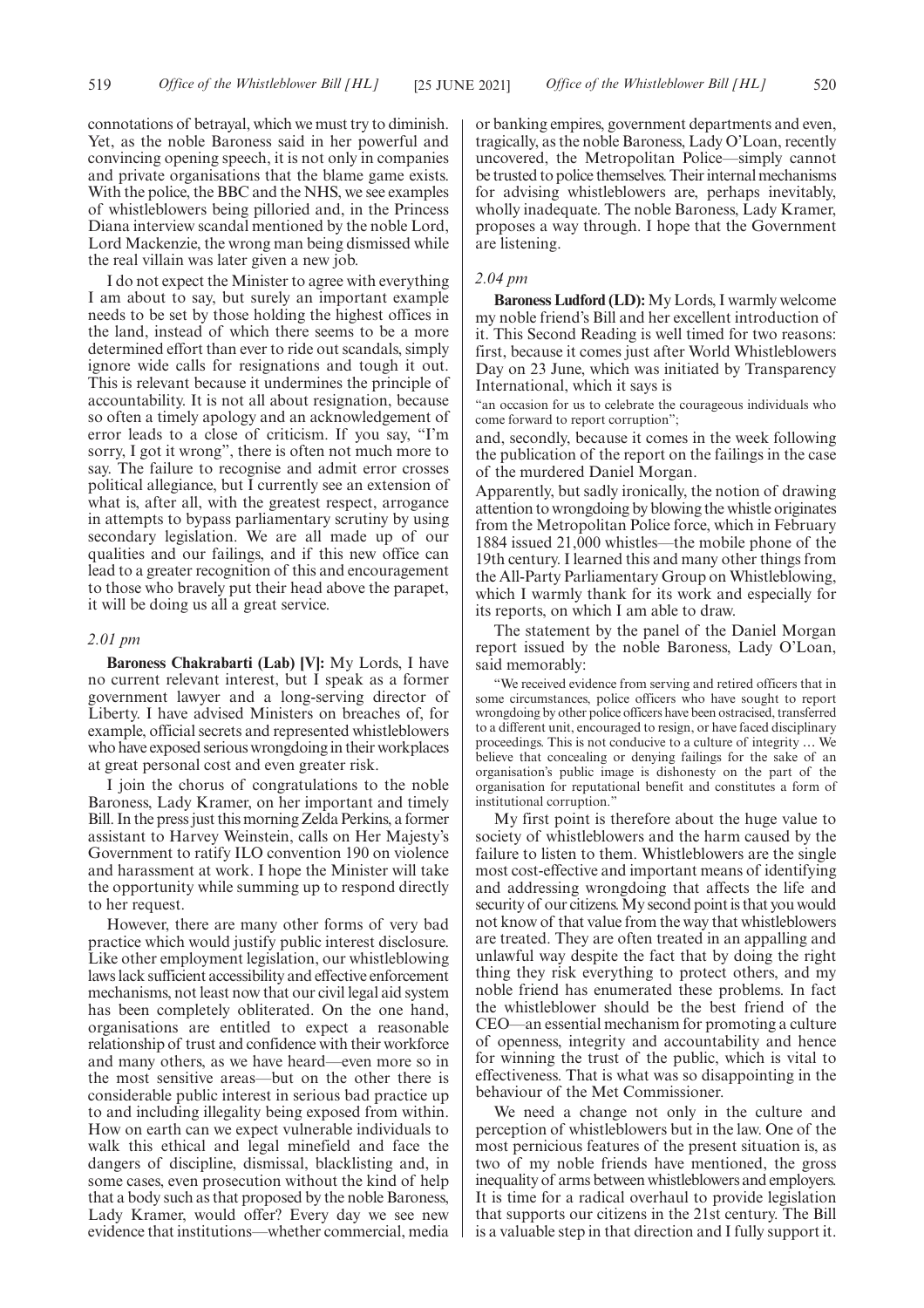#### *2.07 pm*

**Lord Berkeley (Lab) [V]:** My Lords, I too fully support the Bill and congratulate the noble Baroness, Lady Kramer. Noble Lords who have spoken have given many examples of whistleblowing, but the one that has not so far been mentioned is of course the Post Office postmasters. They have suffered as much as anyone, and the noble Lord, Lord Arbuthnot, has been pursuing their cause for years. It is one example where the people in charge get promotions while the people who have suffered lose their careers and pensions, have to spend sometimes millions on fighting, and have family breakdowns and even one or two suicides.

I want to speak briefly about HS2 whistleblowers—yet another case that is sadly still ongoing. People do not whistleblow just for fun. Often they do it because they sincerely believe that what is being done by their bosses, colleagues, government or others is professionally, ethically or morally wrong, as my noble friend Lady Chakrabarti has just told us. One example briefly referred to by the noble Baroness, Lady Kramer, is a friend of mine, Douglas Thornton, a highly qualified professional property and land valuer who was commissioned by HS2 to value all the properties that it would have to buy. He and his colleagues very professionally produced a schedule of everything, which unfortunately showed that HS2's budget was about half what it should have been.

Rather than the management accepting this, they sacked them and kicked them out of the office, and this is still a problem today because there is not enough money to buy the land or the properties. It is part of the reason why the cost estimates for HS2 are still in the clouds, frankly, with no real back-up or anything else. I have lots of evidence, because Ministers over the years, the Permanent Secretaries and the chief executives of HS2 have either told what I would call lies or misled Parliament by hiding that they knew the true costs. One HS2 employee actually gave evidence to a Select Committee, saying, "If we told Parliament the true cost, they would never give approval."Where is Parliament on this, keeping an eye on it?

This Bill provides the opportunity to provide much more support for whistleblowers. It needs independence, power, finance and, most of all, the strongest political support by Parliament against an overpowering Administration.

# *2.10 pm*

**Baroness Walmsley (LD) [V]:**My Lords, I am delighted to support the Bill and I declare my membership of the APPG for Whistleblowing.

Change in organisations is most effectively implemented if it has support from the bottom up, but if workers are not encouraged to suggest better ways of doing things, and even penalised when they report problems or wrongdoings, things will never get better. Therefore, it is in the best interests of every organisation to encourage reporting of concerns and have in place effective systems to put things right.

Unfortunately, the experience of whistleblowers, as we have heard, varies across employers. Some have systems that recognise the benefit of an open and learning approach. Too many others are closed and secretive, believing they are protecting their good name, but in fact doing themselves harm when the truth eventually comes out, as my noble friend Lady Featherstone has just demonstrated. Some people do not know where to report issues; others know very well, but fear for their career if they speak out, so remain silent. They may have heard of other whistleblowers whose cases have dragged on for years, who have been discriminated against and had enormous costs and mental stress, as we have heard today. This is why we need a body whose duty it is to improve the system.

I support the power for the new office of the whistleblower to consult on a review of the Public Interest Disclosure Act 1998 and recommend changes. In the past two decades, the pattern of work has changed. PIDA does not protect self-employed contractors, nonexecutive directors, trustees, volunteers, interns and most job applicants. If they want to pursue a case, they have to go to court at great expense and stress. They take a serious risk, as court findings are often inconsistent, so the current legal framework needs to be reviewed. For example, currently there are no obligations on employers or regulators to handle disclosures in a way that protects whistleblowers and results in a meaningful investigation.

I have long been an advocate of mandatory reporting of child abuse. There are many parallels between this and adult whistleblowers. What children who report abuse want is for the abuse to stop. Imagine how a child who makes such a disclosure feels when the information is not passed on and nothing is done. The same applies to adult whistleblowers. Like the abused child, they only want it to stop. A new office of the whistleblower would contribute to ensuring that it stopped. I have often been told that you cannot mandate the reporting of child abuse in case you uncover more abuse than the system can cope with. My answer to that is that whenever you lift up a stone, you usually find something nasty underneath, and if you are afraid to lift up stones, there is something wrong with the systems to deal with the nasties you uncover. I support my noble friend's attempt to improve the system of lifting up stones and dealing with the nasties underneath.

#### *2.14 pm*

**Baroness Masham of Ilton (CB) [V]:** My Lords, I thank the noble Baroness, Lady Kramer, for bringing this whistleblowing Bill before the House to give more guidance and support to whistleblowers.

In the House of Lords, on 7 November 2011, I moved an amendment to the then Health and Social Care Bill on the duty of candour. It was about a duty to ensure honesty and transparency and the need for such legislation. This was made clear when the Healthcare Commission published its report in 2009, which revealed serious failures in care at the Mid Staffordshire hospital. There was a major cover-up in the hospital trust, which wanted to have foundation status. I will always be full of admiration for the patients and their relatives who battled to get recognition of the disaster of losing so many loved ones in such distressing circumstances. At that time, the noble Lord, Lord Harris of Haringey, shared this quote:

"To err is human, to cover up is unforgiveable".—[*Official Report*, 7/11/11; col. 47.]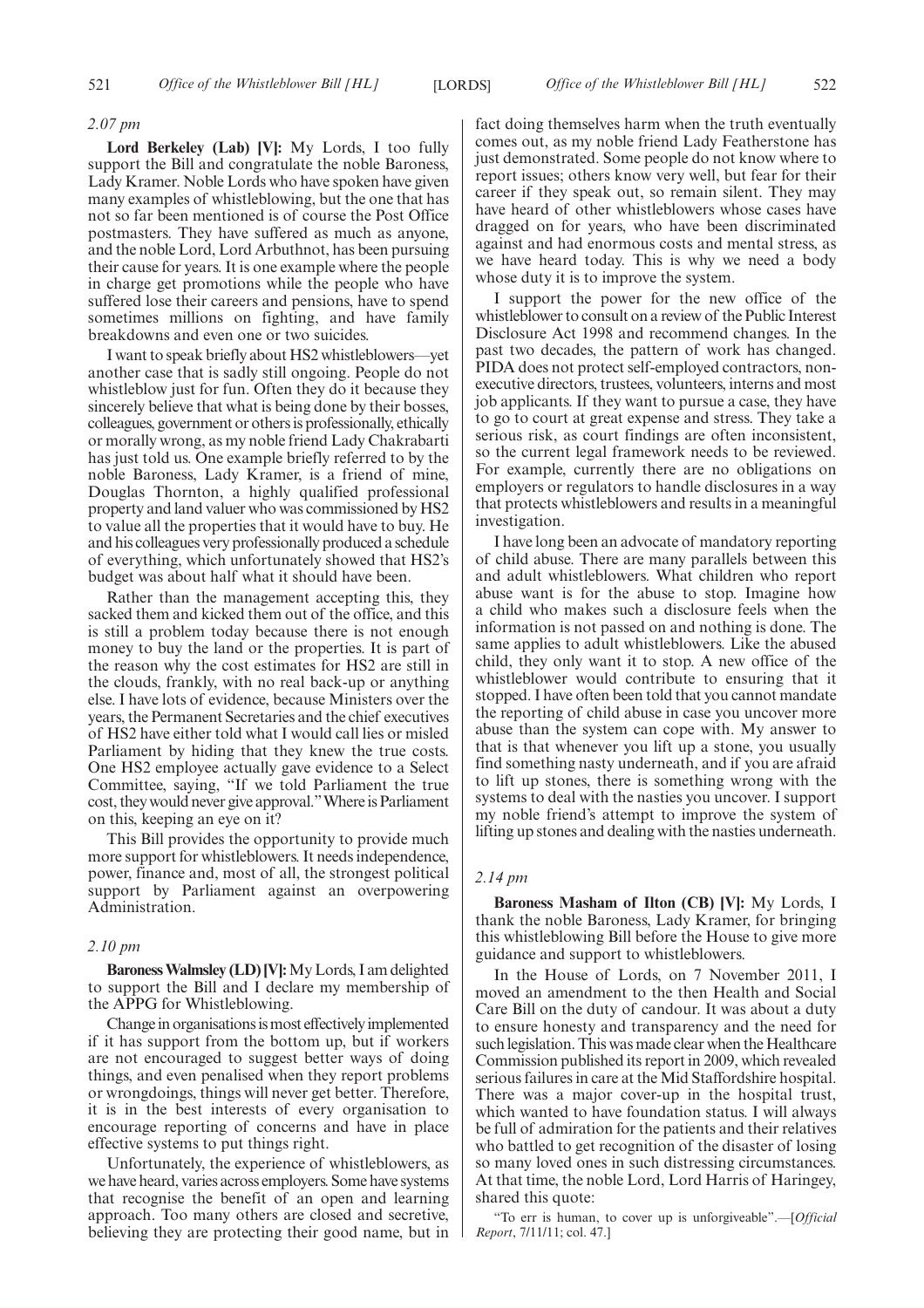Wrongdoing can happen not only in the health service but in prisons, the police, schools, the workplace and the environment—everywhere. It is important to get genuine whistleblowing as satisfactory as possible and make support available to those who need it.

The noble Baroness, Lady Kramer, said that the current system is unsatisfactory for many whistleblowers, and the Government have said that having two whistleblowing organisations would be confusing. Could the solution be to amalgamate the Public Interest Disclosure Act and the Office of the Whistleblower Bill? Would this help to fill the gap and get all interested people working together across the country to try to solve these challenging incidents? We should all be working for the good of the country and the people who need us.

#### *2.17 pm*

**Lord Hunt of Kings Heath (Lab) [V]:** My Lords, as the Bill touches on regulators, I must declare an interest as a board member of the General Medical Council.

I strongly welcome this Bill. I found the arguments of the noble Baroness, Lady Kramer, compelling. Few can be confident in the way in which many organisations handle whistleblowing. There are huge gaps, there is a lack of consistency and there is often confusion. Too many whistleblowers suffer retaliation and find their careers at an end. Often, their only recourse is to an employment tribunal, which can drag on for years and deplete their financial resources. We know that informal job blacklisting is common. Some regulators follow up on information vigorously, but some still treat whistleblowing as complaints from troublesome people.

The recent APPG report on whistleblowing, published in July 2020, described the UK's whistleblowing law as demonstrating "fundamental inadequacies". Some of its findings were striking. First, it states:

"Whistleblowers suffer more and longer than before. In 2018, nearly 40% of whistleblowers report going on sick leave, an increase of 15% since 2015."

# It goes on:

"Legal support matters for whistleblowers but less whistleblowers than before have access to legal representation ... More whistleblowers self-represent than get legal representation. In contrast, employers secure more expert legal representation than ever before."

#### It continues:

"Compared to male whistleblowers, female whistleblowers are … more likely to report health issues … less likely to have legal representation … even when the judge upholds the protected disclosures, they are less likely to see their unfair dismissal claim upheld".

The proposed office of the whistleblower would help to end the fragmented approach to these problems, sort out the often complex issues of how best to protect and support whistleblowers, and give a safe point of contact for whistleblowers that can be clearly known and understood.

Of course, there are issues to be teased out in Committee. The whistleblowing organisation Protect has argued that little detail is provided about the expectations on employers and regulators when handling whistleblower disclosures. It feels that the Bill could be improved if it included specific legal obligations on both employers and regulators. I would be interested in the views of the noble Baroness, Lady Kramer, on this.

Overall, I welcome this Bill. In the past, the Government have argued that establishing an office would duplicate the role of existing regulators. I am not persuaded by that. It is clear that the system is not working half as well as it ought. I very much hope that the Government will change their mind.

# *2.19 pm*

**Baroness Bowles of Berkhamsted (LD) [V]:** My Lords, it is a privilege to commence the winding up on this Second Reading of a Bill that has cross-party support. It proposes an office of the whistleblower, as recommended by the all-party group in its report. I congratulate my noble friend Lady Kramer, who has been a stalwart in this area for a long time. Mary Robinson, chair of the APPG, says in her foreword on its website that

"my personal interest in whistleblowing rests in my experience as a constituency MP where I am confronted with whistleblowers who have turned to me as a last resort."

Many of us share that experience, and the heartbreak when we see the plight that befalls whistleblowers, as my noble friend Lady Kramer and other noble Lords have laid out. This Bill is needed.

Let us make no mistake: it is bad enough that whistleblowing is so often ignored and that harm continues to happen, but it is even worse that whistleblowers are victimised, cover-ups are increasing and millions, including public money, are spent on deliberately ruining the lives of people trying to serve the public interest. Seemingly, it can go on and on like that with impunity. It is not working in our regulators or in individual businesses; maybe it never will, because there are always vested interests and—including among regulators —perceived bigger issues, even if that "bigger issue" analysis is wrong.

My noble friend Lady Featherstone elaborated on the bigger issue example of Great Ormond Street Hospital, and my noble friend Lord Sharkey noted that Barclays CEO Jes Staley hired investigators to try to identify a whistleblower. He was fined mere pocket money by the FCA. Not only did that undermine the new senior managers and certification regime, but I have had discussions, including with people in the regulatory sphere, where the FCA has been defended on the grounds that "financial stability was more important" and you could not sack the boss of a big bank. That type of attitude is perhaps the most damaging systemic risk there is, and it is embedded throughout the public and private sectors. I cannot express my revulsion more that our beloved NHS has repeatedly spent huge amounts of money that should go on treatments to victimise and destroy people who sought only to make things better.

The APPG for Whistleblowing has brought out two great reports. The first summarises in its strapline just what I have said: *The Personal Cost of Doing the Right Thing and the Cost to Society of Ignoring it*. The second investigated how the system of employment tribunals is not working in favour of whistleblowers, who are outgunned in spending, frankly as a deliberate strategy.

The law is not working. It took a judge to challenge the narrow definition of an employee, and who should be covered, right up to the Supreme Court. If we really want to get the benefits to society that whistleblowers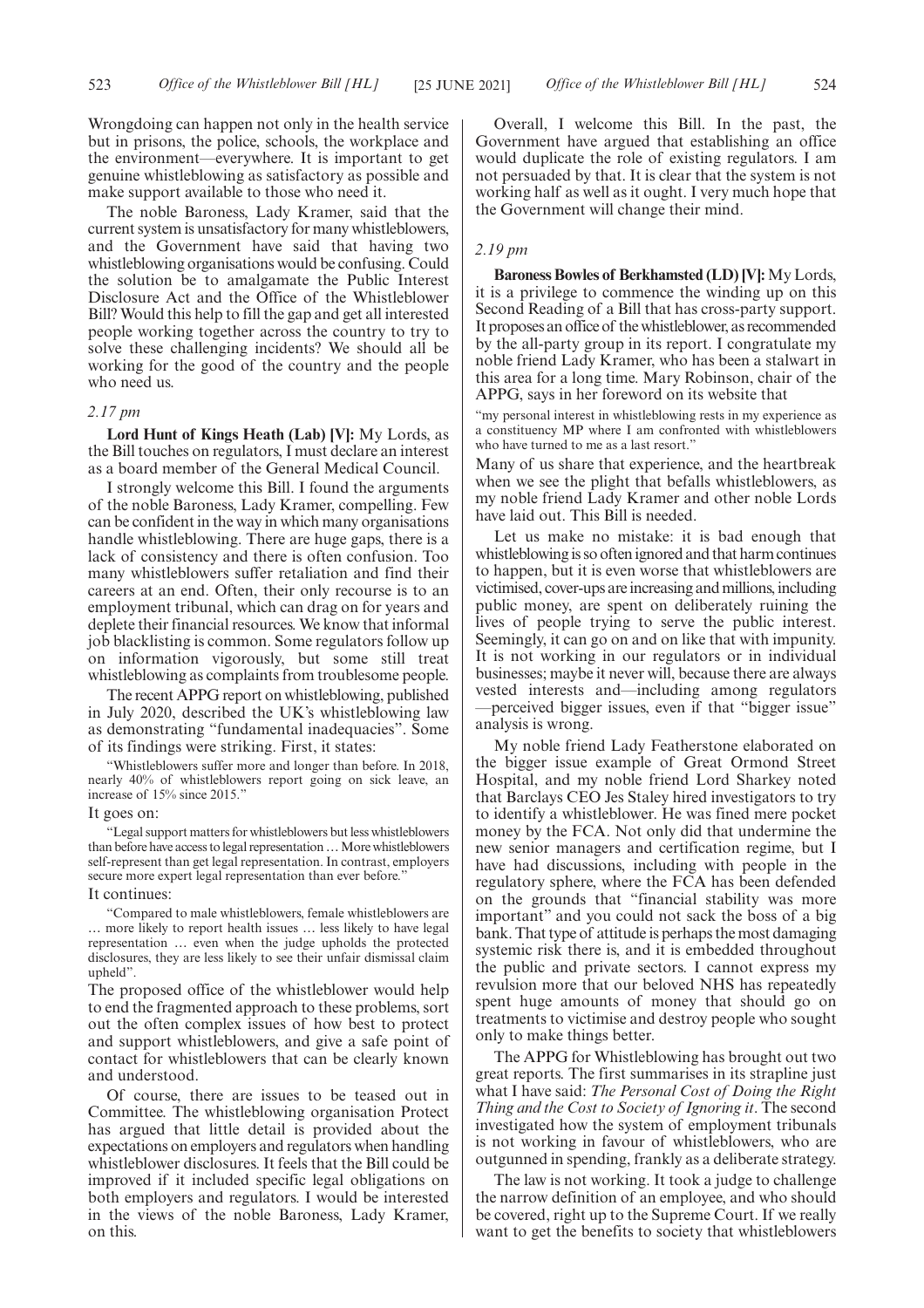[BARONESS BOWLES OF BERKHAMSTED]

aim to deliver, we must take them seriously. The creation of an office of the whistleblower would do just that: where the call can be received by specialists, where the first response is not to question what powers a regulator might have to act, and where the right kind of advice can be given to whistleblowers concerning information, including how not to fall into traps that will subsequently lead to legalistic unpicking.

The companies and organisations on which the whistle is blown have all that legal paraphernalia at their fingertips; it is only right that the whistleblower should too. The beneficiary is the public good. We should not put a price on that, but as my noble friend has pointed out, the cost is likely to be covered by fines and prevention of the harms that so often fall on the public purse.

This is a simple and enabling Bill, and there have been great speeches supporting it today. I hope that the Minister has noted them and that he can come with good news, because this Bill is supported by research and evidence from the APPG, and it is so much more than a just a good idea.

#### *2.25 pm*

**Lord Bassam of Brighton (Lab) [V]:** My Lords, I start, as others have, by heartily congratulating the noble Baroness, Lady Kramer, not only on bringing the Bill forward but on her years of tireless campaigning on the issue, which I hope will come to fruition.

Like others, I have done a bit of whistleblowing, so I understand from personal experience just how perilous an activity it can become, not least for people's employment status. As we have heard, we need whistleblowers across our country to keep businesses, public activities, government and corporations clean and straight, and to avert the tragedies that may result from internal cultures of denial when things go wrong.

When people come forward they do not do so for money or fame; it is often in spite of the impact on their career or family. They do so because they believe that they are doing the right thing and that the public have a right to know. There are many examples where whistleblowing could have made a real difference: Grenfell, Carillion and Boeing 737 MAX, just to name a few. In some cases, one person's actions could save hundreds of lives.

We know that our current legislation, the Public Interest Disclosure Act 1998, is not adequate, but it was good at the time to ensure that whistleblowers got the protection and support that they needed. It dissolves down into employment tribunals, where individuals must face their employer, with relevant individuals, such as trustees, trainees and volunteers, being excluded from the law and regulators being unaccountable for the way they treat whistleblowers, who do not even get legal aid and must personally pay their legal fees.

Ultimately, there are no official standards for whistleblowing that employers must meet or recognised procedures for them to follow. This can have a serious impact on how quickly whistleblower reports are accessed. For example, only this month it was revealed that the FCA was still assessing 316 reports from 2019 and 630 from 2020. Does the Minister think that this is

right and acceptable? How timely should companies and regulators be when reviewing whistleblower reports? Clearly, things need to change, as we have heard today from speakers right across the House.

However, sadly, it seems to me and others that the Government do not take this as a priority. As others have said, the most recently introduced change was back in 2017: a new legislative requirement for most prescribed persons to produce an annual report on whistleblowing disclosures made to them by workers and employees. Earlier this year, the Government said that they

"recognise how valuable it is that whistleblowers are prepared to shine a light on wrongdoing and believe that they should be able to do so without fear of recriminations."—[*Official Report*, Commons, 8/6/21; col. 846.]

They are quite right. Ministers say that they remain committed to

"reviewing the UK whistleblowing framework and will carry this out once sufficient time has passed for there to be the necessary evidence available to assess the impact of the most recent reforms."

They say that

"The scope and timing of such a review will be confirmed in due course.'

However, we are no further forward in hearing more about when the review will start, how long it will last and what will become of any recommendations. What does "sufficient time" mean, and what evidence are the Government seeking to collect? How much evidence do they need before they can "assess the impact"? I hope that the Minister can fill in these blanks.

I turn to the Bill. The idea of the office of the whistleblower is certainly interesting, and we welcome the opportunity to debate it. As the noble Baroness, Lady Kramer, clearly explained, it requires the Government to establish an office of the whistleblower, which would be responsible for the administration arrangements to facilitate whistleblowing. It would have several powers, including giving direction to the monitoring of activities of relevant bodies on issues such as confidentiality and the use of disclosed information; consulting on amending or replacing UK whistleblowing legislation; being a point of contact for individuals who wish to disclose information about wrongdoing; and maintaining a fund to support whistleblowers—all things that are clearly essential. It seeks also to offer the protection and support for whistleblowers that is currently missing.

It would be helpful to hear the following from the Minister. What concerns does he have about a dedicated office? How can this protection and support be offered without a specific office? If his concerns are financial, how much does he expect the office to cost? The Labour Party has also suggested giving protected status to whistleblowers and imposing a statutory duty on employers to prevent victimisation. I thought that the noble Lord, Lord Hendy, made a really powerful argument for that, and the importance of having a statutory code of practice. Does the Minister support such proposals, so that we can prevent discrimination against victimisation?

In conclusion, whistleblowers play an important role in protecting the public and consumers, and they could do much more with protection. They can ensure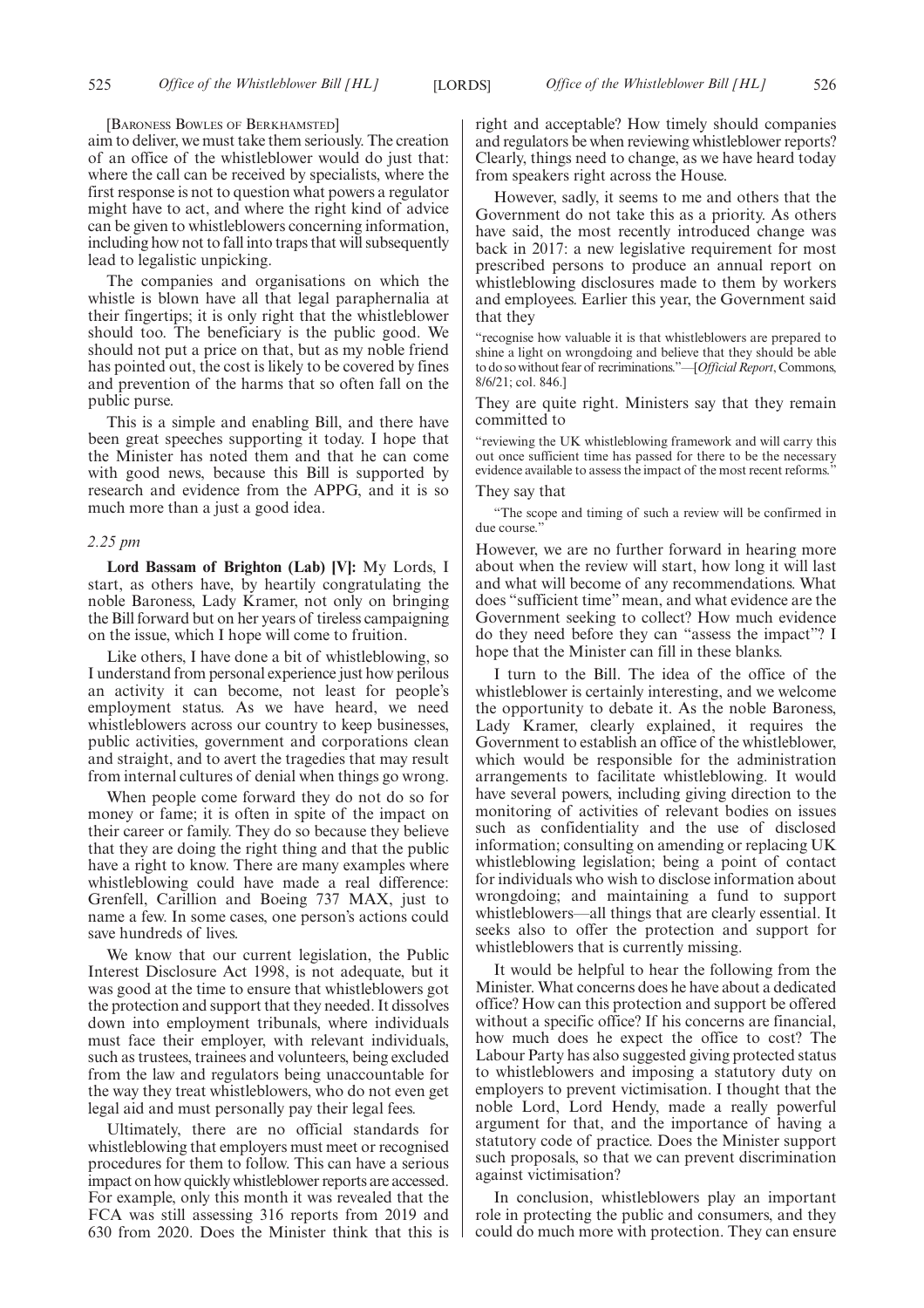that businesses and services operate more effectively and efficiently and stop serious incidents from occurring. We need to ensure that they receive the right and proper support. To do that, action is needed, and I look forward to hearing what the Minister proposes in his response. This is too important to be left for long, and I should like to see legislation brought forward as a matter of urgency, if the Government are not prepared to support the Bill proposed by the noble Baroness, Lady Kramer, which has so much going for it and many merits.

#### *2.31 pm*

**TheParliamentaryUnder-Secretaryof State,Department** for Business, Energy and Industrial Strategy (Lord Callanan) **(Con):** My Lords, I start by joining virtually every other speaker in the debate in offering my congratulations to the noble Baroness, Lady Kramer, on securing a Second Reading for her Private Member's Bill. She has spoken passionately today, as she has on a number of previous occasions, about the experiences of whistleblowers, in advocating the need for reform. I thank all other noble Lords who have contributed to this important debate. As the noble Lord, Lord Sharkey, pointed out, the work of whistleblowers is invaluable, and there should be no doubt that this Government value the important work that whistleblowers do when they speak up to shine a light on cases of wrongdoing.

Before I turn to the contents of the Bill, I say in response to the noble Baroness, Lady Chakrabarti, that this Government take the issue of sexual harassment in the workplace extremely seriously. Our strategy on violence against women and girls will be released later this year.

I turn now to address the contents of the Bill, which seeks to establish a new office of the whistleblower. First, the office would have the power to give direction to and monitor relevant authorities in their investigations. I understand that the intent is to provide consistency in standards for regulatory investigations triggered by whistleblowing information. My concern is that this duplicates the role of the existing prescribed persons, and at some considerable cost. The Government believe that it is the regulator that has the best understanding of its sector. Prescribed persons have been given this legal status because of their ability to take action in respect of a disclosure made to them; many have extensive knowledge and understanding of the subject matter and, in some cases, regulatory oversight of that sector. An overarching body would be pressed to meet this level of specialist expertise. With around 35,000 whistleblowing disclosures made to named prescribed persons in 2018-19, should the new body have these functions, it would require significant staffing resources, with diverse expertise across all sectors, to enable it to carry out these functions effectively.

Secondly, the office would consult on amending or replacing the Public Interest Disclosure Act 1998 and the Public Interest Disclosure (Northern Ireland) Order 1998. The Government welcome feedback and comments on the UK whistleblowing framework. In 2013, we published a call for evidence on the whistleblowing framework, seeking views on ways that it could be made more effective. We have since implemented the action plan from this review. The Government have been clear that we will conduct a further review of the whistleblowing framework when the time is right, and when the more recent reforms, which date from 2017, as the noble Baroness, Lady Kramer, pointed out, have had time to take effect.

It is also important to acknowledge that employment law is devolved in Northern Ireland. To all intents and purposes, these matters are aligned, as Northern Ireland has similar legislation in place to protect whistleblowers; however, we need be mindful of the extent of our remit.

Thirdly, the office would act as a point of contact for whistleblowers, and provide legal and financial assistance.ItistheGovernment'spositionthatwhistleblowers already have a range of channels available to them to get advice on whistleblowing. Comprehensive government guidance is available on GOV.UK. Whistleblowers can also contact ACAS, which deals with questions from employersandemployeesaboutawiderangeof employment relations matters, including whistleblowing. As the noble Lord, Lord Hendy, pointed out, whistleblowers may also approach their trade union, prescribed person or one of the organisations specialising in whistleblower support, such as Protect or WhistleblowersUK.

Fourthly, the office would provide financial redress to individuals whose disclosure is deemed by the office to have harmed their employment, reputation or career. The current framework under the Public Interest Disclosure Act allows a whistleblower to take action against their employer or former employer at an employment tribunal. This recognises that it is the employer's responsibility, as an organisation, to support whistleblowers at work. There is no cap on the compensation that employment tribunals can award to whistleblowers. This is designed to be a powerful deterrent to poor employers and to reflect the potential career-ending nature of whistleblowing. Making the office of the whistleblower responsible for financial compensation may break these vital links and introduce a lot of complexity into the enforcement landscape. I believe that is it right that the framework seeks to ensure that organisations are held accountable for the behaviour of their staff and the culture that they create.

I thank the noble Baroness for bringing the Bill to the House and for enabling this important debate. I have not been convinced that the Bill is the right solution to the matters that have been raised, but the Government will continue to monitor the situation and to make improvements where needed, as we have done over the past decade.

#### *2.37 pm*

**Baroness Kramer (LD):**My Lords, it has been a superb debate. I will be exceedingly brief and will not repeat the many arguments, examples and illustrations from all around the House in support of an office of the whistleblower. I just say that I am rather sad at the Government's response, because the fundamental core of our argument is that all the assertions of what takes place and the lived reality of what takes place are two entirely different experiences. We need something such as the office of the whistleblower to ensure that the gap is bridged. I appreciate the opportunity to exercise and discuss these key issues today and, as a consequence, I beg to move.

*Bill read a second time and committed to a Committee of the Whole House.*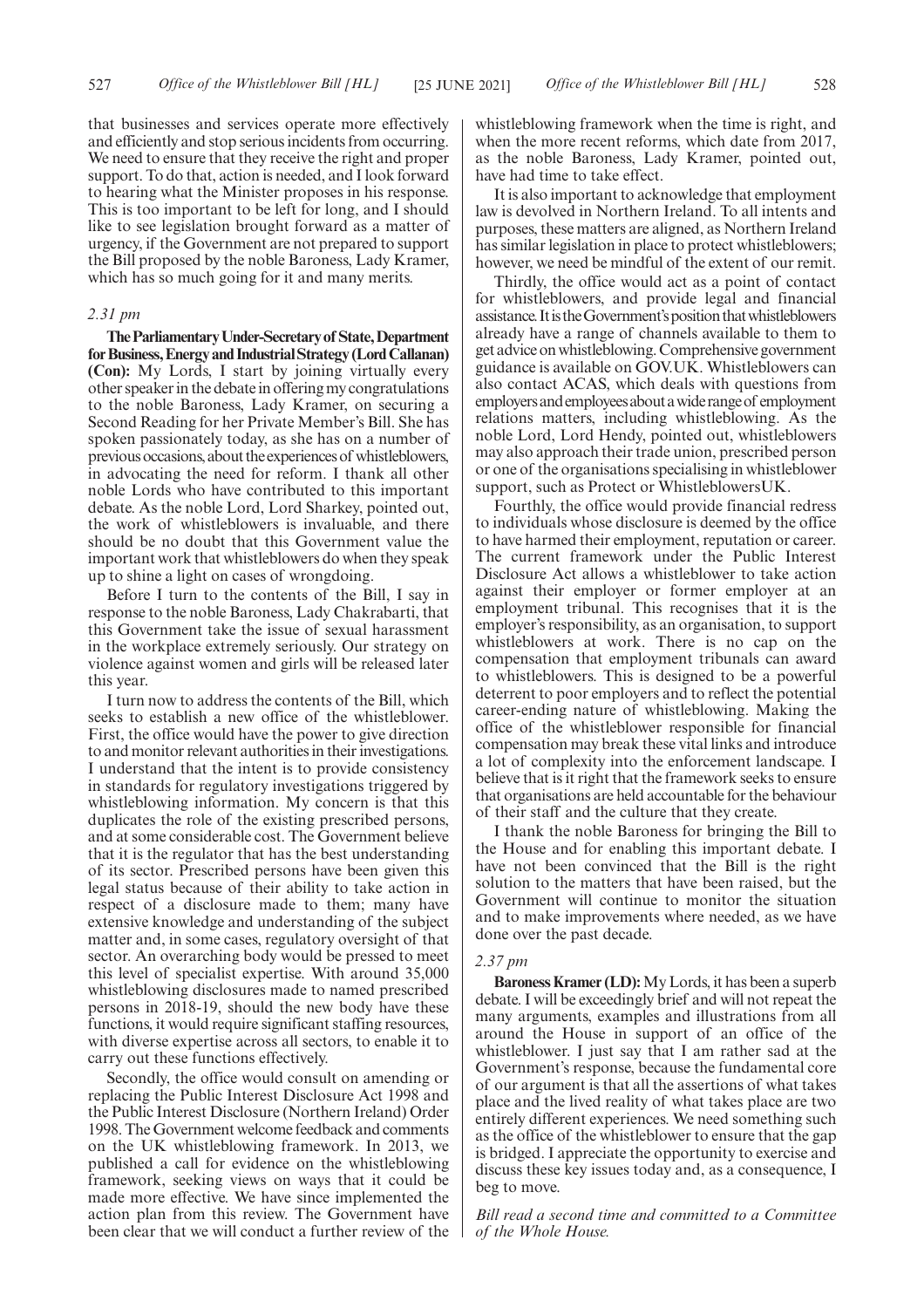# **Higher Education Cheating Services Prohibition Bill [HL]**

*Second Reading*

*2.40 pm*

# *Moved by Lord Storey*

That the Bill be now read a second time.

**Lord Storey (LD):** My Lords, the academic integrity of our universities, and indeed our whole education provision, is important not only for the reputation of those institutions but for the students themselves.

Contract cheating is when a student pays someone to write an essay for them. Thanks to the internet, we now have thousands of so-called essay mills that offer these services and make them easily available. These services advertise themselves widely, making use of social media services and slick websites to sell their product. This academic cheating industry is worth hundreds of millions of pounds, and more and more students are being drawn into its clutches. We see the use of so-called influencers and celebrities on social media, creating the impression that it is cool or all right to use these essay mills and to cheat. The cheating industry is now operating at an industrial scale.

During the passage of the Higher Education and Research Act the problem was beginning to appear, and I put down a similar amendment in Committee and on Report. After discussions I agreed to withdraw the amendment and agreed with the Government that we should try to deal with the issue by voluntary means. So, working with the NUS and the Quality Assurance Agency for Higher Education, work was undertaken to encourage students not to use essay mills. The QAA established an academic integrity working group—which, by the way, supports this Bill—a student's charter was written, and the Advertising Standards Authority was proactive in removing adverts by these companies, particularly on the London Underground.

At the time of the Bill's passage, the Government gave an assurance to the House that they would look at introducing legislation if voluntary means were not successful in curbing the problem. Sadly, far from curbing the problem, essay mills have continued to grow and flourish and, as I said a few minutes ago, they operate in industrial proportions. Indeed, the Conservative Party included taking action on this in their manifesto at the last general election—is that not called a manifesto pledge?

The problem is not just confined to the UK; it operates worldwide. An increasing number of countries are taking action through legislation, including New Zealand, Australia, Ireland and a number of states in the USA, and a number of European countries are preparing legislation as well.

There is another insidious side to essay mills. The Greenwich School of Management and other colleges were paying agents to recruit young people, particularly those from disadvantaged backgrounds and often unemployed, to take up degree courses. The agents were paid a fixed sum of money for every young person they signed up to the course. To entice these young people on to the course, they would tell them not to worry about the academic assignments—they would be provided by an essay mill which would do the assignments for them. The agents got their money, the college got its fees, the students got a loan which was higher than a jobseeker's allowance, the university that validated the degrees got a fee, and the Government could show that a higher number of students from disadvantaged backgrounds were going into higher education. The trouble was that a very large number of young people took the loan and left at the end of the first year. The drop-out rate was phenomenal and the pass rate for those remaining was very low.

Surprisingly, nobody picked this up, whether it was the QAA or the validating university. It was down to the BBC's "Panorama" to highlight this scam in its programme on academic cheating. Eventually, the Greenwich School of Management closed down, which was very sad for those staff and students who were not involved and lost their jobs. Another private college highlighted in the programme, Grafton College, also closed down. I have to tell your Lordships that this practice is still continuing. I hope that the Minister might meet me to discuss the problem, as I have evidence of other colleges engaging in such practice.

At the beginning of my speech, I said that the academic integrity of our universities is very important. I want to end by saying that this amendment is also important for the overwhelming number of students who do not cheat but carry out their academic studies with the hard work and rigour that we would expect. It is not fair on them that we should allow cheating to continue to grow.

I also want to put on the *Hansard* record my praise for the Quality Assurance Agency for setting up the academic integrity working group, and particularly to Gareth Crossman; for Professor Phil Newton and Professor Michael Draper at Swansea University for the pioneering work and research that they have carried out; and for Chris Skidmore in the other place, who had a similar Private Member's Bill which ran out of parliamentary time when a general election was called. I also had a very supportive email from the noble Viscount, Lord Hanworth, who highlighted his own experiences as an examination officer of how cheating occurred. I beg to move.

# *2.47 pm*

**Baroness Gardner of Parkes (Con) [V]:** My Lords, I commend this Bill for its intent to stop third parties from completing someone else's higher education assessments for a fee, or even advertising their services to do so, and thereby preventing students seeking out such services. They are the equivalent to a drugs cheat winning the Olympics and are grossly unfair on other pupils. I have three areas on which I would appreciate the Minister's comments.

First, is there sufficient clarity as to what is a higher education establishment? This is not defined in the Bill, nor is it clear in what other legislation it may be defined.

Secondly, why does the Bill not cover A-level students, who often have dissertations to write as part of their courses and may be tempted to use such services?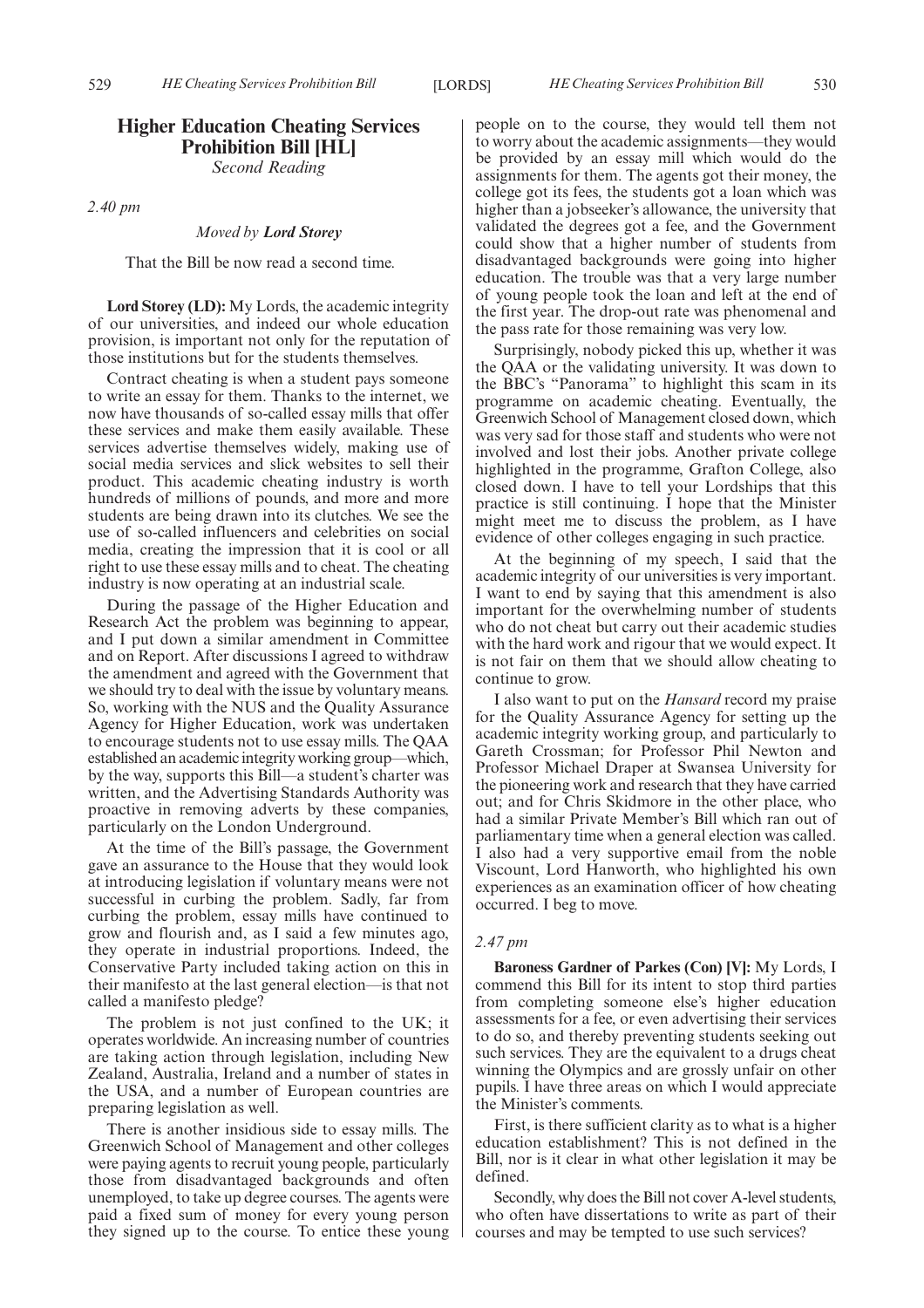Thirdly, we have heard many stories, particularly in lockdown, of family members or friends doing a student's work, which is then passed off as that student's work. Why does the Bill not cover the provision of such services, even if unpaid, as surely the intent is to ensure that the students do their own work and do not use another person to do this?

# *2.49 pm*

**Lord Addington (LD):** My Lords, my noble friend Lord Storey—I am not saying this just because he is my noble friend—has introduced more or less a perfectly delivered Private Member's Bill. He has identified a problem and, in a short document, given a solution that addresses it. The noble Baroness, Lady Gardner of Parkes, might well be right that it could go further than higher education, but that would destroy the fact that it is a nice, short Bill that we can see.

There is an easier way to do this and, once again, my noble friend's name is on it: in the current skills Bill, stick in his amendment after Clause 25. That might be the best reason the Government can give for not accepting this now.

The principle behind this, just to make it clear, is not the initial trivial one that "I struggled through my dissertation. These little—insert whatever expletives you like—of today should damn well do the same". It is because some of these qualifications are professional; they may even require somebody to go on to take a job that has a responsibility for somebody's life. They should know what they are doing and should have passed the qualification. It could be a matter of public safety.

There is also the fact that our university education system is supposed to be where you are intellectually tested and encouraged to go on to new ground; you are encouraged to push yourself and to open up your mind to see what is there. But you might go to university and discover that half the people on your course are not taking this step—and it can be quite a worrying step sometimes, causing people to ask, "How bright am I? Am I bright enough to do this? Should I take that little chance? Should I push that argument?" It is being undermined by this activity.

The internet has almost made this inevitable. Let us face it, there was always an essay going around on certain subjects and topics which you could have copied, even in the stone ages of the photocopier, when I took my degree. But it is the level at which it is available now that we worry about. I hope the Government say yes to this Bill or the amendment, or make sure that something achieves the same thing, in a short timeframe, because this is wrong. We have the opportunity to change it. I hope we will hear how that is happening.

# *2.51 pm*

**Baroness Deech (CB) [V]:** My Lords, I declare an interest as the former and first independent adjudicator for higher education, dealing with student complaints from all universities. I am well aware that the Bill deals with a serious problem that could threaten the reputation and integrity of our universities, and I am grateful to the noble Lord, Lord Storey, for bringing it forward. For once, the virtuous got lucky in the ballot.

Cheating on an industrial scale with essays provided as if ordered from Amazon is a blot on standards and higher education. We must not risk students emerging who are not properly qualified, as the previous speaker said. It is a grave problem and one of considerable reach. Check out "write an essay for me" on Google and you will be presented with a wealth of resources. This widespread cheating is an indication of the commercialisation of some universities, and the sense of entitlement that students feel, now that nearly everybody can get a place and the fees are so high. As it was once expressed to me by a student: "I paid my fees; I went to the classes; I am entitled to a second." Obviously the Covid restrictions on face-to-face teaching in our universities must have made the temptations and opportunities for cheating much greater.

I am therefore convinced that we need this Bill. It has difficulties of enforcement and interpretation, no doubt: one needs to distinguish between the essay provided for the student to submit and the legitimate aid to study. In law, in my youth, it was the Nutshell series, which so many of us committed to memory.

The Bill is well-crafted because it introduces strict liability. Conviction will not depend, as it did in earlier Bills, on the state of mind of the provider of essays but on the fact of advertising them. The burden of proof shifts to the provider. The student is not criminalised; the provider is, with the deterrent of high fines. The provider would not be guilty if it could not know that the student would use assistance provided to cheat, so if a student uses his or her friend's notes, that would not be caught by this Bill, nor would assistance provided by family or friends, which may well be a major source of too much help. It is likely that many friends and family might be deterred by the realisation that certain types of help are being criminalised. This Bill is probably an improvement on the cheating laws in New Zealand and some 20 American states where, sadly, cheating still goes on despite legislation.

Existing laws are inadequate. The Fraud Act proceedings are too cumbersome. It is hard to imagine the universities affected calling the police. A case would take so long that the student would have graduated by then and, given that one remains innocent until proven guilty, they would probably claim to be able to graduate. The essay mill might even sue the suspect student for breach of contract, the student having undertaken to use the work provided only for reference. A student might even be open to blackmail by the essay provider if Fraud Act criminal principles applied. That is why this specially designed Bill is a much better remedy.

Making essay mills illegal would make marketing claims that they are a legitimate business unsustainable and would likely act as a disincentive to students inclined to use them. We should welcome this Bill as a tailored tool for the improvement of higher education.

#### *2.55 pm*

**Lord Bhatia (Non-Afl) [V]:** [*Inaudible*]—how many students use "essay mill" or other third-party contract cheating services. The Government's response was that the bespoke nature of paid-for assignments

"can make it difficult for providers to detect that it is not the student's own work."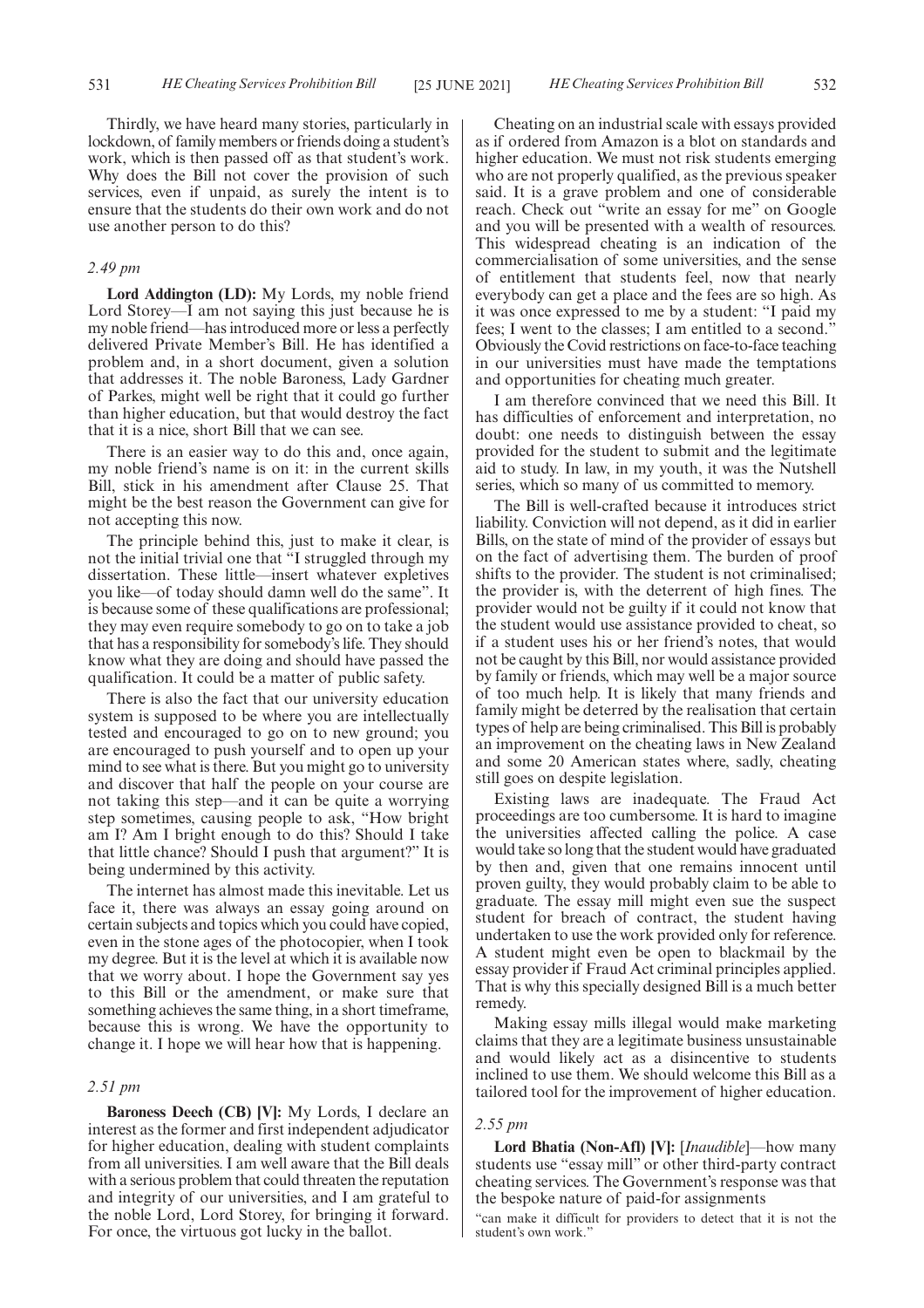[LORD BHATIA]

Research has indicated that the use by students of essay mills and contract cheating services appears to have increased in recent years. Minister Chris Skidmore said there were

"at least 932 sites in operation in the UK".—[*Official Report*, Commons, 10/2/21; col. 349.]

In September 2018, more than 40 university vicechancellors wrote to the Government calling for legislation to target essay mill companies:

"Legislation will not be a magic bullet; it is, however, a vital part of the broader package of measures. Legislation would, amongst other advantages, shut-down UK-based essay mills; prevent the advertising of their services near campuses and in public places such as the London Underground; enable the removal of essay mills from search engine findings and prevent UK-based companies from hosting online advertisements for essay mills."

Despite NUS guidance, the creation of an Academic Integrity Advisory Group, and the introduction of new generation plagiarism detection software in universities, the use of essay mills did not appear to be declining. The paper argued that legislation was therefore needed to—I emphasise—criminalise the practice in the UK. Does the Minister agree?

#### *2.57 pm*

**Baroness Benjamin (LD):** My Lords, I support my noble friend Lord Storey, who I know is extremely committed to this Bill. I commend him on his determination to push it through.

There is so much pressure on young people in schools, as well as colleges and universities, to succeed and to get top grades. The strain and pressure can sometimes be too much. Some students feel that the only way to cope is to use so-called essay-writing services to enhance their chance of higher grades. Shamefully, there are those out there who will take advantage of these young people and offer a solution they find hard to resist. This is why the Bill is so important: to stop unscrupulous people taking advantage of vulnerable students.

I was the chancellor of the University of Exeter. I used to tell the graduates to act with morality, integrity and honesty and to be the person others can trust. I know that the university, under the leadership of Vice-Chancellor Sir Steve Smith, put support in place during my time as chancellor to assist any student who felt pressured.

Universities UK also supports the Bill. It says it has called for essay-writing services

"to be made illegal and we continue to work together with government, the Quality Assurance Agency … and other higher education bodies to tackle their use.

All universities have codes of conduct that include severe penalties for students found to be submitting work that is not their own. Such academic misconduct is a breach of an institution's disciplinary regulations and can result in students, in serious cases, being expelled from the university.

Universities have become increasingly experienced at dealing with such issues and are engaging with students from day-one to underline the implications of cheating and how it can be avoided.

University support services are also there to help vulnerable students struggling with anxiety and stress around coursework and deadlines.

Universities UK has an ongoing programme of work focused on ensuring that quality and standards in higher education remain high and employers'confidence in the system is maintained.

The Quality Assurance Agency has now launched its *Academic Integrity Charter*, signed by 150 UK higher education providers, to protect and promote academic integrity and take action against cheating. Despite all these actions and policies being in place, these organisations all support this Bill, so I hope that the Government will too, and will join forces with them and support my noble friend Lord Storey's Bill to put measures in place to help young people not to be tempted to cheat, but to be that person others can trust.

#### *3.01 pm*

**Baroness Sherlock (Lab) [V]:** My Lords, I thank the noble Lord, Lord Storey, for introducing the Bill and explaining it, and all noble Lords who have spoken. We fully support the outlawing of cheating services.

The QAA's latest guidance says that there is now evidence that contract cheating is widespread and it believes that there are well in excess of 1,000 essay mills in operation. It seems that universities are catching only a tiny percentage of contract cheats—it is hard to detect bespoke work. Has the Minister read the paper by Lancaster and Cotarlan published this year in the *International Journal for Educational Integrity*? They built on the 2015 work by Ardid et al, which found no difference in the results students received when taking exams in person or online, provided they were supervised, but that when students took an exam online and it was not supervised, they got higher marks. That raised the question of whether students were using contract cheating in online exams.

Lancaster and Cotarlan looked at the situation during the pandemic. They examined how one website, Chegg, was used by students in five STEM subjects. The results showed that

"students are using Chegg to request exam style questions" and

"contract cheating requests can be put live and answered within the short duration of an examination."

The number of student requests posted for these five subjects increased by 196% between April and August last year, compared with the same period the previous year. That, of course, was the time when many courses moved to being delivered and assessed online. Lancaster and Cotarlan conclude that

"students are using Chegg for assessment and exam help frequently and in a way that is not considered permissible by universities."

In 2016, the QAA said that it would approach the main search engine companies and ask them not to accept adverts for essay mills and to block them from search engines. That clearly did not work: I did a search this week and loads appeared. I visited the Chegg website and it boasts:

"Ask an expert anytime. Take a photo of your question and get an answer in as little as 30 minutes."

I then found a website which acts as a comparison site for essay mills. I clicked through to one of the sites it listed and found a simple form where a student can specify what they want to buy, the level, title and nature of the work, how long it should be, how many sources are needed and even their chosen referencing system.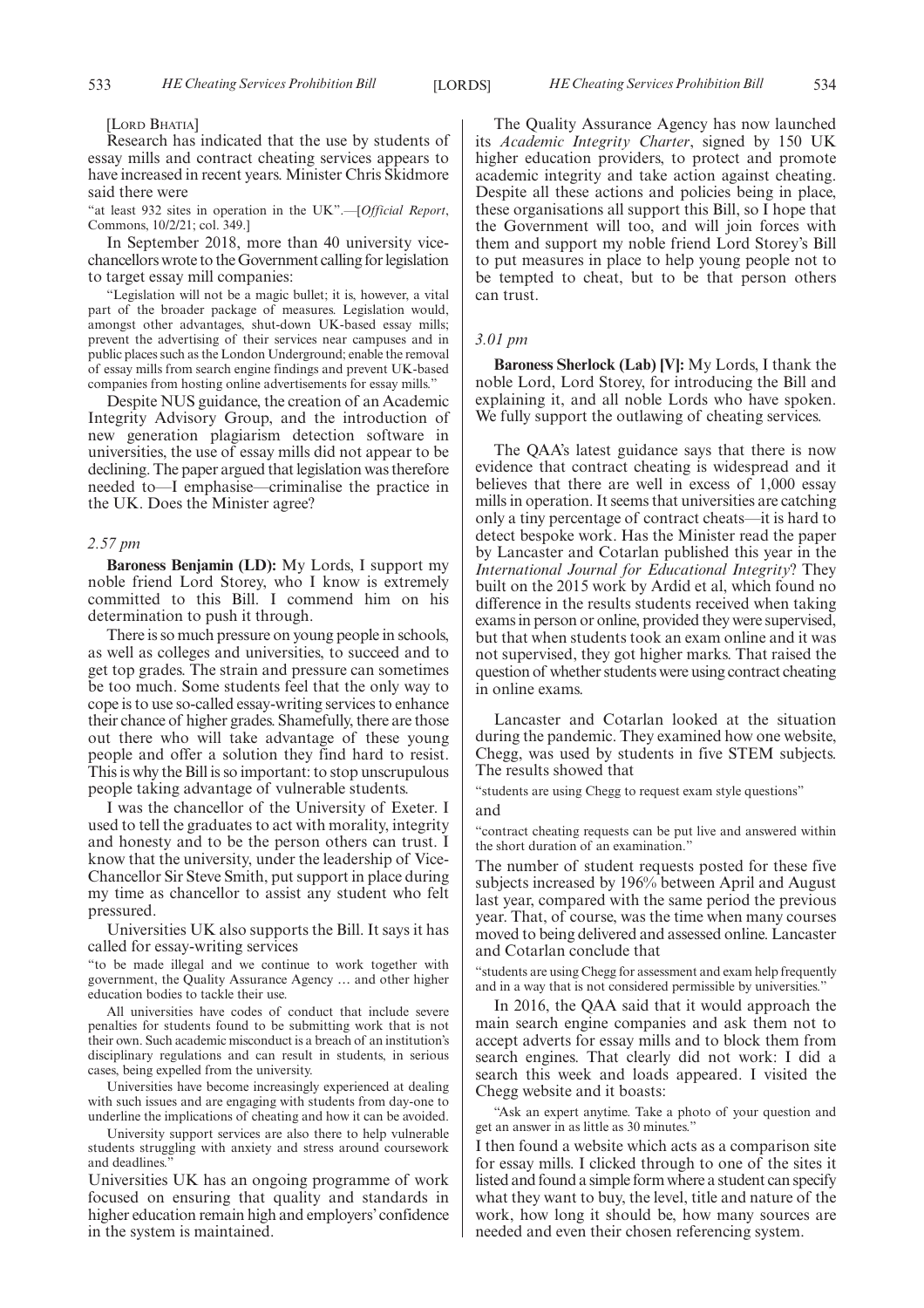I priced up a piece of undergraduate-level writing on "Augustine and the problem of evil" with three sources and Chicago-style referencing. I could have had a crisp 750 words in three hours for £89. A full 2,500-word essay would take 12 hours and cost £239. If I could wait two weeks, the price dropped to £137. I did not even have to subscribe to find this out. Obviously, I did not buy it—I have my degree—but if I were a student and I succumbed to this, as well as risking my career, I could put myself at risk of being blackmailed. An article on the HE blog Wonkhe reported examples of this. If students changed their minds or were not satisfied with the papers, they were refused refunds and the companies threatened to tell their university that they had used an essay mill.

It is now three years since 46 vice-chancellors wrote a joint letter calling for these websites to be banned—a call which, as we have heard, has the support of the major bodies in higher education—but nothing happened, and there is now a strong case that the problem is significant and growing. In the past, Minsters said that legislation was not needed and they would get sector bodies to issue guidance with tough penalties. We now have QAA guidance, but no formal penalties. Institutions may sanction individual students, but where is the action against those who make a living out of inciting students to cheat? Ministers have in the past focused on prevention, but the QAA's latest guidance stresses that prevention can go only so far. The first edition of its guidance on the subject talked about designing cheating out of assessment, but in the latest version it concedes

"This is misleading, and could lead to complacency."

Other countries have banned essay mills, so can the Minister tell the House why the Government do not think British students deserve the same protection from being preyed on as students in other countries? Contract cheating is a growing problem that puts students at risk and threatens academic integrity. It is a problem for all of us: I do not want my asthma treated by a doctor who got someone else to write their papers on respiratory medicine. Would the Minister like to drive across a bridge built by an engineer who cheated in her final exams? I do not think so. When will the Government act?

# *3.06 pm*

**Lord Parkinson of Whitley Bay (Con):** My Lords, I congratulate the noble Lord, Lord Storey, on securing time for a Second Reading of his Bill. I know this is not the first time he has tried to bring forward legislation in this area, and I applaud his long-standing interest in combatting the scourge of cheating services. The Government are also grateful for his continued work with the Quality Assurance Agency for Higher Education's academic integrity advisory group on this important issue.

I am also grateful to other noble Lords who have spoken this afternoon. Although only a few people have taken part, I know that this is a matter of interest across your Lordships' House—the noble Lord, Lord Storey, mentioned the noble Viscount, Lord Hanworth, as one example. There is also great interest in another place, where my right honourable friend Chris Skidmore introduced a Bill last Session. I am sure the noble Lord, Lord Storey, has seen Mr Skidmore's article in the *Times* today expressing his support for his work and for the Bill.

Her Majesty's Government welcome the Bill and sympathise with the issues it highlights. As the noble Lord noted, it is a government manifesto commitment to improve the quality and standards of higher education, which includes upholding academic integrity. The growing availability of cheating services, which, as noble Lords have noted, often use sophisticated and insidious online advertising, puts vulnerable students at risk and threatens the reputation of our world-class higher education sector.

As noble Lords have powerfully expressed, it is reprehensible for essay mill companies to profit from a dishonest business that exploits young people's anxiety and can undermine our world-class institutions. In some cases, the consequences can be widespread and longlasting, for example, as the noble Lord, Lord Addington, pointed out, where it can lead to graduates entering a profession in which they have not demonstrated competence to practise. I concur with the noble Baroness, Lady Sherlock, that I would not want to cross a bridge that had been designed by an incorrectly qualified engineer. She is also right to highlight the threat of blackmail of the students who use these services. People should graduate from university having learned to apply their knowledge and skills to a high and genuine standard. Circumventing that not only is immoral, as the noble Baroness, Lady Benjamin, said, but devalues the hard work of those who have succeeded on their own merit.

The Government have consistently made it clear that using these services is unacceptable, and we have worked with the sector to clamp down on them. We are clear that a multifaceted, collaborative approach is required to tackle this growing and global problem. Since 2017 in particular, the Government have been working with the sector on a series of actions to deal with cheating services. We challenged companies from the tech sector to identify how anti-cheating software can tackle the growth of essay mills, and we have worked alongside the QAA, Universities UK and the National Union of Students to produce guidance for providers and students. Despite that work, cheating services remain prevalent. I have not read the paper that the noble Baroness, Lady Sherlock, cited, but she is right that the QAA reports an increase in the number of academic writing sites in operation, with nearly 1,000 websites now listed on one particular access site.

It is clear that there is a strong case for supporting institutions to address this matter robustly. We have much sympathy with the noble Lord's aims through his Bill and would welcome further discussion with him about it. I am also happy to meet to talk about the specific concerns he raised about ongoing abuse in this area.

Some of the Bill's provisions need careful attention. My noble friend Lady Gardner of Parkes mentioned just a couple when she raised the question of the definition of "higher education providers" and "provision of services", and we would welcome the opportunity to discuss those with the noble Lord, but I appreciate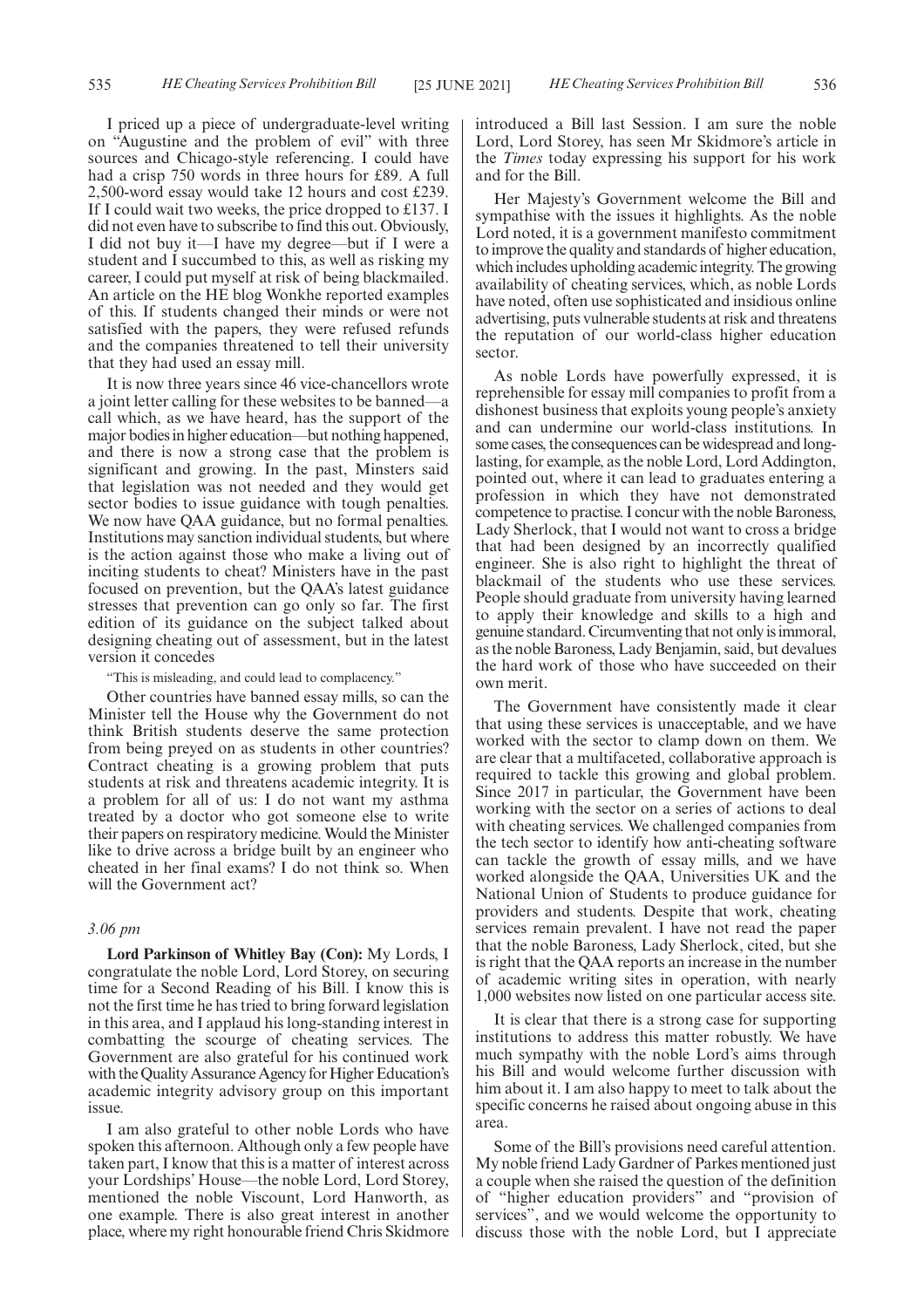[LORD PARKINSON OF WHITLEY BAY]

that he has brought forward the Bill in the spirit of seeking to find a solution to the problem, which concerns noble Lords from right across the House. It has the potential, particularly as part of a wider approach, to reduce the number of essay mills in operation. It would also send a clear sign to students and the companies themselves that this activity is illegal.

My noble friend Lady Gardner of Parkes asked whether it was right to focus solely on higher education. We think that at present we need to target where there is clear evidence of a problem, and the evidence suggests that higher education is the area of highest risk.

Some noble Lords mentioned the international action that has been taken. Similar legislation has been introduced in several countries, including the Republic of Ireland in 2019 and Australia last year. Emerging evidence in both those jurisdictions suggests that those laws are deterring essay mills from providing services to students, and regulators there have reported that having the legislation has provided them with more tools to engage students, higher education providers and cheating services, and that it has given them additional routes to tackle the problem.

I again thank the noble Lord, Lord Storey, for his work in bringing the Bill forward and allowing your Lordships' House the opportunity to consider these matters again today. It is an important and timely Bill that needs to be considered carefully to maximise its effectiveness but, alongside a continued and collaborative effort with the sector to deter, detect and address contract cheating, it is one that could enable us to face the problem head-on.

# *3.12 pm*

**Lord Storey (LD):** My Lords, I thank all Members who have spoken and the Minister for his supportive and constructive words. I have to say to the noble Baroness, Lady Sherlock, that there may not be an engineer who cheated on having built a bridge, but there are sadly cases of engineers who falsified their qualifications and were building bridges, but that is another issue for some other time.

My noble friend Lady Benjamin is absolutely right: this is also about supporting students who may have mental health problems or have got themselves into a state where they do not want to let their parents or their friends down and are lured into this, so the supportive networks that universities provide are really important.

I think the noble Baroness, Lady Deech, summed it up when she said that this is about the reputation and integrity of our universities and we should protect that at all costs.

*Bill read a second time and committed to a Committee of the Whole House.*

*House adjourned at 3.14 pm.*